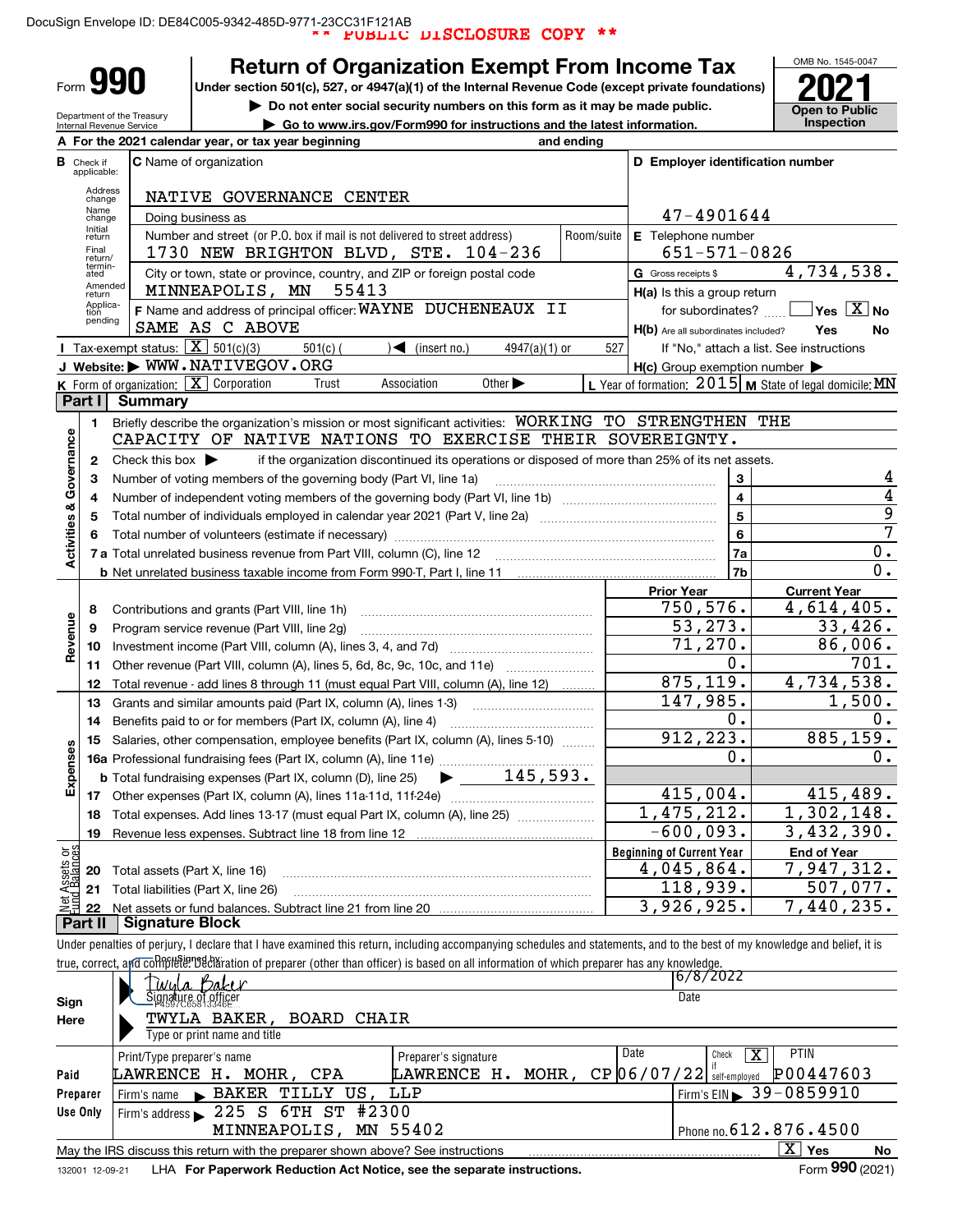| 1.           | Briefly describe the organization's mission:                                                                                                 |               |                   | $\overline{\mathbf{x}}$ |
|--------------|----------------------------------------------------------------------------------------------------------------------------------------------|---------------|-------------------|-------------------------|
|              | NATIVE GOVERNANCE CENTER IS A NATIVE-LED NONPROFIT DEDICATED TO                                                                              |               |                   |                         |
|              | ASSISTING TRIBAL NATIONS IN STRENGTHENING THEIR GOVERNANCE SYSTEMS AND                                                                       |               |                   |                         |
|              | CAPACITY TO EXERCISE SOVEREIGNTY.                                                                                                            |               |                   |                         |
|              |                                                                                                                                              |               |                   |                         |
| $\mathbf{2}$ | Did the organization undertake any significant program services during the year which were not listed on the                                 |               |                   |                         |
|              |                                                                                                                                              |               | $X$ Yes $\Box$ No |                         |
|              | If "Yes." describe these new services on Schedule O.                                                                                         |               |                   |                         |
| З            | Did the organization cease conducting, or make significant changes in how it conducts, any program services?                                 |               | $ Yes X $ No      |                         |
|              | If "Yes," describe these changes on Schedule O.                                                                                              |               |                   |                         |
| 4            | Describe the organization's program service accomplishments for each of its three largest program services, as measured by expenses.         |               |                   |                         |
|              | Section 501(c)(3) and 501(c)(4) organizations are required to report the amount of grants and allocations to others, the total expenses, and |               |                   |                         |
|              | revenue, if any, for each program service reported.                                                                                          |               |                   |                         |
| 4a           | $\overline{216}$ , $250$ . including grants of \$<br>(Code:<br>(Expenses \$                                                                  | ) (Revenue \$ | 5,001.            |                         |
|              | TRIBAL GOVERNANCE SUPPORT:                                                                                                                   |               |                   |                         |
|              | WORKING SIDE-BY-SIDE WITH NATIVE NATIONS THAT HAVE IDENTIFIED SPECIFIC                                                                       |               |                   |                         |
|              | NEEDS OR ISSUES, NATIVE GOVERNANCE CENTER HELPS CREATE AND IMPLEMENT                                                                         |               |                   |                         |
|              | GOVERNANCE SOLUTIONS THROUGH TRAINING, TECHNICAL ASSISTANCE, AND                                                                             |               |                   |                         |
|              | CONSULTING SERVICES. WE LISTEN TO NATIVE NATIONS' NEEDS AND PROVIDE                                                                          |               |                   |                         |
|              | THEM WITH A VARIETY OF INDIGENIZED TOOLS AND EXPERTISE FOR DEVELOPING                                                                        |               |                   |                         |
|              | STRONG GOVERNANCE SYSTEMS IN SUPPORT OF THEIR SOVEREIGNTY. IN 2021, WE                                                                       |               |                   |                         |
|              | PUBLISHED AN EVALUATION REPORT THAT REFLECTED INPUT FROM 19 NATIVE                                                                           |               |                   |                         |
|              | NATIONS AND 98 TRIBAL LEADERS, TRIBAL EMPLOYEES OR COMMUNITY MEMBERS.                                                                        |               |                   |                         |
|              | WE HOSTED 4 VIRTUAL TRIBAL LEADER TRAININGS FOR A SPECIFIC NATIVE                                                                            |               |                   |                         |
|              | NATION, WE HAD AN AVERAGE OF 13 PARTICIPANTS. WE FACILITATED 9 PLANNING                                                                      |               |                   |                         |
|              | MEETINGS FOR A 10-PERSON COMMITTEE FOR A NATIVE HISTORY SYMPOSIUM                                                                            |               |                   |                         |
| 4b           | $\overline{1}$ , $500 \underline{\bullet}$ ) (Revenue \$<br>$187$ , $175$ $\cdot$ including grants of \$<br>(Code:<br>(Expenses \$           |               |                   |                         |
|              | LEADERSHIP DEVELOPMENT:                                                                                                                      |               |                   |                         |
|              | NATIVE GOVERNANCE CENTER PROVIDES LEADERSHIP DEVELOPMENT OPPORTUNITIES                                                                       |               |                   |                         |
|              | FOR INDIGENOUS CHANGEMAKERS THROUGH THE NATIVE NATION REBUILDERS (NNR)                                                                       |               |                   |                         |
|              | PROGRAM. THIS TWO-YEAR, COHORT BASED PROGRAM WAS BUILT TO STRENGTHEN                                                                         |               |                   |                         |
|              | LEADERSHIP IN OUR REGION BY EQUIPPING INDIGENOUS CHANGEMAKERS WITH                                                                           |               |                   |                         |
|              | TOOLS AND FRAMEWORKS THEY CAN USE TO HELP REBUILD THEIR NATIONS. OVER                                                                        |               |                   |                         |
|              | 150 NATIVE CHANGEMAKERS FROM ACROSS THE REGION HAVE GRADUATED FROM THE                                                                       |               |                   |                         |
|              | PROGRAM. IN 2021, NGC ENGAGED 14 REBUILDERS FROM COHORT 11 THROUGH 5                                                                         |               |                   |                         |
|              | VIRTUAL SESSIONS, INCLUDING A VIRTUAL GRADUATION. EACH SESSION FOCUSED                                                                       |               |                   |                         |
|              | ON BUILDING SKILLS IN NATION REBUILDING SUCH AS FACILITATION, PRACTICAL                                                                      |               |                   |                         |
|              | STRATEGIES FOR PLANNING THE FUTURE, USING SOCIAL MEDIA AND EMAIL                                                                             |               |                   |                         |
|              | CAMPAIGNS AS A TOOL FOR COMMUNITY BUY-IN, AND SHARING THEIR COMMUNITY                                                                        |               |                   |                         |
|              | (Expenses \$<br>$4c$ (Code:                                                                                                                  |               | 4,425.            |                         |
|              | COMMUNITY ENGAGEMENT:                                                                                                                        |               |                   |                         |
|              | NATIVE GOVERNANCE CENTER EDUCATES, ENGAGES, AND SHARES INFORMATION WITH                                                                      |               |                   |                         |
|              | THE BROADER COMMUNITY AROUND TOPICS RELATED TO SOVEREIGNTY, NATION                                                                           |               |                   |                         |
|              | REBUILDING, AND INDIAN COUNTRY. IN 2021, WE HOSTED THREE VIRTUAL                                                                             |               |                   |                         |
|              | COMMUNITY ENGAGEMENT EVENTS FOR THE GENERAL PUBLIC THAT REACHED A                                                                            |               |                   |                         |
|              | COMBINED LIVE AUDIENCE OF APPROXIMATELY 1,906 PEOPLE, DELIVERED CONTENT                                                                      |               |                   |                         |
|              | BY PARTICIPATING IN NINE EXTERNAL, COMMUNITY-DRIVEN PRESENTATIONS,                                                                           |               |                   |                         |
|              | WROTE 14 ORIGINAL NEWS STORIES ON TOPICS RELATED TO OUR MISSION,                                                                             |               |                   |                         |
|              | CREATED THREE ANIMATED EXPLAINER VIDEOS, LAUNCHED AN UPDATED AND                                                                             |               |                   |                         |
|              | IMPROVED ONLINE RESOURCE LIBRARY, AND PARTICIPATED IN 16 MEDIA<br>INTERVIEWS (LOCAL AND NATIONAL OUTLETS) TO RAISE AWARENESS ABOUT           |               |                   |                         |
|              |                                                                                                                                              |               |                   |                         |
|              | GOVERNANCE AND SOVEREIGNTY ON A BROAD SCALE.                                                                                                 |               |                   |                         |
|              | 4d Other program services (Describe on Schedule O.)                                                                                          |               |                   |                         |
|              | $134$ , $223$ or including grants of \$<br>(Revenue \$<br>(Expenses \$                                                                       | 24,000.       |                   |                         |
|              |                                                                                                                                              |               |                   |                         |
|              | 898,436.<br>4e Total program service expenses                                                                                                |               | Form 990 (2021)   |                         |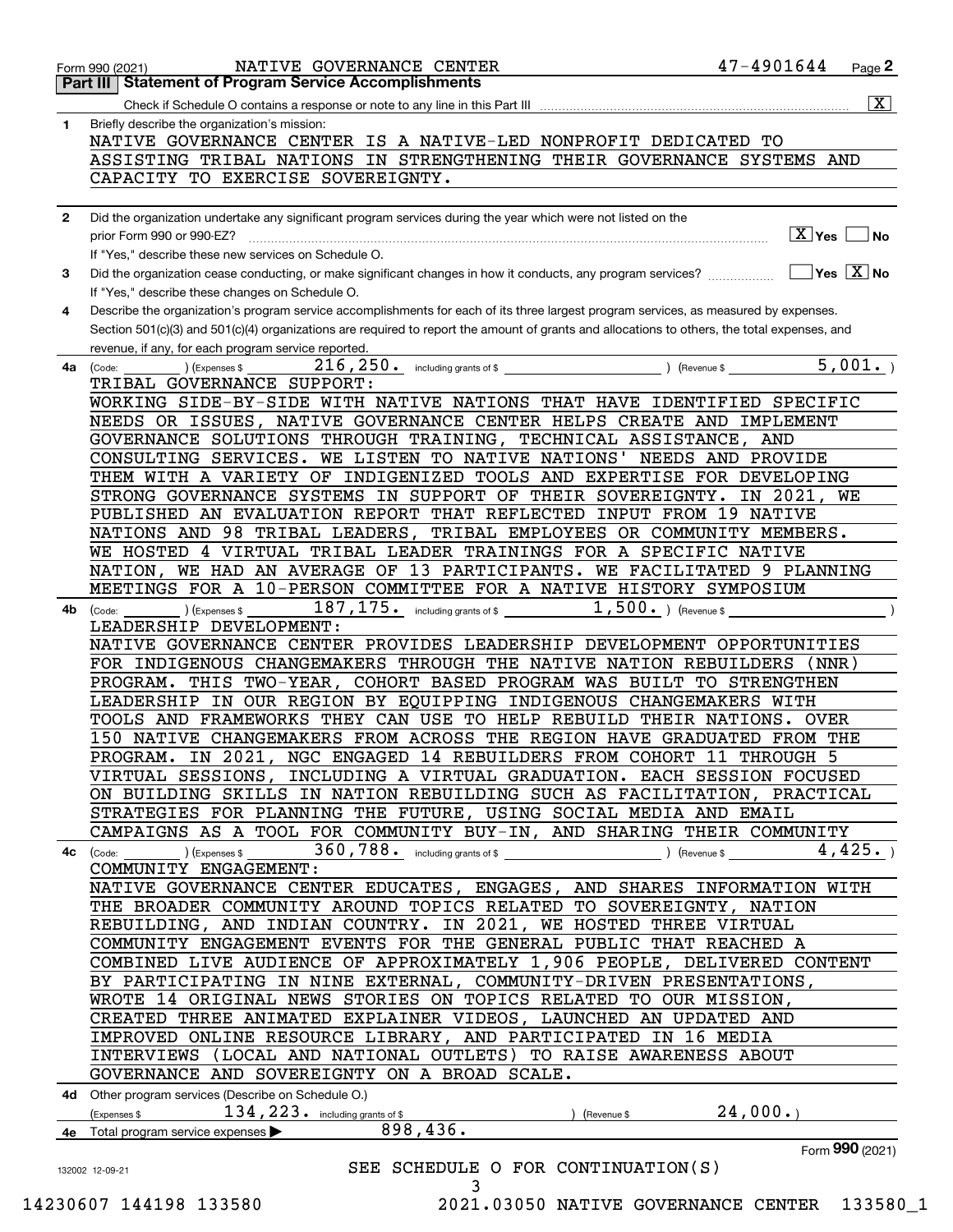|  | Form 990 (2021) |
|--|-----------------|

|     |                                                                                                                                       |                 |             | Yes   No        |
|-----|---------------------------------------------------------------------------------------------------------------------------------------|-----------------|-------------|-----------------|
| 1.  | Is the organization described in section $501(c)(3)$ or $4947(a)(1)$ (other than a private foundation)?                               |                 |             |                 |
|     |                                                                                                                                       | 1               | X           |                 |
| 2   |                                                                                                                                       | $\overline{2}$  | $\mathbf X$ |                 |
| 3   | Did the organization engage in direct or indirect political campaign activities on behalf of or in opposition to candidates for       |                 |             |                 |
|     |                                                                                                                                       | 3               |             | x               |
| 4   | Section 501(c)(3) organizations. Did the organization engage in lobbying activities, or have a section 501(h) election in effect      |                 |             |                 |
|     |                                                                                                                                       | 4               |             | x               |
| 5   | Is the organization a section 501(c)(4), 501(c)(5), or 501(c)(6) organization that receives membership dues, assessments, or          |                 |             |                 |
|     |                                                                                                                                       | 5               |             | x               |
| 6   | Did the organization maintain any donor advised funds or any similar funds or accounts for which donors have the right to             |                 |             |                 |
|     | provide advice on the distribution or investment of amounts in such funds or accounts? If "Yes," complete Schedule D, Part I          | 6               |             | x               |
| 7   | Did the organization receive or hold a conservation easement, including easements to preserve open space,                             |                 |             |                 |
|     |                                                                                                                                       | $\overline{7}$  |             | x               |
| 8   | Did the organization maintain collections of works of art, historical treasures, or other similar assets? If "Yes," complete          |                 |             |                 |
|     |                                                                                                                                       | 8               |             | x               |
| 9   | Did the organization report an amount in Part X, line 21, for escrow or custodial account liability, serve as a custodian for         |                 |             |                 |
|     | amounts not listed in Part X; or provide credit counseling, debt management, credit repair, or debt negotiation services?             |                 |             |                 |
|     |                                                                                                                                       | 9               |             | x               |
| 10  | Did the organization, directly or through a related organization, hold assets in donor-restricted endowments                          |                 |             |                 |
|     |                                                                                                                                       | 10              |             | x               |
| 11  | If the organization's answer to any of the following questions is "Yes," then complete Schedule D, Parts VI, VII, VIII, IX, or X,     |                 |             |                 |
|     | as applicable.                                                                                                                        |                 |             |                 |
|     | a Did the organization report an amount for land, buildings, and equipment in Part X, line 10? If "Yes," complete Schedule D.         |                 |             |                 |
|     |                                                                                                                                       | 11a             | X           |                 |
|     | <b>b</b> Did the organization report an amount for investments - other securities in Part X, line 12, that is 5% or more of its total |                 |             |                 |
|     |                                                                                                                                       | 11b             |             | x               |
|     | Did the organization report an amount for investments - program related in Part X, line 13, that is 5% or more of its total           |                 |             |                 |
|     |                                                                                                                                       | 11c             |             | x               |
|     | d Did the organization report an amount for other assets in Part X, line 15, that is 5% or more of its total assets reported in       |                 |             |                 |
|     |                                                                                                                                       | 11d             |             | X               |
|     | e Did the organization report an amount for other liabilities in Part X, line 25? If "Yes," complete Schedule D, Part X               | 11e             |             | $\mathbf{x}$    |
| f   | Did the organization's separate or consolidated financial statements for the tax year include a footnote that addresses               |                 |             |                 |
|     | the organization's liability for uncertain tax positions under FIN 48 (ASC 740)? If "Yes," complete Schedule D, Part X                | 11f             | x           |                 |
|     | 12a Did the organization obtain separate, independent audited financial statements for the tax year? If "Yes," complete               |                 |             |                 |
|     |                                                                                                                                       | 12a             | х           |                 |
|     | <b>b</b> Was the organization included in consolidated, independent audited financial statements for the tax year?                    |                 |             |                 |
|     | If "Yes," and if the organization answered "No" to line 12a, then completing Schedule D, Parts XI and XII is optional                 | סצו             |             | ▵               |
| 13  | Is the organization a school described in section 170(b)(1)(A)(ii)? If "Yes," complete Schedule E                                     | 13              |             | X               |
| 14a | Did the organization maintain an office, employees, or agents outside of the United States?                                           | 14a             |             | X               |
|     | <b>b</b> Did the organization have aggregate revenues or expenses of more than \$10,000 from grantmaking, fundraising, business,      |                 |             |                 |
|     | investment, and program service activities outside the United States, or aggregate foreign investments valued at \$100,000            |                 |             |                 |
|     |                                                                                                                                       | 14b             |             | x               |
| 15  | Did the organization report on Part IX, column (A), line 3, more than \$5,000 of grants or other assistance to or for any             |                 |             |                 |
|     |                                                                                                                                       | 15              |             | x               |
| 16  | Did the organization report on Part IX, column (A), line 3, more than \$5,000 of aggregate grants or other assistance to              |                 |             |                 |
|     |                                                                                                                                       | 16              |             | x               |
| 17  | Did the organization report a total of more than \$15,000 of expenses for professional fundraising services on Part IX,               |                 |             |                 |
|     |                                                                                                                                       | 17              |             | x               |
| 18  | Did the organization report more than \$15,000 total of fundraising event gross income and contributions on Part VIII, lines          |                 |             |                 |
|     |                                                                                                                                       | 18              |             | x               |
| 19  | Did the organization report more than \$15,000 of gross income from gaming activities on Part VIII, line 9a? If "Yes."                |                 |             |                 |
|     |                                                                                                                                       | 19              |             | х               |
|     |                                                                                                                                       | 20a             |             | х               |
|     | b If "Yes" to line 20a, did the organization attach a copy of its audited financial statements to this return?                        | 20 <sub>b</sub> |             |                 |
| 21  | Did the organization report more than \$5,000 of grants or other assistance to any domestic organization or                           |                 |             |                 |
|     |                                                                                                                                       | 21              |             | х               |
|     | 132003 12-09-21                                                                                                                       |                 |             | Form 990 (2021) |

4

132003 12-09-21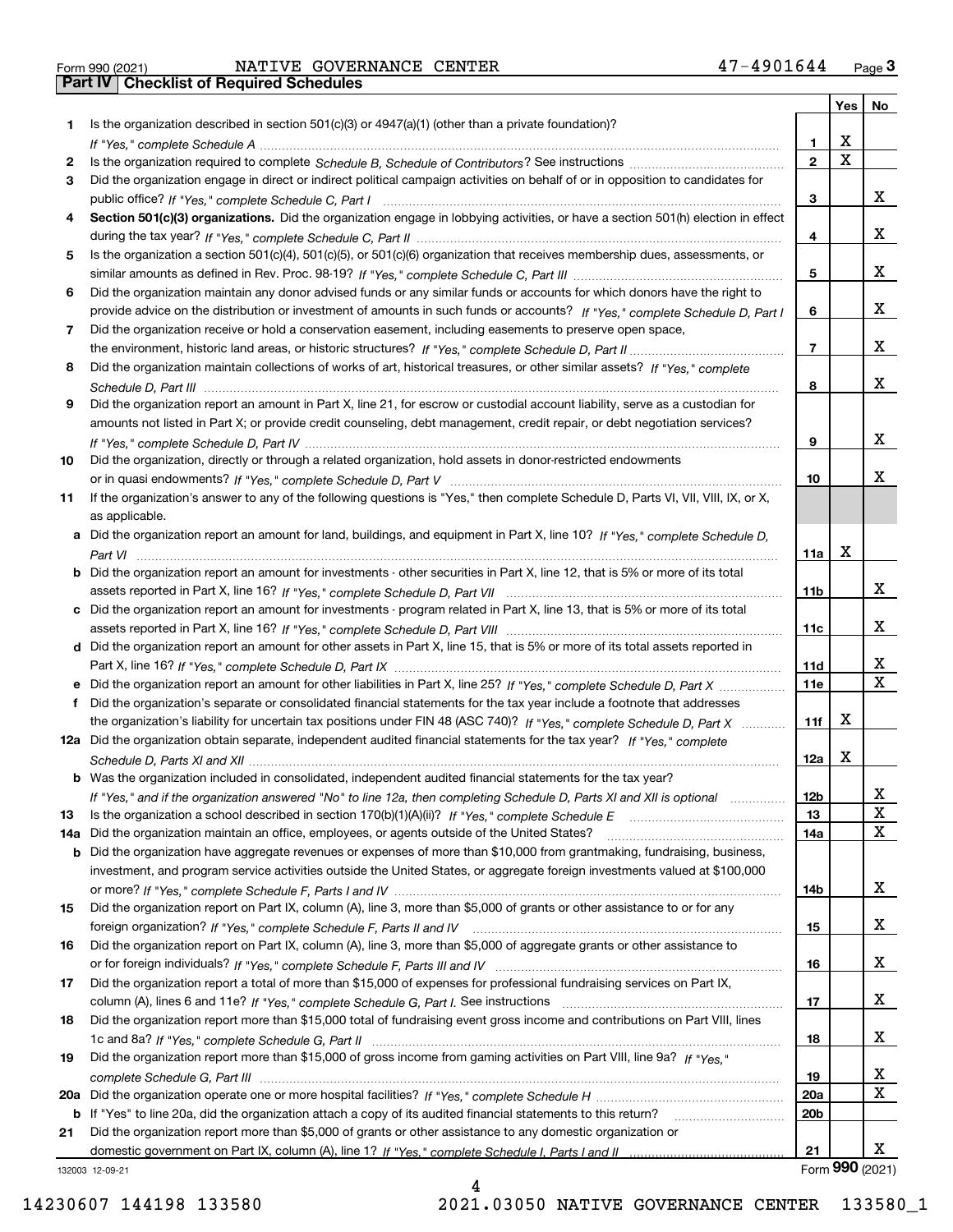|  | Form 990 (2021) |
|--|-----------------|

*(continued)*

|               |                                                                                                                                                                                 |                 | Yes | No              |
|---------------|---------------------------------------------------------------------------------------------------------------------------------------------------------------------------------|-----------------|-----|-----------------|
| 22            | Did the organization report more than \$5,000 of grants or other assistance to or for domestic individuals on                                                                   |                 |     |                 |
|               |                                                                                                                                                                                 | 22              |     | x               |
| 23            | Did the organization answer "Yes" to Part VII, Section A, line 3, 4, or 5, about compensation of the organization's current                                                     |                 |     |                 |
|               | and former officers, directors, trustees, key employees, and highest compensated employees? If "Yes," complete                                                                  |                 |     |                 |
|               |                                                                                                                                                                                 | 23              |     | x               |
|               | 24a Did the organization have a tax-exempt bond issue with an outstanding principal amount of more than \$100,000 as of the                                                     |                 |     |                 |
|               | last day of the year, that was issued after December 31, 2002? If "Yes," answer lines 24b through 24d and complete                                                              |                 |     |                 |
|               |                                                                                                                                                                                 | 24a             |     | x               |
|               | b Did the organization invest any proceeds of tax-exempt bonds beyond a temporary period exception?                                                                             | 24b             |     |                 |
|               | c Did the organization maintain an escrow account other than a refunding escrow at any time during the year to defease                                                          |                 |     |                 |
|               | any tax-exempt bonds?                                                                                                                                                           | 24c             |     |                 |
|               |                                                                                                                                                                                 | 24d             |     |                 |
|               | 25a Section 501(c)(3), 501(c)(4), and 501(c)(29) organizations. Did the organization engage in an excess benefit                                                                |                 |     |                 |
|               |                                                                                                                                                                                 | 25a             |     | x               |
|               |                                                                                                                                                                                 |                 |     |                 |
|               | b Is the organization aware that it engaged in an excess benefit transaction with a disqualified person in a prior year, and                                                    |                 |     |                 |
|               | that the transaction has not been reported on any of the organization's prior Forms 990 or 990-EZ? If "Yes," complete                                                           |                 |     | x               |
|               | Schedule L. Part I                                                                                                                                                              | 25b             |     |                 |
| 26            | Did the organization report any amount on Part X, line 5 or 22, for receivables from or payables to any current                                                                 |                 |     |                 |
|               | or former officer, director, trustee, key employee, creator or founder, substantial contributor, or 35%                                                                         |                 |     |                 |
|               |                                                                                                                                                                                 | 26              |     | x               |
| 27            | Did the organization provide a grant or other assistance to any current or former officer, director, trustee, key employee,                                                     |                 |     |                 |
|               | creator or founder, substantial contributor or employee thereof, a grant selection committee member, or to a 35% controlled                                                     |                 |     | x               |
|               | entity (including an employee thereof) or family member of any of these persons? If "Yes," complete Schedule L, Part III                                                        | 27              |     |                 |
| 28            | Was the organization a party to a business transaction with one of the following parties (see the Schedule L, Part IV,                                                          |                 |     |                 |
|               | instructions for applicable filing thresholds, conditions, and exceptions):                                                                                                     |                 |     |                 |
|               | a A current or former officer, director, trustee, key employee, creator or founder, or substantial contributor? If                                                              |                 |     |                 |
|               |                                                                                                                                                                                 | 28a             |     | х<br>Χ          |
|               |                                                                                                                                                                                 | 28 <sub>b</sub> |     |                 |
|               | c A 35% controlled entity of one or more individuals and/or organizations described in line 28a or 28b? If                                                                      |                 |     | x               |
|               |                                                                                                                                                                                 | 28c<br>29       |     | $\mathbf X$     |
| 29            |                                                                                                                                                                                 |                 |     |                 |
| 30            | Did the organization receive contributions of art, historical treasures, or other similar assets, or qualified conservation                                                     |                 |     | x               |
|               |                                                                                                                                                                                 | 30              |     | $\mathbf X$     |
| 31            | Did the organization liquidate, terminate, or dissolve and cease operations? If "Yes," complete Schedule N, Part I                                                              | 31              |     |                 |
| 32            | Did the organization sell, exchange, dispose of, or transfer more than 25% of its net assets? If "Yes," complete                                                                |                 |     | х               |
|               |                                                                                                                                                                                 | 32              |     |                 |
| 33            | Did the organization own 100% of an entity disregarded as separate from the organization under Regulations                                                                      |                 |     | х               |
|               |                                                                                                                                                                                 | 33              |     |                 |
| 34            | Was the organization related to any tax-exempt or taxable entity? If "Yes," complete Schedule R, Part II, III, or IV, and                                                       |                 |     | X               |
|               |                                                                                                                                                                                 | 34              |     | х               |
|               | 35a Did the organization have a controlled entity within the meaning of section 512(b)(13)?                                                                                     | 35a             |     |                 |
|               | b If "Yes" to line 35a, did the organization receive any payment from or engage in any transaction with a controlled entity                                                     |                 |     |                 |
|               |                                                                                                                                                                                 | 35 <sub>b</sub> |     |                 |
| 36            | Section 501(c)(3) organizations. Did the organization make any transfers to an exempt non-charitable related organization?                                                      |                 |     | x               |
|               | Did the organization conduct more than 5% of its activities through an entity that is not a related organization                                                                | 36              |     |                 |
| 37            |                                                                                                                                                                                 |                 |     | x               |
|               |                                                                                                                                                                                 | 37              |     |                 |
| 38            | Did the organization complete Schedule O and provide explanations on Schedule O for Part VI, lines 11b and 19?<br>Note: All Form 990 filers are required to complete Schedule O | 38              | X   |                 |
| <b>Part V</b> | <b>Statements Regarding Other IRS Filings and Tax Compliance</b>                                                                                                                |                 |     |                 |
|               | Check if Schedule O contains a response or note to any line in this Part V                                                                                                      |                 |     |                 |
|               |                                                                                                                                                                                 |                 | Yes | No              |
|               | 14<br><b>1a</b> Enter the number reported in box 3 of Form 1096. Enter 0 if not applicable <i>mummumumum</i><br>1a                                                              |                 |     |                 |
|               | 0<br><b>b</b> Enter the number of Forms W-2G included on line 1a. Enter -0- if not applicable <i>manumumumum</i><br>1b                                                          |                 |     |                 |
|               | c Did the organization comply with backup withholding rules for reportable payments to vendors and reportable gaming                                                            |                 |     |                 |
|               | (gambling) winnings to prize winners?                                                                                                                                           | 1c              |     |                 |
|               | 132004 12-09-21                                                                                                                                                                 |                 |     | Form 990 (2021) |
|               | 5                                                                                                                                                                               |                 |     |                 |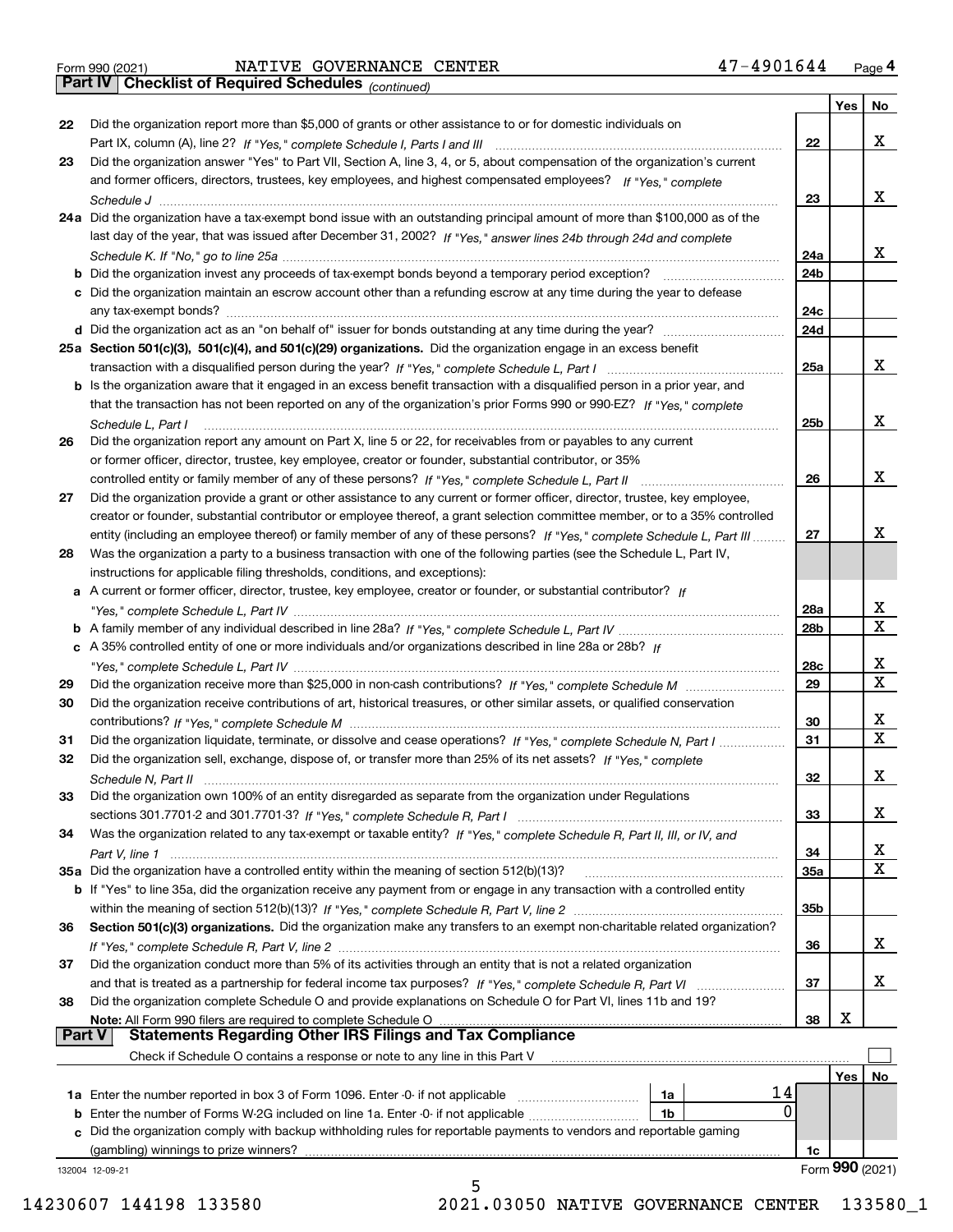|         | Statements Regarding Other IRS Filings and Tax Compliance (continued)                                                                                    |                 |                | Yes | No                      |
|---------|----------------------------------------------------------------------------------------------------------------------------------------------------------|-----------------|----------------|-----|-------------------------|
|         | 2a Enter the number of employees reported on Form W-3, Transmittal of Wage and Tax Statements,                                                           |                 |                |     |                         |
|         | filed for the calendar year ending with or within the year covered by this return                                                                        | 9<br>2a         |                |     |                         |
|         |                                                                                                                                                          |                 | 2 <sub>b</sub> | x   |                         |
|         |                                                                                                                                                          |                 |                |     |                         |
|         | 3a Did the organization have unrelated business gross income of \$1,000 or more during the year?                                                         |                 | 3a             |     | X                       |
|         |                                                                                                                                                          |                 | 3 <sub>b</sub> |     |                         |
|         | 4a At any time during the calendar year, did the organization have an interest in, or a signature or other authority over, a                             |                 |                |     |                         |
|         | financial account in a foreign country (such as a bank account, securities account, or other financial account)?                                         |                 | 4a             |     | х                       |
|         | <b>b</b> If "Yes," enter the name of the foreign country $\blacktriangleright$                                                                           |                 |                |     |                         |
|         | See instructions for filing requirements for FinCEN Form 114, Report of Foreign Bank and Financial Accounts (FBAR).                                      |                 |                |     |                         |
|         |                                                                                                                                                          |                 | 5a             |     | х                       |
| b       |                                                                                                                                                          |                 | 5b             |     | $\overline{\mathbf{X}}$ |
|         |                                                                                                                                                          |                 | 5с             |     |                         |
|         | 6a Does the organization have annual gross receipts that are normally greater than \$100,000, and did the organization solicit                           |                 |                |     |                         |
|         | any contributions that were not tax deductible as charitable contributions?                                                                              |                 | 6a             |     | X                       |
|         | <b>b</b> If "Yes," did the organization include with every solicitation an express statement that such contributions or gifts                            |                 |                |     |                         |
|         |                                                                                                                                                          |                 | 6b             |     |                         |
| 7       | Organizations that may receive deductible contributions under section 170(c).                                                                            |                 |                |     |                         |
| а       | Did the organization receive a payment in excess of \$75 made partly as a contribution and partly for goods and services provided to the payor?          |                 | 7a             |     | х                       |
|         | If "Yes," did the organization notify the donor of the value of the goods or services provided?                                                          |                 | 7b             |     |                         |
| b       | c Did the organization sell, exchange, or otherwise dispose of tangible personal property for which it was required                                      |                 |                |     |                         |
|         |                                                                                                                                                          |                 | 7c             |     | X                       |
|         | d If "Yes," indicate the number of Forms 8282 filed during the year [11] [11] No. 2010 [12] Henry Manuscones (                                           | 7d              |                |     |                         |
|         | Did the organization receive any funds, directly or indirectly, to pay premiums on a personal benefit contract?                                          |                 | 7e             |     | х                       |
| е       |                                                                                                                                                          |                 | 7f             |     | $\mathbf X$             |
| f       | Did the organization, during the year, pay premiums, directly or indirectly, on a personal benefit contract?                                             |                 |                |     |                         |
| g       | If the organization received a contribution of qualified intellectual property, did the organization file Form 8899 as required?                         |                 | 7g<br>7h       |     |                         |
| h       | If the organization received a contribution of cars, boats, airplanes, or other vehicles, did the organization file a Form 1098-C?                       |                 |                |     |                         |
| 8       | Sponsoring organizations maintaining donor advised funds. Did a donor advised fund maintained by the                                                     |                 | 8              |     |                         |
|         | sponsoring organization have excess business holdings at any time during the year?                                                                       |                 |                |     |                         |
| 9       | Sponsoring organizations maintaining donor advised funds.                                                                                                |                 |                |     |                         |
| а       | Did the sponsoring organization make any taxable distributions under section 4966?                                                                       |                 | 9a<br>9b       |     |                         |
| b<br>10 | Did the sponsoring organization make a distribution to a donor, donor advisor, or related person? [[[[[[[[[[[<br>Section 501(c)(7) organizations. Enter: |                 |                |     |                         |
|         |                                                                                                                                                          | 10a             |                |     |                         |
|         | Gross receipts, included on Form 990, Part VIII, line 12, for public use of club facilities                                                              | 10b             |                |     |                         |
| 11      | Section 501(c)(12) organizations. Enter:                                                                                                                 |                 |                |     |                         |
|         |                                                                                                                                                          | 11a             |                |     |                         |
|         | b Gross income from other sources. (Do not net amounts due or paid to other sources against                                                              |                 |                |     |                         |
|         |                                                                                                                                                          | 11b             |                |     |                         |
|         | 12a Section 4947(a)(1) non-exempt charitable trusts. Is the organization filing Form 990 in lieu of Form 1041?                                           |                 | 12a            |     |                         |
|         | <b>b</b> If "Yes," enter the amount of tax-exempt interest received or accrued during the year <i>manument</i>                                           | 12b             |                |     |                         |
| 13      | Section 501(c)(29) qualified nonprofit health insurance issuers.                                                                                         |                 |                |     |                         |
|         | <b>a</b> Is the organization licensed to issue qualified health plans in more than one state?                                                            |                 | 13а            |     |                         |
|         | Note: See the instructions for additional information the organization must report on Schedule O.                                                        |                 |                |     |                         |
|         | <b>b</b> Enter the amount of reserves the organization is required to maintain by the states in which the                                                |                 |                |     |                         |
|         |                                                                                                                                                          | 13 <sub>b</sub> |                |     |                         |
|         |                                                                                                                                                          | 13с             |                |     |                         |
|         | 14a Did the organization receive any payments for indoor tanning services during the tax year?                                                           |                 | 14a            |     | X                       |
|         |                                                                                                                                                          |                 | 14b            |     |                         |
| 15      | Is the organization subject to the section 4960 tax on payment(s) of more than \$1,000,000 in remuneration or                                            |                 |                |     |                         |
|         |                                                                                                                                                          |                 | 15             |     | x                       |
|         |                                                                                                                                                          |                 |                |     |                         |
|         | If "Yes," see the instructions and file Form 4720, Schedule N.                                                                                           |                 |                |     | х                       |
| 16      | Is the organization an educational institution subject to the section 4968 excise tax on net investment income?                                          |                 | 16             |     |                         |
|         | If "Yes," complete Form 4720, Schedule O.                                                                                                                |                 |                |     |                         |
| 17      | Section 501(c)(21) organizations. Did the trust, any disqualified person, or mine operator engage in any                                                 |                 |                |     |                         |
|         | If "Yes," complete Form 6069.                                                                                                                            |                 | 17             |     |                         |
|         |                                                                                                                                                          |                 |                |     | Form 990 (2021)         |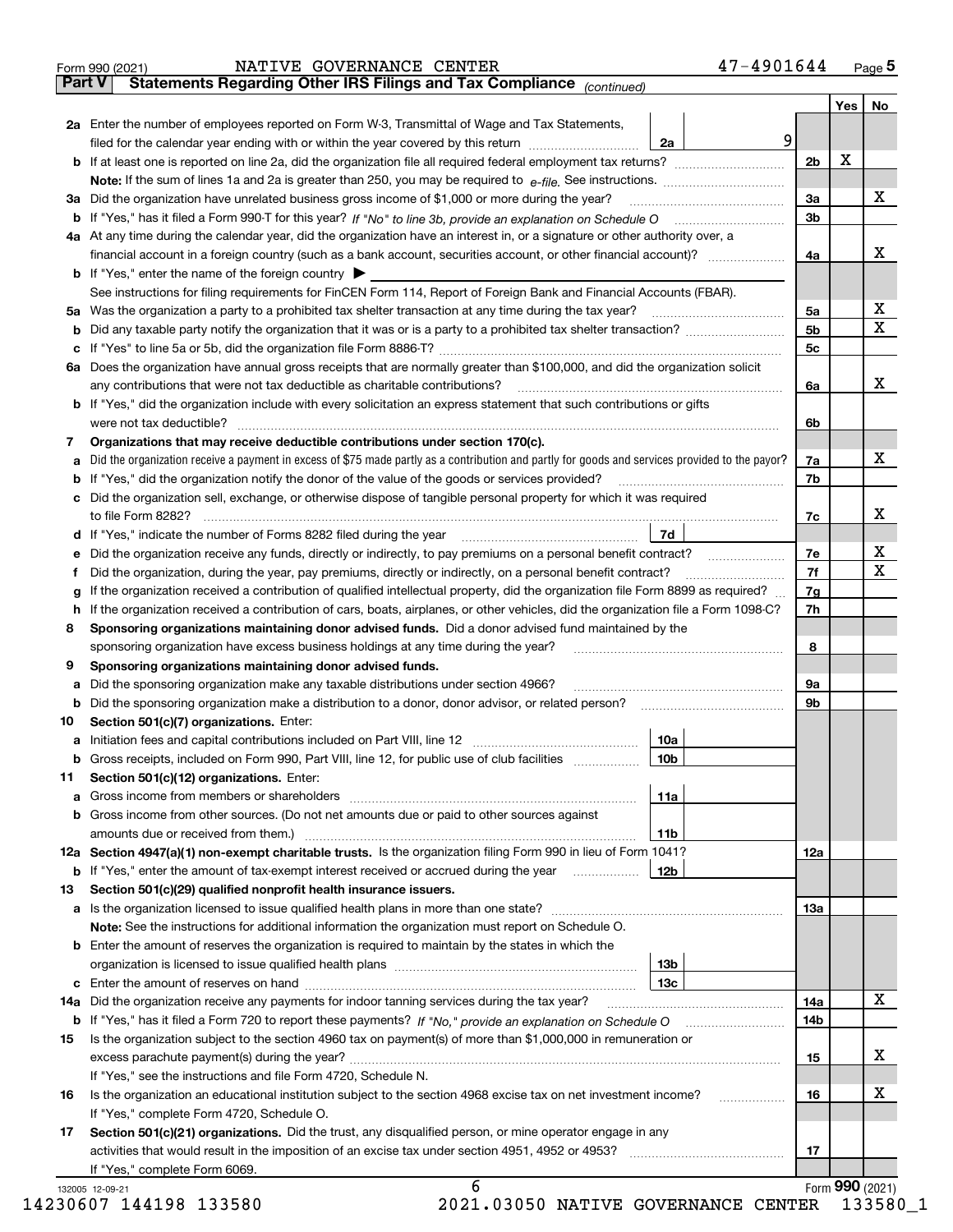|  | Form 990 (2021) |
|--|-----------------|
|  |                 |

| Form 990 (2021) | NATIVE GOVERNANCE CENTER | 47-4901644                                                                                                                   | $P_{\text{aqe}}$ 6 |
|-----------------|--------------------------|------------------------------------------------------------------------------------------------------------------------------|--------------------|
|                 |                          | Part VI Governance, Management, and Disclosure. For each "Yes" response to lines 2 through 7b below, and for a "No" response |                    |
|                 |                          | to line 8a, 8b, or 10b below, describe the circumstances, processes, or changes on Schedule O. See instructions.             |                    |

|                                                                                             | Check if Schedule O contains a response or note to any line in this Part VI                                                                                           |    |       |                 |     | X               |
|---------------------------------------------------------------------------------------------|-----------------------------------------------------------------------------------------------------------------------------------------------------------------------|----|-------|-----------------|-----|-----------------|
|                                                                                             | <b>Section A. Governing Body and Management</b>                                                                                                                       |    |       |                 |     |                 |
|                                                                                             |                                                                                                                                                                       |    |       |                 | Yes | No              |
|                                                                                             | <b>1a</b> Enter the number of voting members of the governing body at the end of the tax year                                                                         | 1a | 4     |                 |     |                 |
|                                                                                             | If there are material differences in voting rights among members of the governing body, or if the governing                                                           |    |       |                 |     |                 |
|                                                                                             | body delegated broad authority to an executive committee or similar committee, explain on Schedule O.                                                                 |    |       |                 |     |                 |
| b                                                                                           | Enter the number of voting members included on line 1a, above, who are independent                                                                                    | 1b |       |                 |     |                 |
| 2                                                                                           | Did any officer, director, trustee, or key employee have a family relationship or a business relationship with any other                                              |    |       |                 |     |                 |
|                                                                                             | officer, director, trustee, or key employee?                                                                                                                          |    |       | $\mathbf{2}$    |     | X               |
| 3                                                                                           | Did the organization delegate control over management duties customarily performed by or under the direct supervision                                                 |    |       |                 |     |                 |
| of officers, directors, trustees, or key employees to a management company or other person? |                                                                                                                                                                       |    |       |                 |     |                 |
| 4                                                                                           | Did the organization make any significant changes to its governing documents since the prior Form 990 was filed?                                                      |    |       | 4               |     | $\mathbf X$     |
| 5                                                                                           | Did the organization become aware during the year of a significant diversion of the organization's assets?                                                            |    |       | 5               |     | $\mathbf X$     |
| 6                                                                                           | Did the organization have members or stockholders?                                                                                                                    |    |       | 6               |     | X               |
| 7a                                                                                          | Did the organization have members, stockholders, or other persons who had the power to elect or appoint one or                                                        |    |       |                 |     |                 |
|                                                                                             | more members of the governing body?                                                                                                                                   |    |       | 7a              |     | х               |
| b                                                                                           | Are any governance decisions of the organization reserved to (or subject to approval by) members, stockholders, or                                                    |    |       |                 |     |                 |
|                                                                                             | persons other than the governing body?                                                                                                                                |    |       | 7b              |     | x               |
| 8                                                                                           | Did the organization contemporaneously document the meetings held or written actions undertaken during the year by the following:                                     |    |       |                 |     |                 |
| a                                                                                           |                                                                                                                                                                       |    |       | 8a              | X   |                 |
| b                                                                                           | Each committee with authority to act on behalf of the governing body?                                                                                                 |    |       | 8b              | X   |                 |
| 9                                                                                           | Is there any officer, director, trustee, or key employee listed in Part VII, Section A, who cannot be reached at the                                                  |    |       |                 |     |                 |
|                                                                                             |                                                                                                                                                                       |    |       | 9               |     | x               |
|                                                                                             | Section B. Policies <sub>(This Section B requests information about policies not required by the Internal Revenue Code.)</sub>                                        |    |       |                 |     |                 |
|                                                                                             |                                                                                                                                                                       |    |       |                 | Yes | <u>No</u>       |
|                                                                                             |                                                                                                                                                                       |    |       | 10a             |     | x               |
|                                                                                             | <b>b</b> If "Yes," did the organization have written policies and procedures governing the activities of such chapters, affiliates,                                   |    |       |                 |     |                 |
|                                                                                             | and branches to ensure their operations are consistent with the organization's exempt purposes?                                                                       |    |       | 10 <sub>b</sub> |     |                 |
|                                                                                             | 11a Has the organization provided a complete copy of this Form 990 to all members of its governing body before filing the form?                                       |    |       | 11a             | X   |                 |
| b                                                                                           | Describe on Schedule O the process, if any, used by the organization to review this Form 990.                                                                         |    |       |                 |     |                 |
| 12a                                                                                         |                                                                                                                                                                       |    |       | 12a             | X   |                 |
| b                                                                                           | Were officers, directors, or trustees, and key employees required to disclose annually interests that could give rise to conflicts?                                   |    |       | 12b             | X   |                 |
| с                                                                                           | Did the organization regularly and consistently monitor and enforce compliance with the policy? If "Yes." describe                                                    |    |       |                 |     |                 |
|                                                                                             |                                                                                                                                                                       |    |       | 12c             | X   |                 |
| 13                                                                                          | Did the organization have a written whistleblower policy?                                                                                                             |    |       | 13              | X   |                 |
| 14                                                                                          | Did the organization have a written document retention and destruction policy?                                                                                        |    |       | 14              | X   |                 |
| 15                                                                                          | Did the process for determining compensation of the following persons include a review and approval by independent                                                    |    |       |                 |     |                 |
|                                                                                             | persons, comparability data, and contemporaneous substantiation of the deliberation and decision?                                                                     |    |       |                 |     |                 |
| а                                                                                           | The organization's CEO, Executive Director, or top management official manufactured content of the organization's CEO, Executive Director, or top management official |    |       | 15a             | X   |                 |
| b                                                                                           | Other officers or key employees of the organization                                                                                                                   |    |       | 15 <sub>b</sub> | X   |                 |
|                                                                                             | If "Yes" to line 15a or 15b, describe the process on Schedule O. See instructions.                                                                                    |    |       |                 |     |                 |
|                                                                                             | 16a Did the organization invest in, contribute assets to, or participate in a joint venture or similar arrangement with a                                             |    |       |                 |     |                 |
|                                                                                             | taxable entity during the year?                                                                                                                                       |    |       | 16a             |     | х               |
|                                                                                             | b If "Yes," did the organization follow a written policy or procedure requiring the organization to evaluate its participation                                        |    |       |                 |     |                 |
|                                                                                             | in joint venture arrangements under applicable federal tax law, and take steps to safequard the organization's                                                        |    |       |                 |     |                 |
|                                                                                             | exempt status with respect to such arrangements?                                                                                                                      |    |       | 16b             |     |                 |
|                                                                                             | <b>Section C. Disclosure</b>                                                                                                                                          |    |       |                 |     |                 |
| 17                                                                                          | List the states with which a copy of this Form 990 is required to be filed $\blacktriangleright$ MN, ND, CA, NJ, NY                                                   |    |       |                 |     |                 |
| 18                                                                                          | Section 6104 requires an organization to make its Forms 1023 (1024 or 1024-A, if applicable), 990, and 990-T (section 501(c)(3)s only) available                      |    |       |                 |     |                 |
|                                                                                             | for public inspection. Indicate how you made these available. Check all that apply.                                                                                   |    |       |                 |     |                 |
|                                                                                             | $X$ Upon request<br>Own website<br>Another's website<br>Other (explain on Schedule O)                                                                                 |    |       |                 |     |                 |
| 19                                                                                          | Describe on Schedule O whether (and if so, how) the organization made its governing documents, conflict of interest policy, and financial                             |    |       |                 |     |                 |
|                                                                                             | statements available to the public during the tax year.                                                                                                               |    |       |                 |     |                 |
| 20                                                                                          | State the name, address, and telephone number of the person who possesses the organization's books and records                                                        |    |       |                 |     |                 |
|                                                                                             | DANIELLE GANGELHOFF - 6515710826                                                                                                                                      |    |       |                 |     |                 |
|                                                                                             | 1730 NEW BRIGHTON BLVS SUITE 104-236, MINNEAPOLIS,                                                                                                                    | MΝ | 55413 |                 |     |                 |
|                                                                                             | 132006 12-09-21                                                                                                                                                       |    |       |                 |     | Form 990 (2021) |
|                                                                                             | 7                                                                                                                                                                     |    |       |                 |     |                 |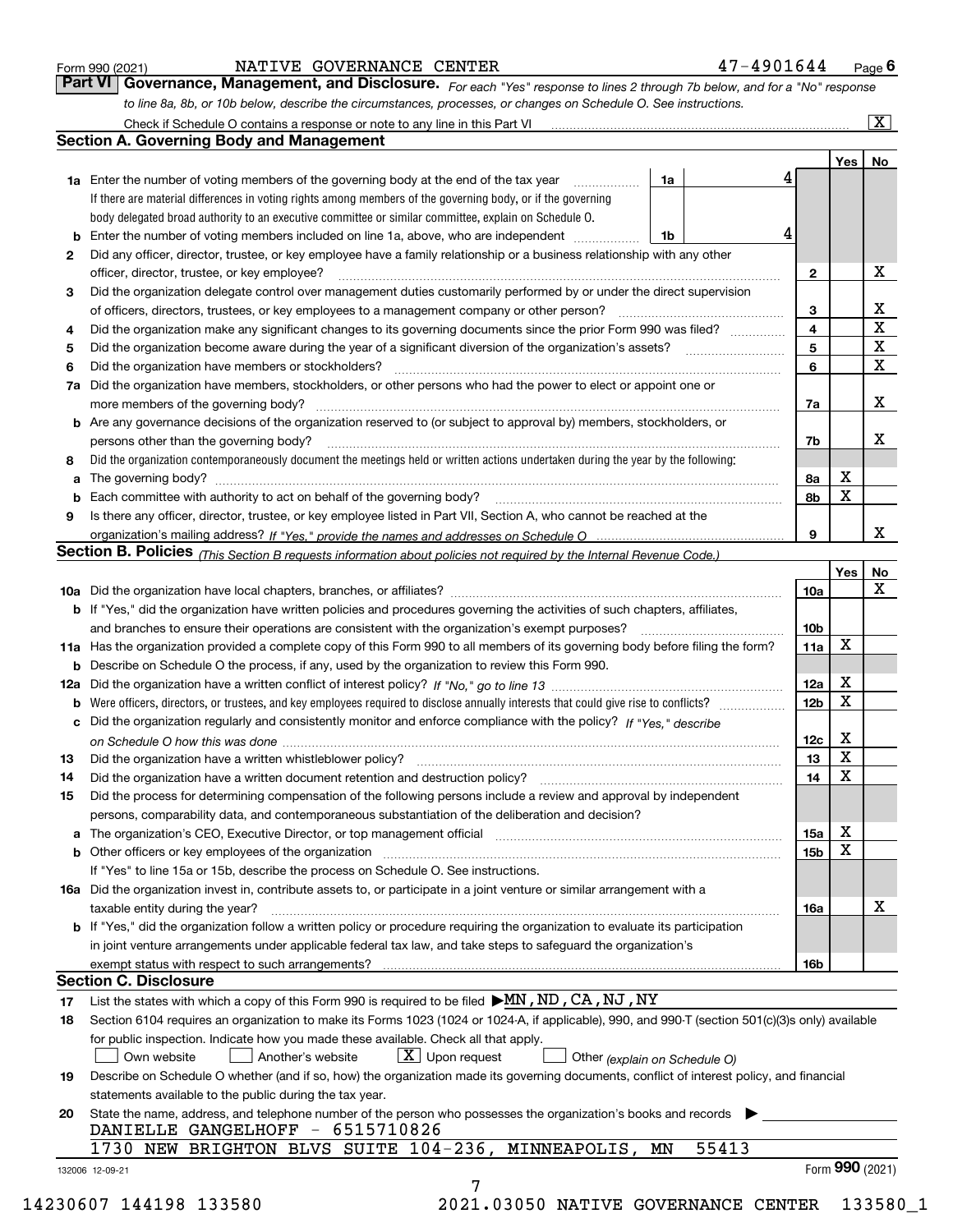$\mathcal{L}^{\text{max}}$ 

## **7Part VII Compensation of Officers, Directors, Trustees, Key Employees, Highest Compensated Employees, and Independent Contractors**

Check if Schedule O contains a response or note to any line in this Part VII

**Section A. Officers, Directors, Trustees, Key Employees, and Highest Compensated Employees**

**1a**  Complete this table for all persons required to be listed. Report compensation for the calendar year ending with or within the organization's tax year. **•** List all of the organization's current officers, directors, trustees (whether individuals or organizations), regardless of amount of compensation.

Enter -0- in columns (D), (E), and (F) if no compensation was paid.

 $\bullet$  List all of the organization's  $\sf current$  key employees, if any. See the instructions for definition of "key employee."

**•** List the organization's five current highest compensated employees (other than an officer, director, trustee, or key employee) who received reportable compensation (box 5 of Form W-2, Form 1099-MISC, and/or box 1 of Form 1099-NEC) of more than \$100,000 from the organization and any related organizations.

**•** List all of the organization's former officers, key employees, and highest compensated employees who received more than \$100,000 of reportable compensation from the organization and any related organizations.

**former directors or trustees**  ¥ List all of the organization's that received, in the capacity as a former director or trustee of the organization, more than \$10,000 of reportable compensation from the organization and any related organizations.

See the instructions for the order in which to list the persons above.

Check this box if neither the organization nor any related organization compensated any current officer, director, or trustee.  $\mathcal{L}^{\text{max}}$ 

| (A)                       | (B)                    |                               |                                                                  |             | (C)          |                                   |           | (D)             | (E)             | (F)           |
|---------------------------|------------------------|-------------------------------|------------------------------------------------------------------|-------------|--------------|-----------------------------------|-----------|-----------------|-----------------|---------------|
| Name and title            | Average                |                               | Position<br>(do not check more than one                          |             | Reportable   | Reportable                        | Estimated |                 |                 |               |
|                           | hours per              |                               | box, unless person is both an<br>officer and a director/trustee) |             | compensation | compensation                      | amount of |                 |                 |               |
|                           | week                   |                               |                                                                  |             |              |                                   |           | from            | from related    | other         |
|                           | (list any              |                               |                                                                  |             |              |                                   |           | the             | organizations   | compensation  |
|                           | hours for              |                               |                                                                  |             |              |                                   |           | organization    | (W-2/1099-MISC/ | from the      |
|                           | related                |                               |                                                                  |             |              |                                   |           | (W-2/1099-MISC/ | 1099-NEC)       | organization  |
|                           | organizations<br>below |                               |                                                                  |             |              |                                   |           | 1099-NEC)       |                 | and related   |
|                           | line)                  | ndividual trustee or director | nstitutional trustee                                             | Officer     | Key employee | Highest compensated<br>  employee | Former    |                 |                 | organizations |
| (1) WAYNE DUCHENEAUX II   | 40.00                  |                               |                                                                  |             |              |                                   |           |                 |                 |               |
| EXECUTIVE DIRECTOR        |                        |                               |                                                                  | X           |              |                                   |           | 108,600.        | $0$ .           | 41,079.       |
| (2) DR TWYLA BAKER        | 2.00                   |                               |                                                                  |             |              |                                   |           |                 |                 |               |
| <b>CHAIR</b>              |                        | $\mathbf x$                   |                                                                  | X           |              |                                   |           | 0.              | 0.              | $0_{.}$       |
| (3) TRACEY ZEPHIER        | 2.00                   |                               |                                                                  |             |              |                                   |           |                 |                 |               |
| <b>TREASURER</b>          |                        | $\mathbf x$                   |                                                                  | $\mathbf X$ |              |                                   |           | 0.              | 0.              | $\mathbf 0$ . |
| (4) FRANK ETTAWAGESHIK    | 2.00                   |                               |                                                                  |             |              |                                   |           |                 |                 |               |
| <b>SECRETARY</b>          |                        | $\mathbf X$                   |                                                                  | $\mathbf X$ |              |                                   |           | 0.              | 0.              | $0_{.}$       |
| (5) KATE BEANE            | 2.00                   |                               |                                                                  |             |              |                                   |           |                 |                 |               |
| <b>DIRECTOR</b>           |                        | $\mathbf x$                   |                                                                  |             |              |                                   |           | 0.              | 0.              | $\mathbf 0$ . |
| (6) ROCHELLE DIVER        | 2.00                   |                               |                                                                  |             |              |                                   |           |                 |                 |               |
| DIRECTOR (THRU 12/2/2021) |                        | $\mathbf X$                   |                                                                  |             |              |                                   |           | $0$ .           | 0.              | $0_{.}$       |
| (7) RICHARD LUARKIE       | 2.00                   |                               |                                                                  |             |              |                                   |           |                 |                 |               |
| DIRECTOR (THRU 10/4/2021) |                        | $\mathbf X$                   |                                                                  |             |              |                                   |           | $\mathbf 0$ .   | 0.              | $\mathbf 0$ . |
| (8) TADD JOHNSON          | $\overline{2.00}$      |                               |                                                                  |             |              |                                   |           |                 |                 |               |
| DIRECTOR (THRU 6/16/2021) |                        | $\mathbf X$                   |                                                                  |             |              |                                   |           | 0.              | 0.              | 0.            |
|                           |                        |                               |                                                                  |             |              |                                   |           |                 |                 |               |
|                           |                        |                               |                                                                  |             |              |                                   |           |                 |                 |               |
|                           |                        |                               |                                                                  |             |              |                                   |           |                 |                 |               |
|                           |                        |                               |                                                                  |             |              |                                   |           |                 |                 |               |
|                           |                        |                               |                                                                  |             |              |                                   |           |                 |                 |               |
|                           |                        |                               |                                                                  |             |              |                                   |           |                 |                 |               |
|                           |                        |                               |                                                                  |             |              |                                   |           |                 |                 |               |
|                           |                        |                               |                                                                  |             |              |                                   |           |                 |                 |               |
|                           |                        |                               |                                                                  |             |              |                                   |           |                 |                 |               |
|                           |                        |                               |                                                                  |             |              |                                   |           |                 |                 |               |
|                           |                        |                               |                                                                  |             |              |                                   |           |                 |                 |               |
|                           |                        |                               |                                                                  |             |              |                                   |           |                 |                 |               |
|                           |                        |                               |                                                                  |             |              |                                   |           |                 |                 |               |
|                           |                        |                               |                                                                  |             |              |                                   |           |                 |                 |               |
|                           |                        |                               |                                                                  |             |              |                                   |           |                 |                 |               |

8

132007 12-09-21

Form (2021) **990**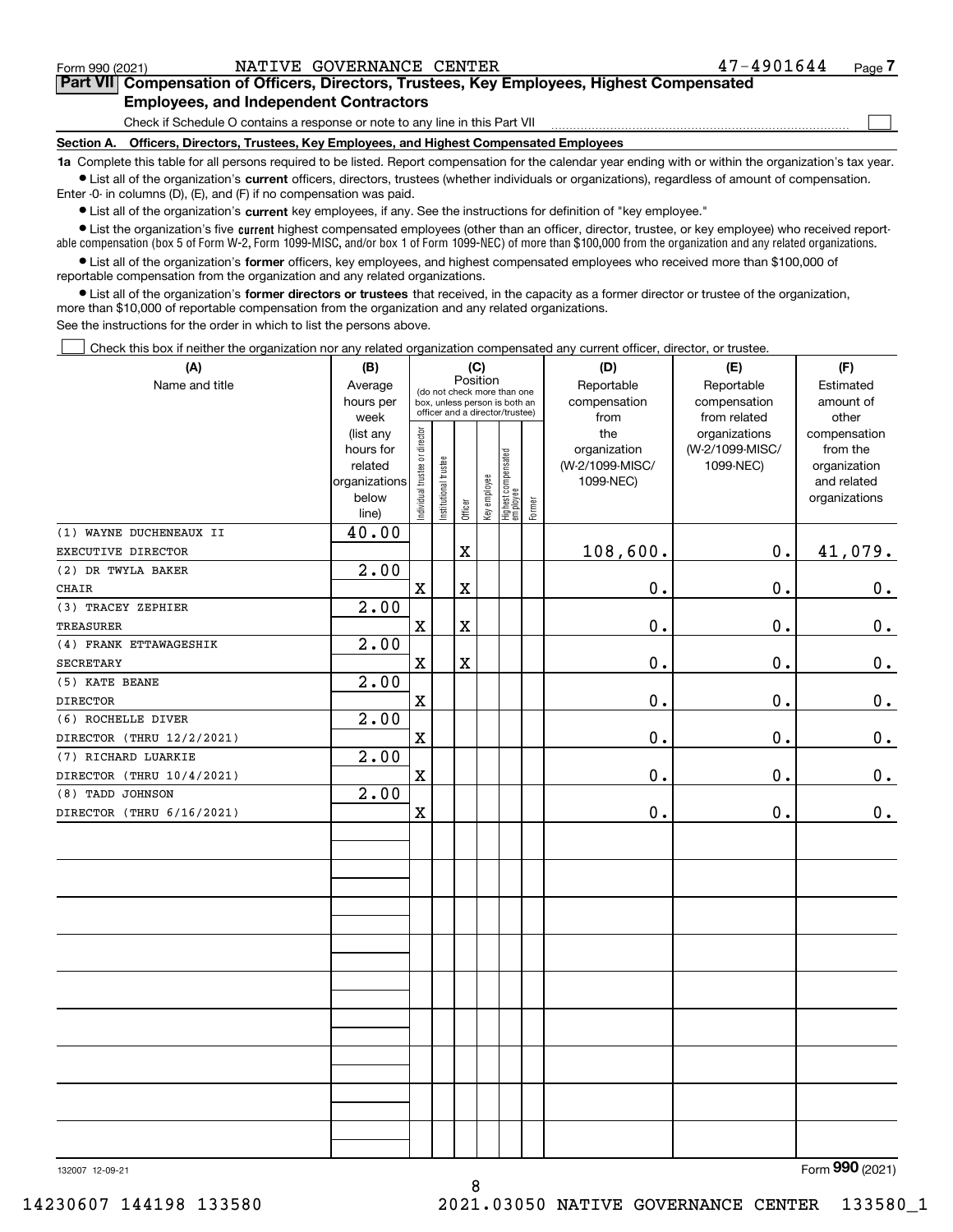|                                                                                                                           | 47-4901644<br>NATIVE GOVERNANCE CENTER<br>Page 8<br>Form 990 (2021)                                                                                                                                                                                          |                                                                                                               |                                     |                                                                                                                    |  |  |                                               |                                                   |  |                                                                                                                                                                                                                                                                              |                                        |                                                 |                 |          |        |
|---------------------------------------------------------------------------------------------------------------------------|--------------------------------------------------------------------------------------------------------------------------------------------------------------------------------------------------------------------------------------------------------------|---------------------------------------------------------------------------------------------------------------|-------------------------------------|--------------------------------------------------------------------------------------------------------------------|--|--|-----------------------------------------------|---------------------------------------------------|--|------------------------------------------------------------------------------------------------------------------------------------------------------------------------------------------------------------------------------------------------------------------------------|----------------------------------------|-------------------------------------------------|-----------------|----------|--------|
| <b>Part VII</b><br>Section A. Officers, Directors, Trustees, Key Employees, and Highest Compensated Employees (continued) |                                                                                                                                                                                                                                                              |                                                                                                               |                                     |                                                                                                                    |  |  |                                               |                                                   |  |                                                                                                                                                                                                                                                                              |                                        |                                                 |                 |          |        |
| (A)<br>Name and title                                                                                                     |                                                                                                                                                                                                                                                              |                                                                                                               | (B)<br>Average<br>hours per<br>week | (C)<br>Position<br>(do not check more than one<br>box, unless person is both an<br>officer and a director/trustee) |  |  | (D)<br>Reportable<br>compensation<br>from     | (E)<br>Reportable<br>compensation<br>from related |  |                                                                                                                                                                                                                                                                              | (F)<br>Estimated<br>amount of<br>other |                                                 |                 |          |        |
|                                                                                                                           | (list any<br>ndividual trustee or director<br>the<br>hours for<br>organization<br>Highest compensated<br>employee<br>nstitutional trustee<br>related<br>(W-2/1099-MISC/<br>organizations<br>Key employee<br>1099-NEC)<br>below<br>Former<br>Officer<br>line) |                                                                                                               |                                     |                                                                                                                    |  |  | organizations<br>(W-2/1099-MISC/<br>1099-NEC) |                                                   |  | compensation<br>from the<br>organization<br>and related<br>organizations                                                                                                                                                                                                     |                                        |                                                 |                 |          |        |
|                                                                                                                           |                                                                                                                                                                                                                                                              |                                                                                                               |                                     |                                                                                                                    |  |  |                                               |                                                   |  |                                                                                                                                                                                                                                                                              |                                        |                                                 |                 |          |        |
|                                                                                                                           |                                                                                                                                                                                                                                                              |                                                                                                               |                                     |                                                                                                                    |  |  |                                               |                                                   |  |                                                                                                                                                                                                                                                                              |                                        |                                                 |                 |          |        |
|                                                                                                                           |                                                                                                                                                                                                                                                              |                                                                                                               |                                     |                                                                                                                    |  |  |                                               |                                                   |  |                                                                                                                                                                                                                                                                              |                                        |                                                 |                 |          |        |
|                                                                                                                           |                                                                                                                                                                                                                                                              |                                                                                                               |                                     |                                                                                                                    |  |  |                                               |                                                   |  |                                                                                                                                                                                                                                                                              |                                        |                                                 |                 |          |        |
|                                                                                                                           |                                                                                                                                                                                                                                                              |                                                                                                               |                                     |                                                                                                                    |  |  |                                               |                                                   |  |                                                                                                                                                                                                                                                                              |                                        |                                                 |                 |          |        |
|                                                                                                                           |                                                                                                                                                                                                                                                              |                                                                                                               |                                     |                                                                                                                    |  |  |                                               |                                                   |  |                                                                                                                                                                                                                                                                              |                                        |                                                 |                 |          |        |
|                                                                                                                           |                                                                                                                                                                                                                                                              |                                                                                                               |                                     |                                                                                                                    |  |  |                                               |                                                   |  |                                                                                                                                                                                                                                                                              |                                        |                                                 |                 |          |        |
|                                                                                                                           | 1b Subtotal                                                                                                                                                                                                                                                  |                                                                                                               |                                     |                                                                                                                    |  |  |                                               |                                                   |  | 108,600.                                                                                                                                                                                                                                                                     |                                        | $0$ .                                           |                 | 41,079.  |        |
|                                                                                                                           |                                                                                                                                                                                                                                                              | c Total from continuation sheets to Part VII, Section A manufactor continues<br>d Total (add lines 1b and 1c) |                                     |                                                                                                                    |  |  |                                               |                                                   |  | 0.<br>108,600.                                                                                                                                                                                                                                                               |                                        | $\overline{0}$ .<br>$\overline{\mathfrak{o}}$ . |                 | 41,079.  | 0.     |
| 2                                                                                                                         |                                                                                                                                                                                                                                                              | compensation from the organization                                                                            |                                     |                                                                                                                    |  |  |                                               |                                                   |  | Total number of individuals (including but not limited to those listed above) who received more than \$100,000 of reportable                                                                                                                                                 |                                        |                                                 |                 |          | ı      |
| з                                                                                                                         |                                                                                                                                                                                                                                                              |                                                                                                               |                                     |                                                                                                                    |  |  |                                               |                                                   |  | Did the organization list any former officer, director, trustee, key employee, or highest compensated employee on                                                                                                                                                            |                                        |                                                 |                 | Yes      | No     |
| 4                                                                                                                         |                                                                                                                                                                                                                                                              |                                                                                                               |                                     |                                                                                                                    |  |  |                                               |                                                   |  | line 1a? If "Yes," complete Schedule J for such individual material content content to the 1a? If "Yes," complete Schedule J for such individual<br>For any individual listed on line 1a, is the sum of reportable compensation and other compensation from the organization |                                        |                                                 | 3<br>4          |          | x<br>x |
| 5                                                                                                                         |                                                                                                                                                                                                                                                              |                                                                                                               |                                     |                                                                                                                    |  |  |                                               |                                                   |  | Did any person listed on line 1a receive or accrue compensation from any unrelated organization or individual for services                                                                                                                                                   |                                        |                                                 | 5               |          | x      |
| 1                                                                                                                         |                                                                                                                                                                                                                                                              | <b>Section B. Independent Contractors</b>                                                                     |                                     |                                                                                                                    |  |  |                                               |                                                   |  | Complete this table for your five highest compensated independent contractors that received more than \$100,000 of compensation from                                                                                                                                         |                                        |                                                 |                 |          |        |
|                                                                                                                           |                                                                                                                                                                                                                                                              |                                                                                                               |                                     |                                                                                                                    |  |  |                                               |                                                   |  | the organization. Report compensation for the calendar year ending with or within the organization's tax year.                                                                                                                                                               |                                        |                                                 |                 |          |        |
|                                                                                                                           | (C)<br>(A)<br>(B)<br>Compensation<br>Name and business address<br>Description of services<br>CLIFTON LARSON ALLEN, LLP, 220 S. SIXTH<br>TRIBAL FINANCE                                                                                                       |                                                                                                               |                                     |                                                                                                                    |  |  |                                               |                                                   |  |                                                                                                                                                                                                                                                                              |                                        |                                                 |                 |          |        |
|                                                                                                                           |                                                                                                                                                                                                                                                              | STREET, STE 300, MINNEAPOLIS, MN 55402                                                                        |                                     |                                                                                                                    |  |  |                                               |                                                   |  | SYSTEMS PROGRAM DEV                                                                                                                                                                                                                                                          |                                        |                                                 |                 | 130,000. |        |
|                                                                                                                           |                                                                                                                                                                                                                                                              |                                                                                                               |                                     |                                                                                                                    |  |  |                                               |                                                   |  |                                                                                                                                                                                                                                                                              |                                        |                                                 |                 |          |        |
|                                                                                                                           |                                                                                                                                                                                                                                                              |                                                                                                               |                                     |                                                                                                                    |  |  |                                               |                                                   |  |                                                                                                                                                                                                                                                                              |                                        |                                                 |                 |          |        |
| 2                                                                                                                         |                                                                                                                                                                                                                                                              |                                                                                                               |                                     |                                                                                                                    |  |  |                                               |                                                   |  | Total number of independent contractors (including but not limited to those listed above) who received more than                                                                                                                                                             |                                        |                                                 |                 |          |        |
|                                                                                                                           |                                                                                                                                                                                                                                                              | \$100,000 of compensation from the organization                                                               |                                     |                                                                                                                    |  |  |                                               |                                                   |  |                                                                                                                                                                                                                                                                              |                                        |                                                 | Form 990 (2021) |          |        |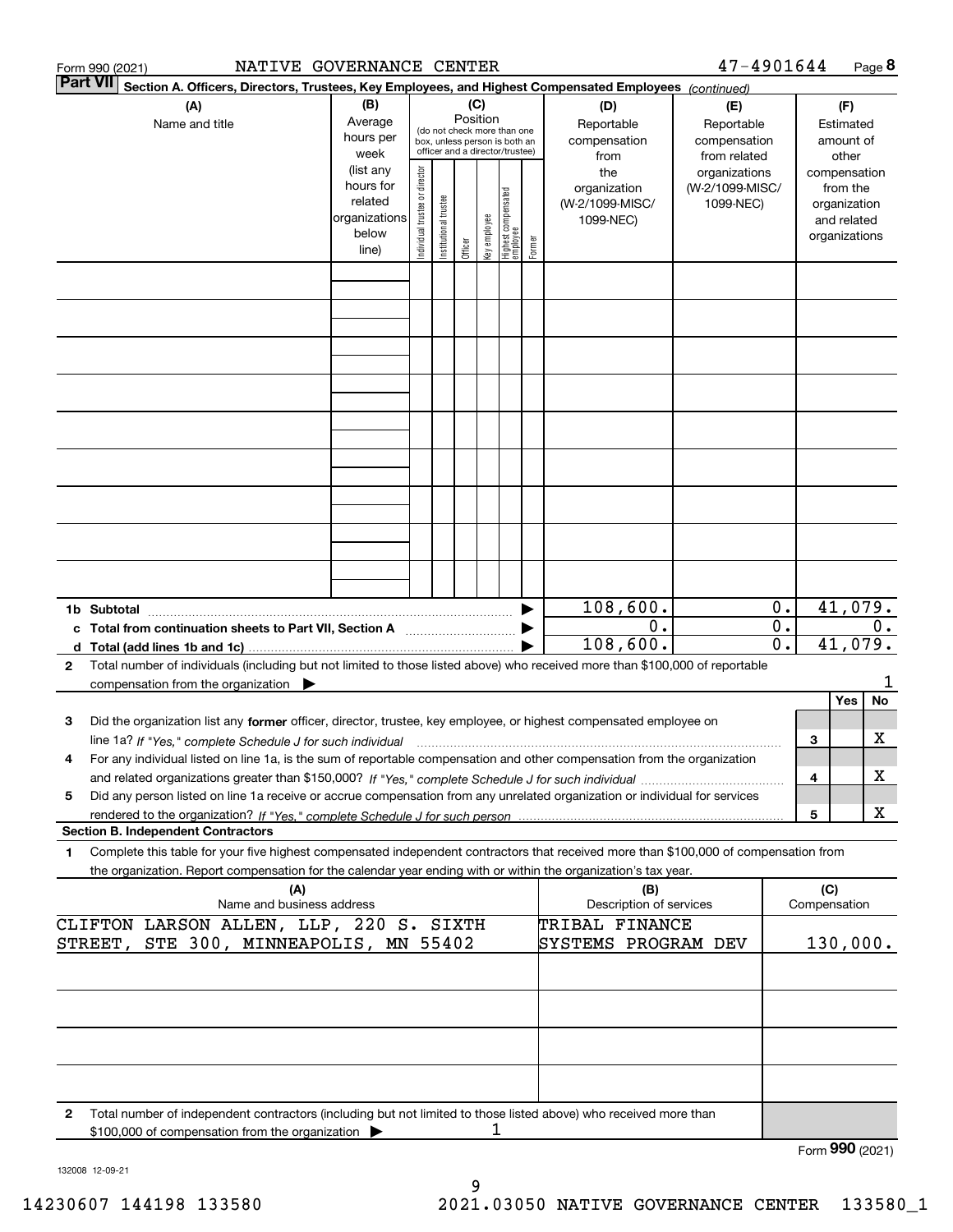| <b>Part VIII</b><br>Check if Schedule O contains a response or note to any line in this Part VIII<br>$\overline{(\mathsf{B})}$ $\overline{(\mathsf{C})}$<br>(D)<br>(A)<br>Related or exempt<br>Unrelated<br>Total revenue<br>function revenue<br>lbusiness revenue<br><b>Contributions, Gifts, Grants</b><br>and Other Similar Amounts<br>1 a Federated campaigns<br>1a<br>1 <sub>b</sub><br><b>b</b> Membership dues<br>1 <sub>c</sub><br>c Fundraising events<br>1 <sub>d</sub><br>d Related organizations<br>457,433.<br>1e<br>Government grants (contributions)<br>е<br>All other contributions, gifts, grants, and<br><u>4,156,972.</u><br>1f<br>similar amounts not included above<br>$1g$ \$<br>Noncash contributions included in lines 1a-1f<br>a<br>$\overline{4}$ , 614, 405.<br><b>Business Code</b><br>33,426.<br>33,426.<br>900099<br>2 a PROGRAM SERVICE REVENU<br>Program Service<br>Revenue<br>b<br><u> 1980 - Johann Barn, mars ann an t-Amhain Aonaich an t-Aonaich an t-Aonaich ann an t-Aonaich ann an t-Aonaich</u><br>c<br><u> 1989 - John Harry Harry Harry Harry Harry Harry Harry Harry Harry Harry Harry Harry Harry Harry Harry Harry H</u><br>d<br>the contract of the contract of the contract of the contract of the contract of<br>е<br>All other program service revenue<br>f<br>33,426.<br>g<br>3<br>Investment income (including dividends, interest, and<br>86,006.<br>▶<br>Income from investment of tax-exempt bond proceeds<br>4<br>5<br>(i) Real<br>(ii) Personal<br>6a<br>Gross rents<br>6а<br>6b<br>Less: rental expenses<br>b<br>Rental income or (loss)<br>6с<br>c<br>d Net rental income or (loss)<br>(i) Securities<br>(ii) Other<br>7 a Gross amount from sales of<br>assets other than inventory<br>7a<br><b>b</b> Less: cost or other basis<br>evenue<br>7b<br>and sales expenses<br><b>7c</b><br>c Gain or (loss)<br>œ<br>Other<br>8 a Gross income from fundraising events (not<br>contributions reported on line 1c). See<br> 8a<br>l 8b<br><b>b</b> Less: direct expenses <i></i><br>c Net income or (loss) from fundraising events<br>9 a Gross income from gaming activities. See<br>  9a<br>9 <sub>b</sub><br><b>b</b> Less: direct expenses <b>manually</b><br>c Net income or (loss) from gaming activities<br>.<br>10 a Gross sales of inventory, less returns<br> 10a<br>10 <sub>b</sub><br>c Net income or (loss) from sales of inventory<br><b>Business Code</b><br>Miscellaneous<br>701.<br>900099<br>11 a MISCELLANEOUS INCOME<br>Revenue<br>b<br><u> 1989 - Johann Barbara, martxa alemaniar arg</u><br>c<br>$\overline{7}01.$<br>$\blacktriangleright$<br>$\blacktriangleright$ 4,734,538.<br>86,707.<br>33,426.<br>$0$ .<br>12 |  | NATIVE GOVERNANCE CENTER<br>Form 990 (2021) |  | 47-4901644 | Page 9                                                   |
|--------------------------------------------------------------------------------------------------------------------------------------------------------------------------------------------------------------------------------------------------------------------------------------------------------------------------------------------------------------------------------------------------------------------------------------------------------------------------------------------------------------------------------------------------------------------------------------------------------------------------------------------------------------------------------------------------------------------------------------------------------------------------------------------------------------------------------------------------------------------------------------------------------------------------------------------------------------------------------------------------------------------------------------------------------------------------------------------------------------------------------------------------------------------------------------------------------------------------------------------------------------------------------------------------------------------------------------------------------------------------------------------------------------------------------------------------------------------------------------------------------------------------------------------------------------------------------------------------------------------------------------------------------------------------------------------------------------------------------------------------------------------------------------------------------------------------------------------------------------------------------------------------------------------------------------------------------------------------------------------------------------------------------------------------------------------------------------------------------------------------------------------------------------------------------------------------------------------------------------------------------------------------------------------------------------------------------------------------------------------------------------------------------------------------------------------------------------------------------------------------------------------------------------------------------------------------------------------------------------------------------------------------------------------------------------------------|--|---------------------------------------------|--|------------|----------------------------------------------------------|
|                                                                                                                                                                                                                                                                                                                                                                                                                                                                                                                                                                                                                                                                                                                                                                                                                                                                                                                                                                                                                                                                                                                                                                                                                                                                                                                                                                                                                                                                                                                                                                                                                                                                                                                                                                                                                                                                                                                                                                                                                                                                                                                                                                                                                                                                                                                                                                                                                                                                                                                                                                                                                                                                                                  |  | <b>Statement of Revenue</b>                 |  |            |                                                          |
|                                                                                                                                                                                                                                                                                                                                                                                                                                                                                                                                                                                                                                                                                                                                                                                                                                                                                                                                                                                                                                                                                                                                                                                                                                                                                                                                                                                                                                                                                                                                                                                                                                                                                                                                                                                                                                                                                                                                                                                                                                                                                                                                                                                                                                                                                                                                                                                                                                                                                                                                                                                                                                                                                                  |  |                                             |  |            | Revenue excluded<br>from tax under<br>sections 512 - 514 |
|                                                                                                                                                                                                                                                                                                                                                                                                                                                                                                                                                                                                                                                                                                                                                                                                                                                                                                                                                                                                                                                                                                                                                                                                                                                                                                                                                                                                                                                                                                                                                                                                                                                                                                                                                                                                                                                                                                                                                                                                                                                                                                                                                                                                                                                                                                                                                                                                                                                                                                                                                                                                                                                                                                  |  |                                             |  |            |                                                          |
|                                                                                                                                                                                                                                                                                                                                                                                                                                                                                                                                                                                                                                                                                                                                                                                                                                                                                                                                                                                                                                                                                                                                                                                                                                                                                                                                                                                                                                                                                                                                                                                                                                                                                                                                                                                                                                                                                                                                                                                                                                                                                                                                                                                                                                                                                                                                                                                                                                                                                                                                                                                                                                                                                                  |  |                                             |  |            |                                                          |
|                                                                                                                                                                                                                                                                                                                                                                                                                                                                                                                                                                                                                                                                                                                                                                                                                                                                                                                                                                                                                                                                                                                                                                                                                                                                                                                                                                                                                                                                                                                                                                                                                                                                                                                                                                                                                                                                                                                                                                                                                                                                                                                                                                                                                                                                                                                                                                                                                                                                                                                                                                                                                                                                                                  |  |                                             |  |            |                                                          |
|                                                                                                                                                                                                                                                                                                                                                                                                                                                                                                                                                                                                                                                                                                                                                                                                                                                                                                                                                                                                                                                                                                                                                                                                                                                                                                                                                                                                                                                                                                                                                                                                                                                                                                                                                                                                                                                                                                                                                                                                                                                                                                                                                                                                                                                                                                                                                                                                                                                                                                                                                                                                                                                                                                  |  |                                             |  |            |                                                          |
|                                                                                                                                                                                                                                                                                                                                                                                                                                                                                                                                                                                                                                                                                                                                                                                                                                                                                                                                                                                                                                                                                                                                                                                                                                                                                                                                                                                                                                                                                                                                                                                                                                                                                                                                                                                                                                                                                                                                                                                                                                                                                                                                                                                                                                                                                                                                                                                                                                                                                                                                                                                                                                                                                                  |  |                                             |  |            | 86,006.                                                  |
|                                                                                                                                                                                                                                                                                                                                                                                                                                                                                                                                                                                                                                                                                                                                                                                                                                                                                                                                                                                                                                                                                                                                                                                                                                                                                                                                                                                                                                                                                                                                                                                                                                                                                                                                                                                                                                                                                                                                                                                                                                                                                                                                                                                                                                                                                                                                                                                                                                                                                                                                                                                                                                                                                                  |  |                                             |  |            |                                                          |
|                                                                                                                                                                                                                                                                                                                                                                                                                                                                                                                                                                                                                                                                                                                                                                                                                                                                                                                                                                                                                                                                                                                                                                                                                                                                                                                                                                                                                                                                                                                                                                                                                                                                                                                                                                                                                                                                                                                                                                                                                                                                                                                                                                                                                                                                                                                                                                                                                                                                                                                                                                                                                                                                                                  |  |                                             |  |            |                                                          |
|                                                                                                                                                                                                                                                                                                                                                                                                                                                                                                                                                                                                                                                                                                                                                                                                                                                                                                                                                                                                                                                                                                                                                                                                                                                                                                                                                                                                                                                                                                                                                                                                                                                                                                                                                                                                                                                                                                                                                                                                                                                                                                                                                                                                                                                                                                                                                                                                                                                                                                                                                                                                                                                                                                  |  |                                             |  |            |                                                          |
|                                                                                                                                                                                                                                                                                                                                                                                                                                                                                                                                                                                                                                                                                                                                                                                                                                                                                                                                                                                                                                                                                                                                                                                                                                                                                                                                                                                                                                                                                                                                                                                                                                                                                                                                                                                                                                                                                                                                                                                                                                                                                                                                                                                                                                                                                                                                                                                                                                                                                                                                                                                                                                                                                                  |  |                                             |  |            |                                                          |
|                                                                                                                                                                                                                                                                                                                                                                                                                                                                                                                                                                                                                                                                                                                                                                                                                                                                                                                                                                                                                                                                                                                                                                                                                                                                                                                                                                                                                                                                                                                                                                                                                                                                                                                                                                                                                                                                                                                                                                                                                                                                                                                                                                                                                                                                                                                                                                                                                                                                                                                                                                                                                                                                                                  |  |                                             |  |            |                                                          |
|                                                                                                                                                                                                                                                                                                                                                                                                                                                                                                                                                                                                                                                                                                                                                                                                                                                                                                                                                                                                                                                                                                                                                                                                                                                                                                                                                                                                                                                                                                                                                                                                                                                                                                                                                                                                                                                                                                                                                                                                                                                                                                                                                                                                                                                                                                                                                                                                                                                                                                                                                                                                                                                                                                  |  |                                             |  |            |                                                          |
|                                                                                                                                                                                                                                                                                                                                                                                                                                                                                                                                                                                                                                                                                                                                                                                                                                                                                                                                                                                                                                                                                                                                                                                                                                                                                                                                                                                                                                                                                                                                                                                                                                                                                                                                                                                                                                                                                                                                                                                                                                                                                                                                                                                                                                                                                                                                                                                                                                                                                                                                                                                                                                                                                                  |  |                                             |  |            |                                                          |
|                                                                                                                                                                                                                                                                                                                                                                                                                                                                                                                                                                                                                                                                                                                                                                                                                                                                                                                                                                                                                                                                                                                                                                                                                                                                                                                                                                                                                                                                                                                                                                                                                                                                                                                                                                                                                                                                                                                                                                                                                                                                                                                                                                                                                                                                                                                                                                                                                                                                                                                                                                                                                                                                                                  |  |                                             |  |            |                                                          |
|                                                                                                                                                                                                                                                                                                                                                                                                                                                                                                                                                                                                                                                                                                                                                                                                                                                                                                                                                                                                                                                                                                                                                                                                                                                                                                                                                                                                                                                                                                                                                                                                                                                                                                                                                                                                                                                                                                                                                                                                                                                                                                                                                                                                                                                                                                                                                                                                                                                                                                                                                                                                                                                                                                  |  |                                             |  |            |                                                          |
|                                                                                                                                                                                                                                                                                                                                                                                                                                                                                                                                                                                                                                                                                                                                                                                                                                                                                                                                                                                                                                                                                                                                                                                                                                                                                                                                                                                                                                                                                                                                                                                                                                                                                                                                                                                                                                                                                                                                                                                                                                                                                                                                                                                                                                                                                                                                                                                                                                                                                                                                                                                                                                                                                                  |  |                                             |  |            |                                                          |
|                                                                                                                                                                                                                                                                                                                                                                                                                                                                                                                                                                                                                                                                                                                                                                                                                                                                                                                                                                                                                                                                                                                                                                                                                                                                                                                                                                                                                                                                                                                                                                                                                                                                                                                                                                                                                                                                                                                                                                                                                                                                                                                                                                                                                                                                                                                                                                                                                                                                                                                                                                                                                                                                                                  |  |                                             |  |            | 701.                                                     |
|                                                                                                                                                                                                                                                                                                                                                                                                                                                                                                                                                                                                                                                                                                                                                                                                                                                                                                                                                                                                                                                                                                                                                                                                                                                                                                                                                                                                                                                                                                                                                                                                                                                                                                                                                                                                                                                                                                                                                                                                                                                                                                                                                                                                                                                                                                                                                                                                                                                                                                                                                                                                                                                                                                  |  |                                             |  |            |                                                          |
|                                                                                                                                                                                                                                                                                                                                                                                                                                                                                                                                                                                                                                                                                                                                                                                                                                                                                                                                                                                                                                                                                                                                                                                                                                                                                                                                                                                                                                                                                                                                                                                                                                                                                                                                                                                                                                                                                                                                                                                                                                                                                                                                                                                                                                                                                                                                                                                                                                                                                                                                                                                                                                                                                                  |  |                                             |  |            |                                                          |
|                                                                                                                                                                                                                                                                                                                                                                                                                                                                                                                                                                                                                                                                                                                                                                                                                                                                                                                                                                                                                                                                                                                                                                                                                                                                                                                                                                                                                                                                                                                                                                                                                                                                                                                                                                                                                                                                                                                                                                                                                                                                                                                                                                                                                                                                                                                                                                                                                                                                                                                                                                                                                                                                                                  |  |                                             |  |            |                                                          |
| 132009 12-09-21                                                                                                                                                                                                                                                                                                                                                                                                                                                                                                                                                                                                                                                                                                                                                                                                                                                                                                                                                                                                                                                                                                                                                                                                                                                                                                                                                                                                                                                                                                                                                                                                                                                                                                                                                                                                                                                                                                                                                                                                                                                                                                                                                                                                                                                                                                                                                                                                                                                                                                                                                                                                                                                                                  |  |                                             |  |            | Form 990 (2021)                                          |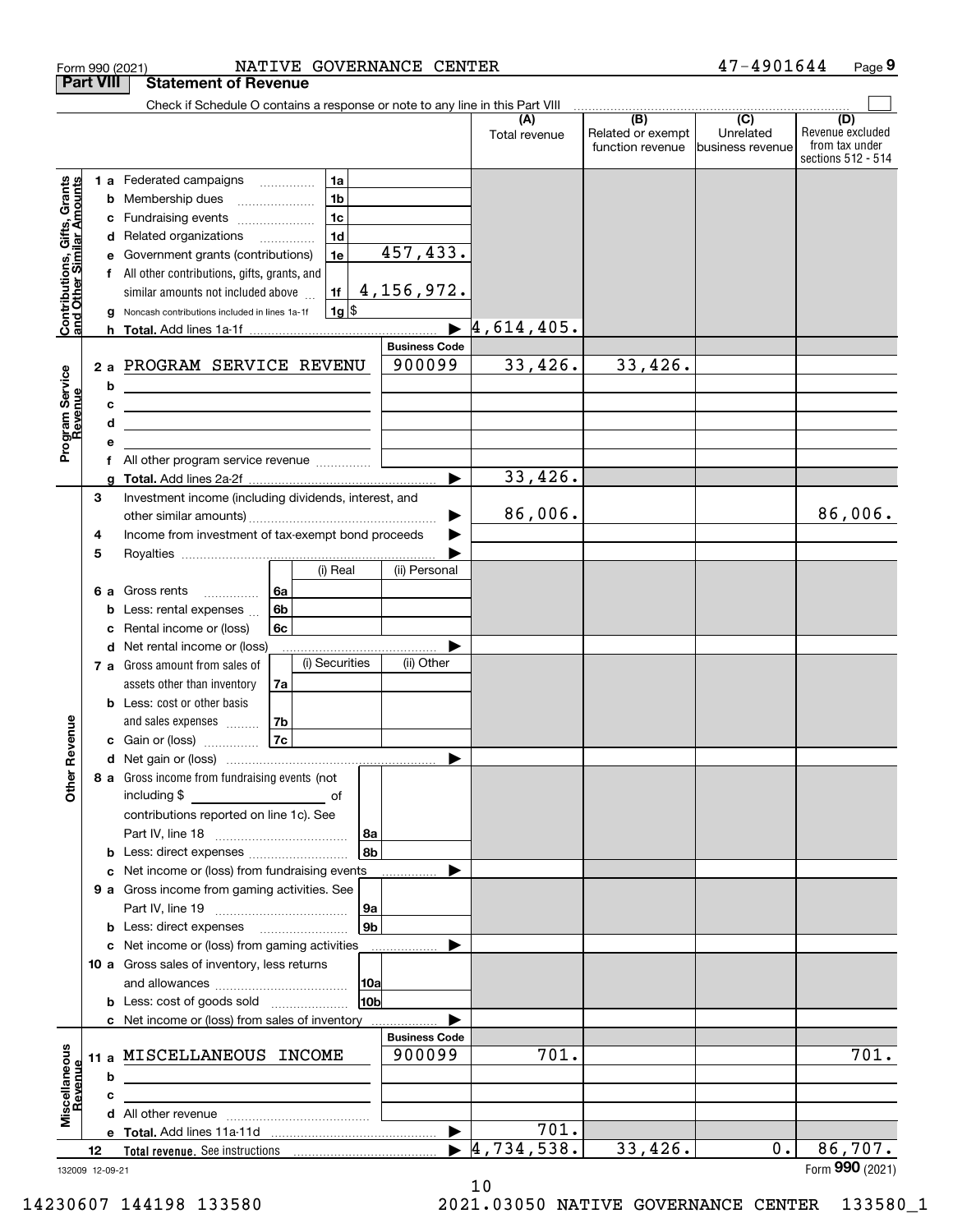Form 990 (2021) NATIVE GOVERNANCE CENTER 4 7 – 4 9 0 1 6 4 4  $\,$  Page **Part IX Statement of Functional Expenses**

|              | Section 501(c)(3) and 501(c)(4) organizations must complete all columns. All other organizations must complete column (A).<br>Check if Schedule O contains a response or note to any line in this Part IX    |                |                             |                                    | $\overline{\mathtt{x}}$ |
|--------------|--------------------------------------------------------------------------------------------------------------------------------------------------------------------------------------------------------------|----------------|-----------------------------|------------------------------------|-------------------------|
|              |                                                                                                                                                                                                              | (A)            | (B)                         | $\overline{C}$                     | (D)                     |
|              | Do not include amounts reported on lines 6b,<br>7b, 8b, 9b, and 10b of Part VIII.                                                                                                                            | Total expenses | Program service<br>expenses | Management and<br>general expenses | Fundraising<br>expenses |
| 1.           | Grants and other assistance to domestic organizations                                                                                                                                                        |                |                             |                                    |                         |
|              | and domestic governments. See Part IV, line 21                                                                                                                                                               | 1,500.         | 1,500.                      |                                    |                         |
| $\mathbf{2}$ | Grants and other assistance to domestic                                                                                                                                                                      |                |                             |                                    |                         |
|              | individuals. See Part IV, line 22                                                                                                                                                                            |                |                             |                                    |                         |
| 3            | Grants and other assistance to foreign                                                                                                                                                                       |                |                             |                                    |                         |
|              | organizations, foreign governments, and foreign                                                                                                                                                              |                |                             |                                    |                         |
|              | individuals. See Part IV, lines 15 and 16                                                                                                                                                                    |                |                             |                                    |                         |
| 4            | Benefits paid to or for members                                                                                                                                                                              |                |                             |                                    |                         |
| 5            | Compensation of current officers, directors,                                                                                                                                                                 |                |                             |                                    |                         |
|              | trustees, and key employees                                                                                                                                                                                  | 149,679.       | 92,032.                     | 35, 195.                           | 22,452.                 |
| 6            | Compensation not included above to disqualified                                                                                                                                                              |                |                             |                                    |                         |
|              | persons (as defined under section 4958(f)(1)) and                                                                                                                                                            |                |                             |                                    |                         |
|              | persons described in section 4958(c)(3)(B)                                                                                                                                                                   |                |                             |                                    |                         |
| 7            | Other salaries and wages                                                                                                                                                                                     | 515,744.       | 317, 111.                   | 121, 270.                          | 77,363.                 |
| 8            | Pension plan accruals and contributions (include                                                                                                                                                             |                |                             |                                    |                         |
|              | section 401(k) and 403(b) employer contributions)                                                                                                                                                            | 39,646.        | $\frac{24,427.}{76,819.}$   | 9,269.                             | $\frac{5,950}{17,618}$  |
| 9            |                                                                                                                                                                                                              | 130,809.       |                             | 36,372.                            |                         |
| 10           |                                                                                                                                                                                                              | 49,281.        | 30, 218.                    | 11,789.                            | 7,274.                  |
| 11           | Fees for services (nonemployees):                                                                                                                                                                            |                |                             |                                    |                         |
| a            |                                                                                                                                                                                                              |                |                             |                                    |                         |
|              |                                                                                                                                                                                                              | 5,151.         | 2,946.                      | 2,205.                             |                         |
|              |                                                                                                                                                                                                              | 18,618.        |                             | 18,618.                            |                         |
|              |                                                                                                                                                                                                              |                |                             |                                    |                         |
|              | e Professional fundraising services. See Part IV, line 17                                                                                                                                                    |                |                             |                                    |                         |
| f            | Investment management fees                                                                                                                                                                                   | 4,810.         |                             | 4,810.                             |                         |
|              | g Other. (If line 11g amount exceeds 10% of line 25,                                                                                                                                                         |                |                             |                                    |                         |
|              | column (A), amount, list line 11g expenses on Sch O.)                                                                                                                                                        | 326,573.       | 315,417.                    | 5,705.                             | $\frac{5,451.}{642.}$   |
| 12           |                                                                                                                                                                                                              | 862.           | 220.                        |                                    |                         |
| 13           |                                                                                                                                                                                                              | 7,976.         | 2,961.                      | 3,086.                             | 1,929.                  |
| 14           |                                                                                                                                                                                                              | 13,228.        | 8,230.                      | 2,776.                             | $\overline{2,222}$ .    |
| 15           |                                                                                                                                                                                                              |                |                             |                                    |                         |
| 16           |                                                                                                                                                                                                              |                |                             |                                    |                         |
| 17           |                                                                                                                                                                                                              | 1,923.         | 1,582.                      | 235.                               | 106.                    |
| 18           | Payments of travel or entertainment expenses                                                                                                                                                                 |                |                             |                                    |                         |
|              | for any federal, state, or local public officials                                                                                                                                                            |                |                             |                                    |                         |
| 19           | Conferences, conventions, and meetings                                                                                                                                                                       | 12,748.        | 10, 214.                    | 284.                               | 2,250.                  |
| 20           | Interest                                                                                                                                                                                                     |                |                             |                                    |                         |
| 21           |                                                                                                                                                                                                              |                |                             |                                    |                         |
| 22           | Depreciation, depletion, and amortization                                                                                                                                                                    | 8,895.         | $\overline{5,792}$ .        | 1,941.                             | 1,162.                  |
| 23           | Insurance                                                                                                                                                                                                    | 4,623.         | 1,876.                      | 2,372.                             | 375.                    |
| 24           | Other expenses. Itemize expenses not covered<br>above. (List miscellaneous expenses on line 24e. If<br>line 24e amount exceeds 10% of line 25, column (A),<br>amount, list line 24e expenses on Schedule O.) |                |                             |                                    |                         |
| a            | PROFESSIONAL DEVELOPMEN                                                                                                                                                                                      | 10,082.        | 7,091.                      | 2,192.                             | 799.                    |
| b            | <u> 1989 - Johann Stein, mars an deus Amerikaansk kommunister (</u>                                                                                                                                          |                |                             |                                    |                         |
| с            |                                                                                                                                                                                                              |                |                             |                                    |                         |
| d            |                                                                                                                                                                                                              |                |                             |                                    |                         |
|              | e All other expenses                                                                                                                                                                                         |                |                             |                                    |                         |
| 25           | Total functional expenses. Add lines 1 through 24e                                                                                                                                                           | 1,302,148.     | 898,436.                    | 258, 119.                          | 145,593.                |
| 26           | <b>Joint costs.</b> Complete this line only if the organization                                                                                                                                              |                |                             |                                    |                         |
|              | reported in column (B) joint costs from a combined                                                                                                                                                           |                |                             |                                    |                         |
|              | educational campaign and fundraising solicitation.                                                                                                                                                           |                |                             |                                    |                         |
|              | Check here $\blacktriangleright$<br>if following SOP 98-2 (ASC 958-720)                                                                                                                                      |                |                             |                                    |                         |
|              |                                                                                                                                                                                                              |                |                             |                                    |                         |

11

132010 12-09-21

Form (2021) **990**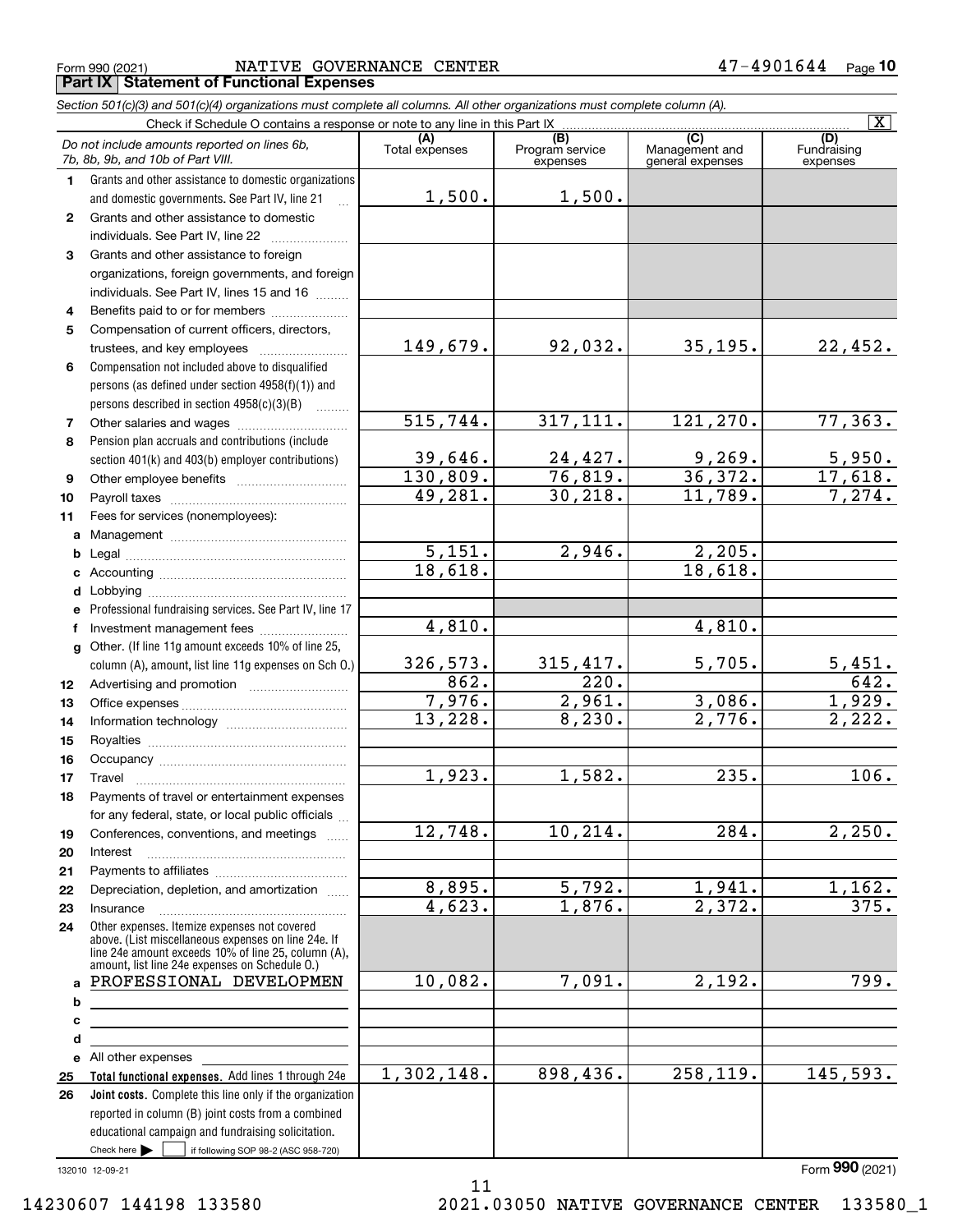#### Form 990 (2021) NATIVE GOVERNANCE CENTER 4 7 – 4 9 0 1 6 4 4  $\,$  Page

|                             |    |                                                                                    |                                                                  |                       |                   | (A)<br>Beginning of year     |                                 | (B)<br>End of year          |
|-----------------------------|----|------------------------------------------------------------------------------------|------------------------------------------------------------------|-----------------------|-------------------|------------------------------|---------------------------------|-----------------------------|
|                             | 1  | Cash - non-interest-bearing                                                        |                                                                  |                       |                   | 1,183,660.                   | $\mathbf{1}$                    | 4,898,800.                  |
|                             | 2  |                                                                                    |                                                                  |                       |                   |                              | $\mathbf 2$                     |                             |
|                             | з  |                                                                                    |                                                                  |                       |                   | <u>1,270,382.</u>            | 3                               | 1, 196, 566.                |
|                             | 4  |                                                                                    |                                                                  |                       |                   | 23,898.                      | 4                               | 108, 803.                   |
|                             | 5  | Loans and other receivables from any current or former officer, director,          |                                                                  |                       |                   |                              |                                 |                             |
|                             |    | trustee, key employee, creator or founder, substantial contributor, or 35%         |                                                                  |                       |                   |                              |                                 |                             |
|                             |    | controlled entity or family member of any of these persons                         |                                                                  |                       | 5                 |                              |                                 |                             |
|                             | 6  | Loans and other receivables from other disqualified persons (as defined            |                                                                  |                       |                   |                              |                                 |                             |
|                             |    | under section $4958(f)(1)$ , and persons described in section $4958(c)(3)(B)$      |                                                                  | .                     |                   |                              | 6                               |                             |
|                             | 7  |                                                                                    |                                                                  |                       |                   |                              | $\overline{7}$                  |                             |
| Assets                      | 8  |                                                                                    |                                                                  |                       |                   |                              | 8                               |                             |
|                             | 9  | Prepaid expenses and deferred charges                                              |                                                                  |                       |                   | $\overline{29,125}$ .        | 9                               | 28,922.                     |
|                             |    | 10a Land, buildings, and equipment: cost or other                                  |                                                                  |                       |                   |                              |                                 |                             |
|                             |    | basis. Complete Part VI of Schedule D  10a   52,808.                               |                                                                  |                       |                   |                              |                                 |                             |
|                             |    | $\frac{10b}{2}$<br><b>b</b> Less: accumulated depreciation                         |                                                                  | $\overline{20,649}$ . |                   |                              | 10 <sub>c</sub>                 |                             |
|                             | 11 |                                                                                    |                                                                  |                       |                   | $\frac{16,614.}{1,522,185.}$ | 11                              | $\frac{32,159}{1,682,062.}$ |
|                             | 12 |                                                                                    |                                                                  |                       | 12                |                              |                                 |                             |
|                             | 13 | Investments - program-related. See Part IV, line 11                                |                                                                  |                       | 13                |                              |                                 |                             |
|                             | 14 |                                                                                    |                                                                  |                       |                   |                              | 14                              |                             |
|                             | 15 |                                                                                    |                                                                  |                       |                   |                              | 15                              |                             |
|                             | 16 |                                                                                    |                                                                  |                       |                   | 4,045,864.                   | 16                              | 7,947,312.                  |
|                             | 17 |                                                                                    |                                                                  |                       |                   | 64, 452.                     | 17                              | 180,728.                    |
|                             | 18 |                                                                                    |                                                                  | 34,487.               | 18                | 0.                           |                                 |                             |
|                             | 19 |                                                                                    |                                                                  | $\overline{20}$ ,000. | 19                | 326,349.                     |                                 |                             |
|                             | 20 |                                                                                    |                                                                  |                       |                   |                              | 20                              |                             |
|                             | 21 | Escrow or custodial account liability. Complete Part IV of Schedule D              |                                                                  | .                     |                   |                              | 21                              |                             |
|                             | 22 | Loans and other payables to any current or former officer, director,               |                                                                  |                       |                   |                              |                                 |                             |
| Liabilities                 |    | trustee, key employee, creator or founder, substantial contributor, or 35%         |                                                                  |                       |                   |                              |                                 |                             |
|                             |    | controlled entity or family member of any of these persons                         |                                                                  |                       |                   |                              | 22                              |                             |
|                             | 23 | Secured mortgages and notes payable to unrelated third parties                     |                                                                  | .                     |                   |                              | 23                              |                             |
|                             | 24 |                                                                                    |                                                                  |                       |                   |                              | 24                              |                             |
|                             | 25 | Other liabilities (including federal income tax, payables to related third         |                                                                  |                       |                   |                              |                                 |                             |
|                             |    | parties, and other liabilities not included on lines 17-24). Complete Part X       |                                                                  |                       |                   |                              |                                 |                             |
|                             |    | of Schedule D                                                                      |                                                                  |                       |                   |                              | 25                              |                             |
|                             | 26 |                                                                                    |                                                                  |                       |                   | 118,939.                     | 26                              | 507,077.                    |
|                             |    | Organizations that follow FASB ASC 958, check here $\blacktriangleright \boxed{X}$ |                                                                  |                       |                   |                              |                                 |                             |
|                             |    | and complete lines 27, 28, 32, and 33.                                             |                                                                  |                       |                   |                              |                                 |                             |
|                             | 27 | Net assets without donor restrictions                                              |                                                                  |                       | <u>2,341,804.</u> | ${\bf 27}$                   | $\frac{4,337,823.}{3,102,412.}$ |                             |
|                             | 28 |                                                                                    |                                                                  | 1,585,121.            | 28                |                              |                                 |                             |
|                             |    | Organizations that do not follow FASB ASC 958, check here $\blacktriangleright$    |                                                                  |                       |                   |                              |                                 |                             |
| Net Assets or Fund Balances |    | and complete lines 29 through 33.                                                  |                                                                  |                       |                   |                              |                                 |                             |
|                             | 29 |                                                                                    |                                                                  |                       | 29<br>30          |                              |                                 |                             |
|                             | 30 |                                                                                    | Paid-in or capital surplus, or land, building, or equipment fund |                       |                   |                              |                                 |                             |
|                             | 31 | Retained earnings, endowment, accumulated income, or other funds                   |                                                                  | .                     |                   |                              | 31                              |                             |
|                             | 32 |                                                                                    |                                                                  |                       |                   | 3,926,925.                   | 32                              | 7,440,235.                  |
|                             | 33 |                                                                                    |                                                                  |                       |                   | 4,045,864.                   | 33                              | 7,947,312.                  |

**11**

 $\mathcal{L}^{\text{max}}$ 

Form (2021) **990**

Check if Schedule O contains a response or note to any line in this Part X

**Part X Balance Sheet**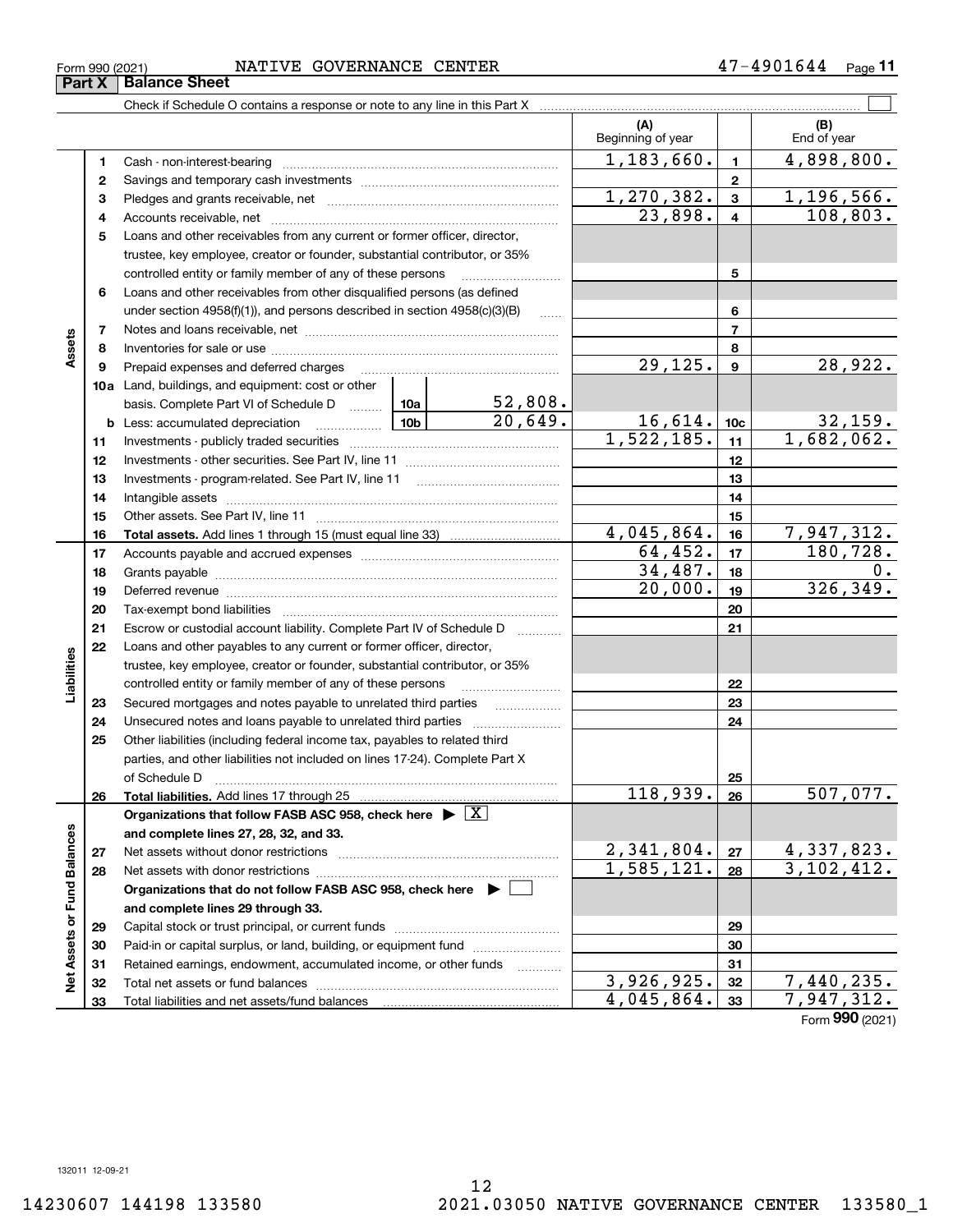| Part XI<br><b>Reconciliation of Net Assets</b><br>4,734,538.<br>1<br>1<br>1,302,148.<br>$\mathbf{2}$<br>2                                                                                                                                | 80,920.    |    |
|------------------------------------------------------------------------------------------------------------------------------------------------------------------------------------------------------------------------------------------|------------|----|
|                                                                                                                                                                                                                                          |            |    |
|                                                                                                                                                                                                                                          |            |    |
|                                                                                                                                                                                                                                          |            |    |
|                                                                                                                                                                                                                                          |            |    |
|                                                                                                                                                                                                                                          |            |    |
| 3,432,390.<br>Revenue less expenses. Subtract line 2 from line 1<br>3<br>з                                                                                                                                                               |            |    |
| 3,926,925.<br>$\overline{\mathbf{4}}$<br>4                                                                                                                                                                                               |            |    |
| 5<br>Net unrealized gains (losses) on investments [11] matter contracts and the state of the state of the state of the state of the state of the state of the state of the state of the state of the state of the state of the stat<br>5 |            |    |
| 6<br>Donated services and use of facilities [111] matter contracts and the facilities in the matter of facilities [11] matter contracts and use of facilities [11] matter contracts and the service of the service of the service o<br>6 |            |    |
| $\overline{7}$<br>Investment expenses www.communication.com/www.communication.com/www.communication.com/www.com<br>7                                                                                                                     |            |    |
| 8<br>Prior period adjustments material contents and content of the content of the content of the content of the content of the content of the content of the content of the content of the content of the content of the content of<br>8 |            |    |
| 9<br>Other changes in net assets or fund balances (explain on Schedule O)<br>9                                                                                                                                                           |            | 0. |
| Net assets or fund balances at end of year. Combine lines 3 through 9 (must equal Part X, line 32,<br>10                                                                                                                                 |            |    |
| 7,440,235.<br>10                                                                                                                                                                                                                         |            |    |
| Part XII Financial Statements and Reporting                                                                                                                                                                                              |            |    |
| Check if Schedule O contains a response or note to any line in this Part XII [11] [12] Check if Schedule O contains a response or note to any line in this Part XII                                                                      |            |    |
|                                                                                                                                                                                                                                          | <b>Yes</b> | No |
| $\overline{X}$ Accrual<br>Accounting method used to prepare the Form 990: <u>[</u> Cash<br>Other<br>$\pm$ $\pm$<br>1                                                                                                                     |            |    |
| If the organization changed its method of accounting from a prior year or checked "Other," explain on Schedule O.                                                                                                                        |            |    |
| 2a                                                                                                                                                                                                                                       |            | х  |
| If "Yes," check a box below to indicate whether the financial statements for the year were compiled or reviewed on a                                                                                                                     |            |    |
| separate basis, consolidated basis, or both:                                                                                                                                                                                             |            |    |
| Separate basis<br>Consolidated basis<br>Both consolidated and separate basis                                                                                                                                                             |            |    |
| b Were the organization's financial statements audited by an independent accountant?<br>2 <sub>b</sub>                                                                                                                                   | X          |    |
| If "Yes," check a box below to indicate whether the financial statements for the year were audited on a separate basis,                                                                                                                  |            |    |
| consolidated basis, or both:                                                                                                                                                                                                             |            |    |
| $ \mathbf{X} $ Separate basis<br><b>Consolidated basis</b><br>Both consolidated and separate basis                                                                                                                                       |            |    |
| c If "Yes" to line 2a or 2b, does the organization have a committee that assumes responsibility for oversight of the audit,                                                                                                              |            |    |
| 2c                                                                                                                                                                                                                                       | х          |    |
| If the organization changed either its oversight process or selection process during the tax year, explain on Schedule O.                                                                                                                |            |    |
| 3a As a result of a federal award, was the organization required to undergo an audit or audits as set forth in the Single Audit                                                                                                          |            |    |
| За                                                                                                                                                                                                                                       |            | Χ  |
| <b>b</b> If "Yes," did the organization undergo the required audit or audits? If the organization did not undergo the required audit                                                                                                     |            |    |
| 3b                                                                                                                                                                                                                                       | <b>200</b> |    |

Form (2021) **990**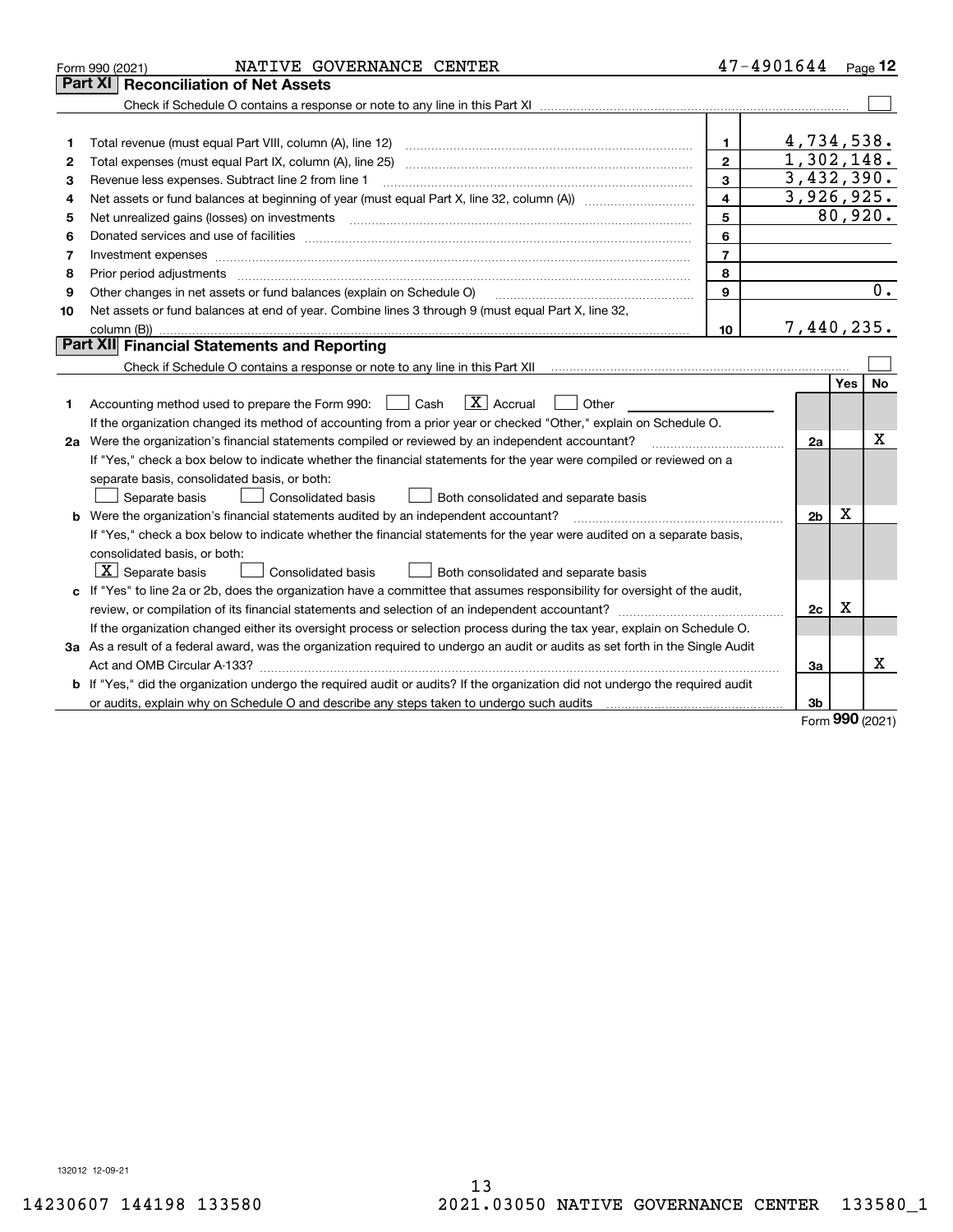Department of the Treasury Internal Revenue Service

**(Form 990)**

**Total**

## **Public Charity Status and Public Support**

**Complete if the organization is a section 501(c)(3) organization or a section 4947(a)(1) nonexempt charitable trust.**

**| Attach to Form 990 or Form 990-EZ.** 

**| Go to www.irs.gov/Form990 for instructions and the latest information.**

| OMB No 1545-0047      |
|-----------------------|
| 202                   |
| <b>Open to Public</b> |

**InspectionEmployer identification numb** 

|        |                                                                                                                                                                                                                 | Name or the organization                                                                                                                                |                          |                                                        |     |                                 |                                                      |  | Employer identification number                     |
|--------|-----------------------------------------------------------------------------------------------------------------------------------------------------------------------------------------------------------------|---------------------------------------------------------------------------------------------------------------------------------------------------------|--------------------------|--------------------------------------------------------|-----|---------------------------------|------------------------------------------------------|--|----------------------------------------------------|
| Part I |                                                                                                                                                                                                                 | Reason for Public Charity Status. (All organizations must complete this part.) See instructions.                                                        | NATIVE GOVERNANCE CENTER |                                                        |     |                                 |                                                      |  | 47-4901644                                         |
|        |                                                                                                                                                                                                                 |                                                                                                                                                         |                          |                                                        |     |                                 |                                                      |  |                                                    |
|        | The organization is not a private foundation because it is: (For lines 1 through 12, check only one box.)<br>A church, convention of churches, or association of churches described in section 170(b)(1)(A)(i). |                                                                                                                                                         |                          |                                                        |     |                                 |                                                      |  |                                                    |
| 1      |                                                                                                                                                                                                                 |                                                                                                                                                         |                          |                                                        |     |                                 |                                                      |  |                                                    |
| 2      | A school described in section 170(b)(1)(A)(ii). (Attach Schedule E (Form 990).)                                                                                                                                 |                                                                                                                                                         |                          |                                                        |     |                                 |                                                      |  |                                                    |
| 3      | A hospital or a cooperative hospital service organization described in section $170(b)(1)(A)(iii)$ .                                                                                                            |                                                                                                                                                         |                          |                                                        |     |                                 |                                                      |  |                                                    |
| 4      | A medical research organization operated in conjunction with a hospital described in section 170(b)(1)(A)(iii). Enter the hospital's name,                                                                      |                                                                                                                                                         |                          |                                                        |     |                                 |                                                      |  |                                                    |
|        | city, and state:<br>An organization operated for the benefit of a college or university owned or operated by a governmental unit described in                                                                   |                                                                                                                                                         |                          |                                                        |     |                                 |                                                      |  |                                                    |
| 5      |                                                                                                                                                                                                                 | section 170(b)(1)(A)(iv). (Complete Part II.)                                                                                                           |                          |                                                        |     |                                 |                                                      |  |                                                    |
|        |                                                                                                                                                                                                                 |                                                                                                                                                         |                          |                                                        |     |                                 |                                                      |  |                                                    |
| 6      | $\vert$ X $\vert$                                                                                                                                                                                               | A federal, state, or local government or governmental unit described in section 170(b)(1)(A)(v).                                                        |                          |                                                        |     |                                 |                                                      |  |                                                    |
| 7      |                                                                                                                                                                                                                 | An organization that normally receives a substantial part of its support from a governmental unit or from the general public described in               |                          |                                                        |     |                                 |                                                      |  |                                                    |
|        |                                                                                                                                                                                                                 | section 170(b)(1)(A)(vi). (Complete Part II.)                                                                                                           |                          |                                                        |     |                                 |                                                      |  |                                                    |
| 8      |                                                                                                                                                                                                                 | A community trust described in section 170(b)(1)(A)(vi). (Complete Part II.)                                                                            |                          |                                                        |     |                                 |                                                      |  |                                                    |
| 9      |                                                                                                                                                                                                                 | An agricultural research organization described in section 170(b)(1)(A)(ix) operated in conjunction with a land-grant college                           |                          |                                                        |     |                                 |                                                      |  |                                                    |
|        |                                                                                                                                                                                                                 | or university or a non-land-grant college of agriculture (see instructions). Enter the name, city, and state of the college or                          |                          |                                                        |     |                                 |                                                      |  |                                                    |
| 10     |                                                                                                                                                                                                                 | university:<br>An organization that normally receives (1) more than 33 1/3% of its support from contributions, membership fees, and gross receipts from |                          |                                                        |     |                                 |                                                      |  |                                                    |
|        |                                                                                                                                                                                                                 | activities related to its exempt functions, subject to certain exceptions; and (2) no more than 33 1/3% of its support from gross investment            |                          |                                                        |     |                                 |                                                      |  |                                                    |
|        |                                                                                                                                                                                                                 | income and unrelated business taxable income (less section 511 tax) from businesses acquired by the organization after June 30, 1975.                   |                          |                                                        |     |                                 |                                                      |  |                                                    |
|        |                                                                                                                                                                                                                 | See section 509(a)(2). (Complete Part III.)                                                                                                             |                          |                                                        |     |                                 |                                                      |  |                                                    |
| 11     |                                                                                                                                                                                                                 | An organization organized and operated exclusively to test for public safety. See section 509(a)(4).                                                    |                          |                                                        |     |                                 |                                                      |  |                                                    |
| 12     |                                                                                                                                                                                                                 | An organization organized and operated exclusively for the benefit of, to perform the functions of, or to carry out the purposes of one or              |                          |                                                        |     |                                 |                                                      |  |                                                    |
|        |                                                                                                                                                                                                                 | more publicly supported organizations described in section 509(a)(1) or section 509(a)(2). See section 509(a)(3). Check the box on                      |                          |                                                        |     |                                 |                                                      |  |                                                    |
|        |                                                                                                                                                                                                                 | lines 12a through 12d that describes the type of supporting organization and complete lines 12e, 12f, and 12g.                                          |                          |                                                        |     |                                 |                                                      |  |                                                    |
| а      |                                                                                                                                                                                                                 | Type I. A supporting organization operated, supervised, or controlled by its supported organization(s), typically by giving                             |                          |                                                        |     |                                 |                                                      |  |                                                    |
|        |                                                                                                                                                                                                                 | the supported organization(s) the power to regularly appoint or elect a majority of the directors or trustees of the supporting                         |                          |                                                        |     |                                 |                                                      |  |                                                    |
|        |                                                                                                                                                                                                                 | organization. You must complete Part IV, Sections A and B.                                                                                              |                          |                                                        |     |                                 |                                                      |  |                                                    |
| b      |                                                                                                                                                                                                                 | Type II. A supporting organization supervised or controlled in connection with its supported organization(s), by having                                 |                          |                                                        |     |                                 |                                                      |  |                                                    |
|        |                                                                                                                                                                                                                 | control or management of the supporting organization vested in the same persons that control or manage the supported                                    |                          |                                                        |     |                                 |                                                      |  |                                                    |
|        |                                                                                                                                                                                                                 | organization(s). You must complete Part IV, Sections A and C.                                                                                           |                          |                                                        |     |                                 |                                                      |  |                                                    |
| с      |                                                                                                                                                                                                                 | Type III functionally integrated. A supporting organization operated in connection with, and functionally integrated with,                              |                          |                                                        |     |                                 |                                                      |  |                                                    |
|        |                                                                                                                                                                                                                 | its supported organization(s) (see instructions). You must complete Part IV, Sections A, D, and E.                                                      |                          |                                                        |     |                                 |                                                      |  |                                                    |
| d      |                                                                                                                                                                                                                 | Type III non-functionally integrated. A supporting organization operated in connection with its supported organization(s)                               |                          |                                                        |     |                                 |                                                      |  |                                                    |
|        |                                                                                                                                                                                                                 | that is not functionally integrated. The organization generally must satisfy a distribution requirement and an attentiveness                            |                          |                                                        |     |                                 |                                                      |  |                                                    |
|        |                                                                                                                                                                                                                 | requirement (see instructions). You must complete Part IV, Sections A and D, and Part V.                                                                |                          |                                                        |     |                                 |                                                      |  |                                                    |
| е      |                                                                                                                                                                                                                 | Check this box if the organization received a written determination from the IRS that it is a Type I, Type II, Type III                                 |                          |                                                        |     |                                 |                                                      |  |                                                    |
|        |                                                                                                                                                                                                                 | functionally integrated, or Type III non-functionally integrated supporting organization.                                                               |                          |                                                        |     |                                 |                                                      |  |                                                    |
|        |                                                                                                                                                                                                                 | f Enter the number of supported organizations                                                                                                           |                          |                                                        |     |                                 |                                                      |  |                                                    |
|        |                                                                                                                                                                                                                 | Provide the following information about the supported organization(s).                                                                                  |                          |                                                        |     | (iv) Is the organization listed |                                                      |  |                                                    |
|        |                                                                                                                                                                                                                 | (i) Name of supported<br>organization                                                                                                                   | (ii) EIN                 | (iii) Type of organization<br>(described on lines 1-10 |     | in your governing document?     | (v) Amount of monetary<br>support (see instructions) |  | (vi) Amount of other<br>support (see instructions) |
|        |                                                                                                                                                                                                                 |                                                                                                                                                         |                          | above (see instructions))                              | Yes | No                              |                                                      |  |                                                    |
|        |                                                                                                                                                                                                                 |                                                                                                                                                         |                          |                                                        |     |                                 |                                                      |  |                                                    |
|        |                                                                                                                                                                                                                 |                                                                                                                                                         |                          |                                                        |     |                                 |                                                      |  |                                                    |
|        |                                                                                                                                                                                                                 |                                                                                                                                                         |                          |                                                        |     |                                 |                                                      |  |                                                    |
|        |                                                                                                                                                                                                                 |                                                                                                                                                         |                          |                                                        |     |                                 |                                                      |  |                                                    |
|        |                                                                                                                                                                                                                 |                                                                                                                                                         |                          |                                                        |     |                                 |                                                      |  |                                                    |
|        |                                                                                                                                                                                                                 |                                                                                                                                                         |                          |                                                        |     |                                 |                                                      |  |                                                    |
|        |                                                                                                                                                                                                                 |                                                                                                                                                         |                          |                                                        |     |                                 |                                                      |  |                                                    |
|        |                                                                                                                                                                                                                 |                                                                                                                                                         |                          |                                                        |     |                                 |                                                      |  |                                                    |
|        |                                                                                                                                                                                                                 |                                                                                                                                                         |                          |                                                        |     |                                 |                                                      |  |                                                    |
|        |                                                                                                                                                                                                                 |                                                                                                                                                         |                          |                                                        |     |                                 |                                                      |  |                                                    |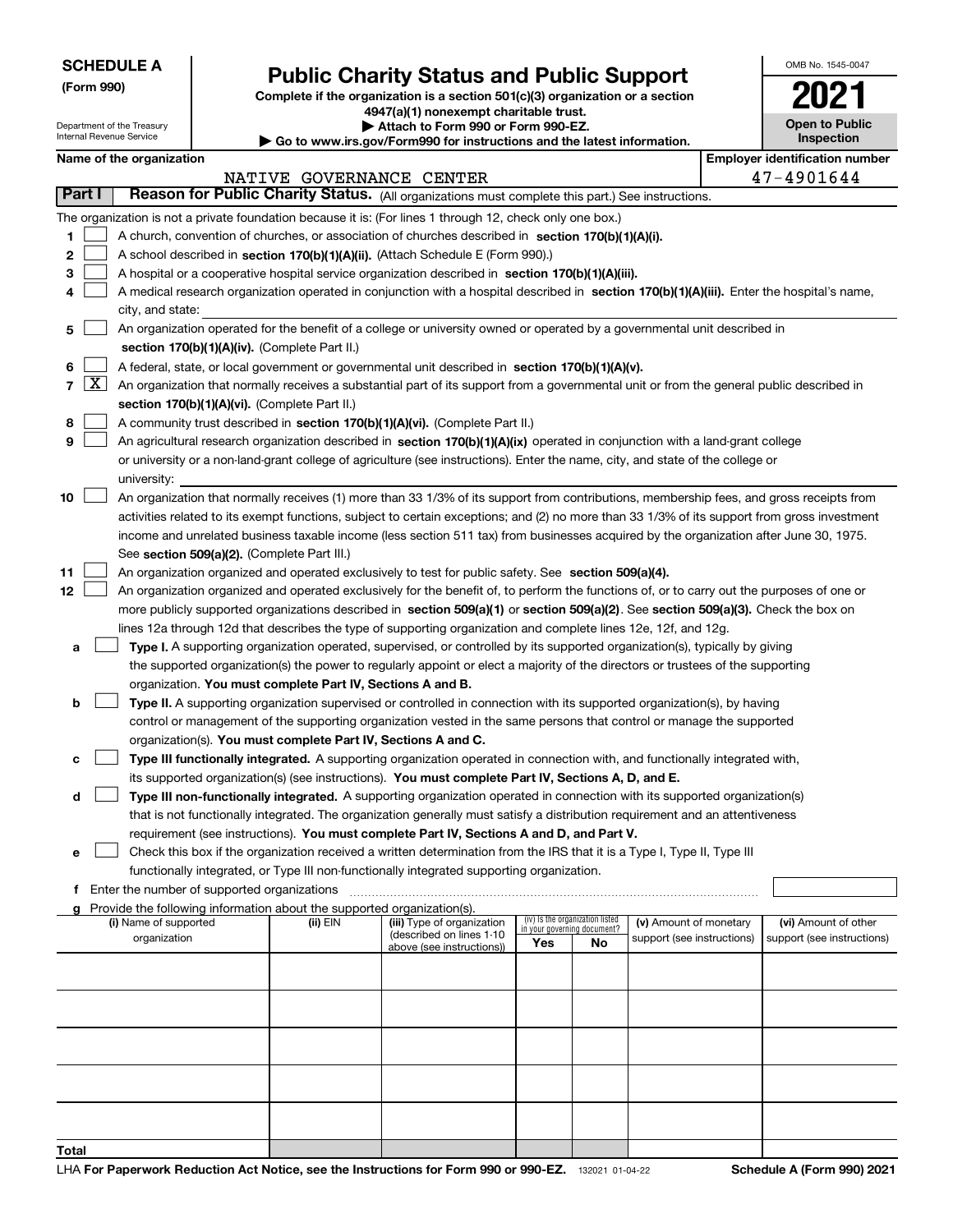(Complete only if you checked the box on line 5, 7, or 8 of Part I or if the organization failed to qualify under Part III. If the organization fails to qualify under the tests listed below, please complete Part III.) **Part II** Support Schedule for Organizations Described in Sections 170(b)(1)(A)(iv) and 170(b)(1)(A)(vi)

| <b>Section A. Public Support</b>                                                                                                               |                     |                        |                                      |                         |          |                                          |  |
|------------------------------------------------------------------------------------------------------------------------------------------------|---------------------|------------------------|--------------------------------------|-------------------------|----------|------------------------------------------|--|
| Calendar year (or fiscal year beginning in)                                                                                                    | (a) 2017            | (b) 2018               | $(c)$ 2019                           | $(d)$ 2020              | (e) 2021 | (f) Total                                |  |
| 1 Gifts, grants, contributions, and<br>membership fees received. (Do not                                                                       |                     |                        |                                      |                         |          |                                          |  |
| include any "unusual grants.")                                                                                                                 | 66, 273.            | 5350125.               | 574,601.                             | 750,576.                |          | 4614405.11355980.                        |  |
| 2 Tax revenues levied for the organ-                                                                                                           |                     |                        |                                      |                         |          |                                          |  |
| ization's benefit and either paid to                                                                                                           |                     |                        |                                      |                         |          |                                          |  |
| or expended on its behalf                                                                                                                      |                     |                        |                                      |                         |          |                                          |  |
| 3 The value of services or facilities                                                                                                          |                     |                        |                                      |                         |          |                                          |  |
| furnished by a governmental unit to                                                                                                            |                     |                        |                                      |                         |          |                                          |  |
| the organization without charge                                                                                                                |                     |                        |                                      |                         |          |                                          |  |
| 4 Total. Add lines 1 through 3                                                                                                                 | 66, 273.            | 5350125.               | 574,601.                             | 750,576.                |          | 4614405.11355980.                        |  |
| 5 The portion of total contributions                                                                                                           |                     |                        |                                      |                         |          |                                          |  |
| by each person (other than a                                                                                                                   |                     |                        |                                      |                         |          |                                          |  |
| governmental unit or publicly                                                                                                                  |                     |                        |                                      |                         |          |                                          |  |
| supported organization) included                                                                                                               |                     |                        |                                      |                         |          |                                          |  |
| on line 1 that exceeds 2% of the                                                                                                               |                     |                        |                                      |                         |          |                                          |  |
| amount shown on line 11,                                                                                                                       |                     |                        |                                      |                         |          |                                          |  |
| column (f)                                                                                                                                     |                     |                        |                                      |                         |          | 8666011.                                 |  |
| 6 Public support. Subtract line 5 from line 4.                                                                                                 |                     |                        |                                      |                         |          | 2689969.                                 |  |
| <b>Section B. Total Support</b>                                                                                                                |                     |                        |                                      |                         |          |                                          |  |
| Calendar year (or fiscal year beginning in)                                                                                                    | (a) 2017<br>66,273. | $(b)$ 2018<br>5350125. | $(c)$ 2019<br>$\overline{574,601}$ . | $(d)$ 2020<br>750, 576. | (e) 2021 | (f) Total<br>4614405.11355980.           |  |
| <b>7</b> Amounts from line 4                                                                                                                   |                     |                        |                                      |                         |          |                                          |  |
| 8 Gross income from interest,                                                                                                                  |                     |                        |                                      |                         |          |                                          |  |
| dividends, payments received on                                                                                                                |                     |                        |                                      |                         |          |                                          |  |
| securities loans, rents, royalties,                                                                                                            | 27,741.             | 35,536.                | 48,108.                              | 49,620.                 | 86,006.  | 247,011.                                 |  |
| and income from similar sources                                                                                                                |                     |                        |                                      |                         |          |                                          |  |
| 9 Net income from unrelated business                                                                                                           |                     |                        |                                      |                         |          |                                          |  |
| activities, whether or not the<br>business is regularly carried on                                                                             |                     |                        |                                      |                         |          |                                          |  |
| <b>10</b> Other income. Do not include gain                                                                                                    |                     |                        |                                      |                         |          |                                          |  |
| or loss from the sale of capital                                                                                                               |                     |                        |                                      |                         |          |                                          |  |
| assets (Explain in Part VI.)                                                                                                                   | 258.                | 1,000.                 | 3,189.                               |                         | 701.     | 5,148.                                   |  |
| 11 Total support. Add lines 7 through 10                                                                                                       |                     |                        |                                      |                         |          | 11608139.                                |  |
| <b>12</b> Gross receipts from related activities, etc. (see instructions)                                                                      |                     |                        |                                      |                         | 12       | 129,518.                                 |  |
| 13 First 5 years. If the Form 990 is for the organization's first, second, third, fourth, or fifth tax year as a section 501(c)(3)             |                     |                        |                                      |                         |          |                                          |  |
| organization, check this box and stop here                                                                                                     |                     |                        |                                      |                         |          |                                          |  |
| <b>Section C. Computation of Public Support Percentage</b>                                                                                     |                     |                        |                                      |                         |          |                                          |  |
|                                                                                                                                                |                     |                        |                                      |                         | 14       | 23.17<br>$\frac{9}{6}$                   |  |
|                                                                                                                                                |                     |                        |                                      |                         | 15       | 13.17<br>%                               |  |
| 16a 33 1/3% support test - 2021. If the organization did not check the box on line 13, and line 14 is 33 1/3% or more, check this box and      |                     |                        |                                      |                         |          |                                          |  |
| stop here. The organization qualifies as a publicly supported organization                                                                     |                     |                        |                                      |                         |          |                                          |  |
| b 33 1/3% support test - 2020. If the organization did not check a box on line 13 or 16a, and line 15 is 33 1/3% or more, check this box       |                     |                        |                                      |                         |          |                                          |  |
| and stop here. The organization qualifies as a publicly supported organization                                                                 |                     |                        |                                      |                         |          |                                          |  |
| 17a 10% -facts-and-circumstances test - 2021. If the organization did not check a box on line 13, 16a, or 16b, and line 14 is 10% or more,     |                     |                        |                                      |                         |          |                                          |  |
| and if the organization meets the facts-and-circumstances test, check this box and stop here. Explain in Part VI how the organization          |                     |                        |                                      |                         |          |                                          |  |
| meets the facts-and-circumstances test. The organization qualifies as a publicly supported organization                                        |                     |                        |                                      |                         |          | $\blacktriangleright$ $\boxed{\text{X}}$ |  |
| <b>b 10% -facts-and-circumstances test - 2020.</b> If the organization did not check a box on line 13, 16a, 16b, or 17a, and line 15 is 10% or |                     |                        |                                      |                         |          |                                          |  |
| more, and if the organization meets the facts-and-circumstances test, check this box and stop here. Explain in Part VI how the                 |                     |                        |                                      |                         |          |                                          |  |
| organization meets the facts-and-circumstances test. The organization qualifies as a publicly supported organization                           |                     |                        |                                      |                         |          |                                          |  |
| 18 Private foundation. If the organization did not check a box on line 13, 16a, 16b, 17a, or 17b, check this box and see instructions          |                     |                        |                                      |                         |          |                                          |  |
|                                                                                                                                                |                     |                        |                                      |                         |          | Schedule A (Form 990) 2021               |  |

132022 01-04-22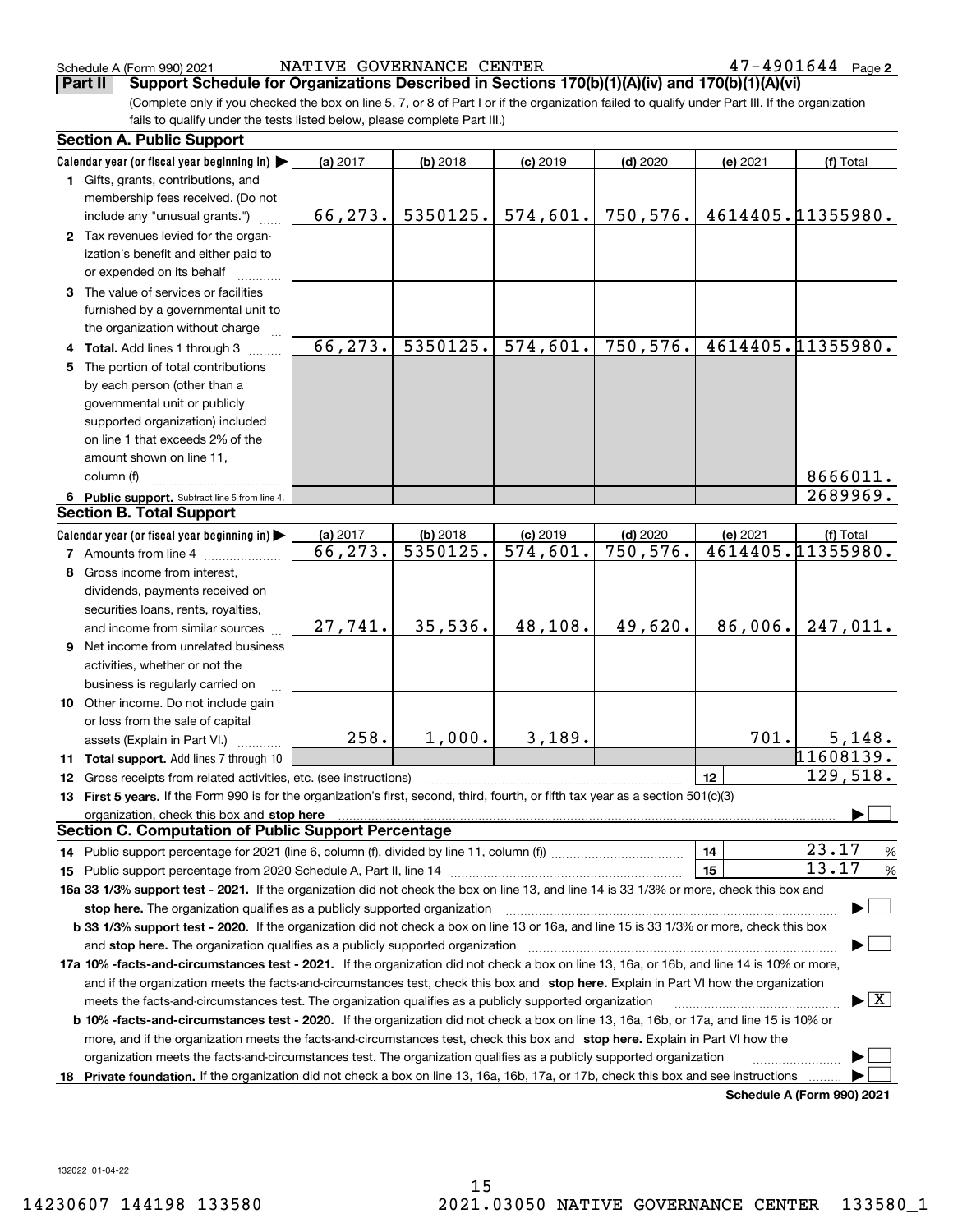| Schedule A (Form 990) 2021 |  |  |
|----------------------------|--|--|
|                            |  |  |

(Complete only if you checked the box on line 10 of Part I or if the organization failed to qualify under Part II. If the organization fails to **Part III | Support Schedule for Organizations Described in Section 509(a)(2)** 

qualify under the tests listed below, please complete Part II.)

|    | <b>Section A. Public Support</b>                                                                                                                                                                                               |          |          |            |            |          |                            |
|----|--------------------------------------------------------------------------------------------------------------------------------------------------------------------------------------------------------------------------------|----------|----------|------------|------------|----------|----------------------------|
|    | Calendar year (or fiscal year beginning in) $\blacktriangleright$                                                                                                                                                              | (a) 2017 | (b) 2018 | $(c)$ 2019 | $(d)$ 2020 | (e) 2021 | (f) Total                  |
|    | 1 Gifts, grants, contributions, and                                                                                                                                                                                            |          |          |            |            |          |                            |
|    | membership fees received. (Do not                                                                                                                                                                                              |          |          |            |            |          |                            |
|    | include any "unusual grants.")                                                                                                                                                                                                 |          |          |            |            |          |                            |
|    | <b>2</b> Gross receipts from admissions,<br>merchandise sold or services per-<br>formed, or facilities furnished in<br>any activity that is related to the<br>organization's tax-exempt purpose                                |          |          |            |            |          |                            |
| 3  | Gross receipts from activities that                                                                                                                                                                                            |          |          |            |            |          |                            |
|    | are not an unrelated trade or bus-                                                                                                                                                                                             |          |          |            |            |          |                            |
|    | iness under section 513                                                                                                                                                                                                        |          |          |            |            |          |                            |
| 4  | Tax revenues levied for the organ-                                                                                                                                                                                             |          |          |            |            |          |                            |
|    | ization's benefit and either paid to                                                                                                                                                                                           |          |          |            |            |          |                            |
|    | or expended on its behalf<br>.                                                                                                                                                                                                 |          |          |            |            |          |                            |
| 5  | The value of services or facilities<br>furnished by a governmental unit to                                                                                                                                                     |          |          |            |            |          |                            |
|    | the organization without charge                                                                                                                                                                                                |          |          |            |            |          |                            |
|    | <b>6 Total.</b> Add lines 1 through 5                                                                                                                                                                                          |          |          |            |            |          |                            |
|    | 7a Amounts included on lines 1, 2, and<br>3 received from disqualified persons                                                                                                                                                 |          |          |            |            |          |                            |
|    | <b>b</b> Amounts included on lines 2 and 3 received<br>from other than disqualified persons that<br>exceed the greater of \$5,000 or 1% of the<br>amount on line 13 for the year                                               |          |          |            |            |          |                            |
|    | c Add lines 7a and 7b                                                                                                                                                                                                          |          |          |            |            |          |                            |
|    | 8 Public support. (Subtract line 7c from line 6.)                                                                                                                                                                              |          |          |            |            |          |                            |
|    | <b>Section B. Total Support</b>                                                                                                                                                                                                |          |          |            |            |          |                            |
|    | Calendar year (or fiscal year beginning in) $\blacktriangleright$                                                                                                                                                              | (a) 2017 | (b) 2018 | $(c)$ 2019 | $(d)$ 2020 | (e) 2021 | (f) Total                  |
|    | 9 Amounts from line 6                                                                                                                                                                                                          |          |          |            |            |          |                            |
|    | <b>10a</b> Gross income from interest,<br>dividends, payments received on<br>securities loans, rents, royalties,<br>and income from similar sources                                                                            |          |          |            |            |          |                            |
|    | <b>b</b> Unrelated business taxable income                                                                                                                                                                                     |          |          |            |            |          |                            |
|    | (less section 511 taxes) from businesses                                                                                                                                                                                       |          |          |            |            |          |                            |
|    | acquired after June 30, 1975                                                                                                                                                                                                   |          |          |            |            |          |                            |
|    | c Add lines 10a and 10b                                                                                                                                                                                                        |          |          |            |            |          |                            |
|    | 11 Net income from unrelated business<br>activities not included on line 10b,<br>whether or not the business is<br>regularly carried on                                                                                        |          |          |            |            |          |                            |
|    | 12 Other income. Do not include gain<br>or loss from the sale of capital<br>assets (Explain in Part VI.)                                                                                                                       |          |          |            |            |          |                            |
|    | <b>13</b> Total support. (Add lines 9, 10c, 11, and 12.)                                                                                                                                                                       |          |          |            |            |          |                            |
|    | 14 First 5 years. If the Form 990 is for the organization's first, second, third, fourth, or fifth tax year as a section 501(c)(3) organization,                                                                               |          |          |            |            |          |                            |
|    | check this box and stop here measurements and contact the state of the state of the state of the state of the state of the state of the state of the state of the state of the state of the state of the state of the state of |          |          |            |            |          |                            |
|    | <b>Section C. Computation of Public Support Percentage</b>                                                                                                                                                                     |          |          |            |            |          |                            |
| 15 |                                                                                                                                                                                                                                |          |          |            |            | 15       | %                          |
| 16 | Public support percentage from 2020 Schedule A, Part III, line 15                                                                                                                                                              |          |          |            |            | 16       | %                          |
|    | <b>Section D. Computation of Investment Income Percentage</b>                                                                                                                                                                  |          |          |            |            |          |                            |
| 17 | Investment income percentage for 2021 (line 10c, column (f), divided by line 13, column (f))                                                                                                                                   |          |          |            |            | 17       | $\%$                       |
| 18 | Investment income percentage from 2020 Schedule A, Part III, line 17                                                                                                                                                           |          |          |            |            | 18       | %                          |
|    | 19a 33 1/3% support tests - 2021. If the organization did not check the box on line 14, and line 15 is more than 33 1/3%, and line 17 is not                                                                                   |          |          |            |            |          |                            |
|    | more than 33 1/3%, check this box and stop here. The organization qualifies as a publicly supported organization                                                                                                               |          |          |            |            |          |                            |
|    | <b>b 33 1/3% support tests - 2020.</b> If the organization did not check a box on line 14 or line 19a, and line 16 is more than 33 1/3%, and                                                                                   |          |          |            |            |          |                            |
|    | line 18 is not more than 33 1/3%, check this box and stop here. The organization qualifies as a publicly supported organization                                                                                                |          |          |            |            |          |                            |
| 20 | Private foundation. If the organization did not check a box on line 14, 19a, or 19b, check this box and see instructions                                                                                                       |          |          |            |            |          |                            |
|    | 132023 01-04-22                                                                                                                                                                                                                |          |          |            |            |          | Schedule A (Form 990) 2021 |
|    |                                                                                                                                                                                                                                |          | 16       |            |            |          |                            |

 <sup>14230607 144198 133580 2021.03050</sup> NATIVE GOVERNANCE CENTER 133580\_1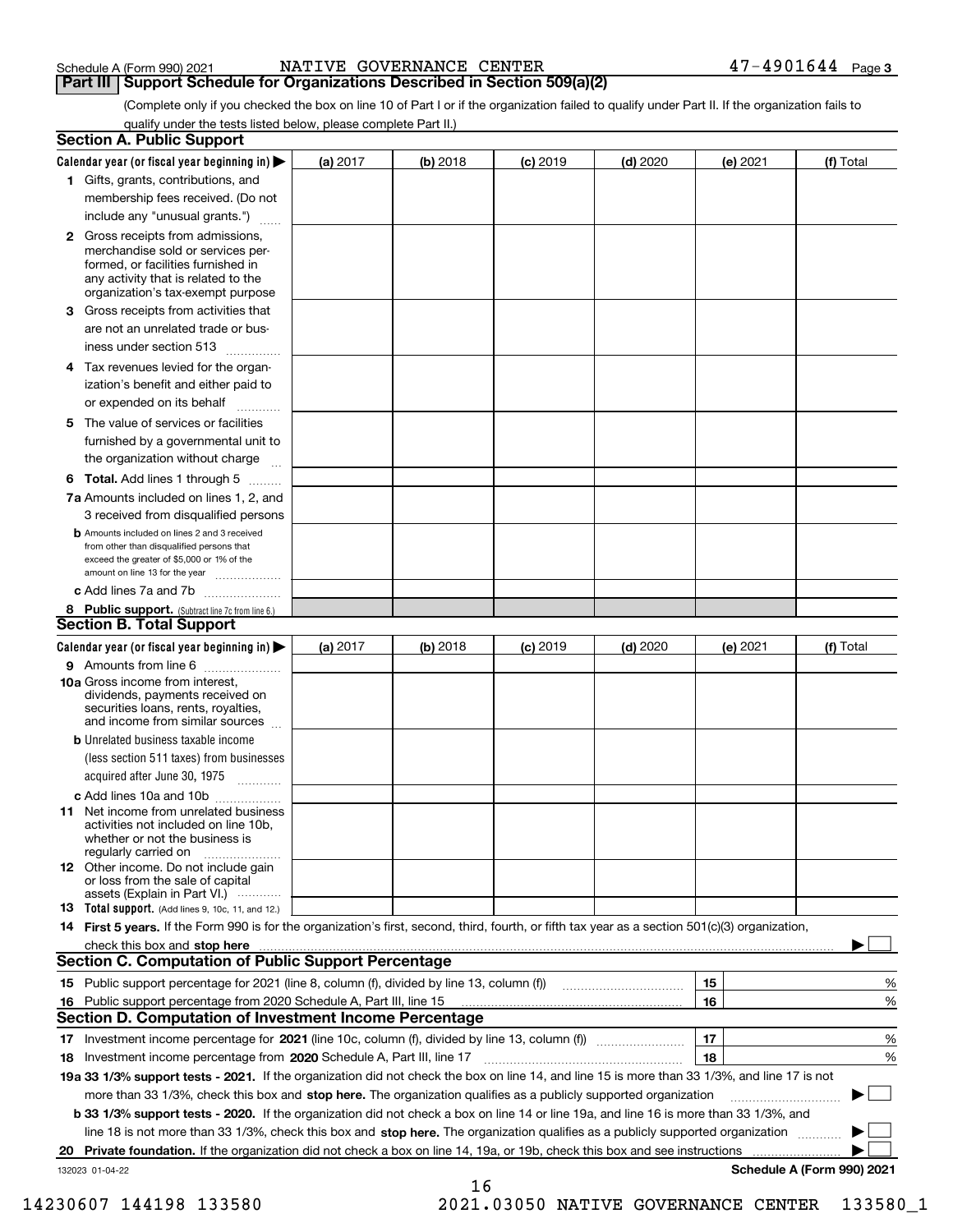**1**

**YesNo**

### **Part IV Supporting Organizations**

(Complete only if you checked a box in line 12 on Part I. If you checked box 12a, Part I, complete Sections A and B. If you checked box 12b, Part I, complete Sections A and C. If you checked box 12c, Part I, complete Sections A, D, and E. If you checked box 12d, Part I, complete Sections A and D, and complete Part V.)

#### **Section A. All Supporting Organizations**

- **1** Are all of the organization's supported organizations listed by name in the organization's governing documents? If "No," describe in **Part VI** how the supported organizations are designated. If designated by *class or purpose, describe the designation. If historic and continuing relationship, explain.*
- **2** Did the organization have any supported organization that does not have an IRS determination of status under section 509(a)(1) or (2)? If "Yes," explain in Part VI how the organization determined that the supported *organization was described in section 509(a)(1) or (2).*
- **3a** Did the organization have a supported organization described in section 501(c)(4), (5), or (6)? If "Yes," answer *lines 3b and 3c below.*
- **b** Did the organization confirm that each supported organization qualified under section 501(c)(4), (5), or (6) and satisfied the public support tests under section 509(a)(2)? If "Yes," describe in **Part VI** when and how the *organization made the determination.*
- **c**Did the organization ensure that all support to such organizations was used exclusively for section 170(c)(2)(B) purposes? If "Yes," explain in **Part VI** what controls the organization put in place to ensure such use.
- **4a***If* Was any supported organization not organized in the United States ("foreign supported organization")? *"Yes," and if you checked box 12a or 12b in Part I, answer lines 4b and 4c below.*
- **b** Did the organization have ultimate control and discretion in deciding whether to make grants to the foreign supported organization? If "Yes," describe in **Part VI** how the organization had such control and discretion *despite being controlled or supervised by or in connection with its supported organizations.*
- **c** Did the organization support any foreign supported organization that does not have an IRS determination under sections 501(c)(3) and 509(a)(1) or (2)? If "Yes," explain in **Part VI** what controls the organization used *to ensure that all support to the foreign supported organization was used exclusively for section 170(c)(2)(B) purposes.*
- **5a** Did the organization add, substitute, or remove any supported organizations during the tax year? If "Yes," answer lines 5b and 5c below (if applicable). Also, provide detail in **Part VI,** including (i) the names and EIN *numbers of the supported organizations added, substituted, or removed; (ii) the reasons for each such action; (iii) the authority under the organization's organizing document authorizing such action; and (iv) how the action was accomplished (such as by amendment to the organizing document).*
- **b** Type I or Type II only. Was any added or substituted supported organization part of a class already designated in the organization's organizing document?
- **cSubstitutions only.**  Was the substitution the result of an event beyond the organization's control?
- **6** Did the organization provide support (whether in the form of grants or the provision of services or facilities) to **Part VI.** *If "Yes," provide detail in* support or benefit one or more of the filing organization's supported organizations? anyone other than (i) its supported organizations, (ii) individuals that are part of the charitable class benefited by one or more of its supported organizations, or (iii) other supporting organizations that also
- **7**Did the organization provide a grant, loan, compensation, or other similar payment to a substantial contributor regard to a substantial contributor? If "Yes," complete Part I of Schedule L (Form 990). (as defined in section 4958(c)(3)(C)), a family member of a substantial contributor, or a 35% controlled entity with
- **8** Did the organization make a loan to a disqualified person (as defined in section 4958) not described on line 7? *If "Yes," complete Part I of Schedule L (Form 990).*
- **9a** Was the organization controlled directly or indirectly at any time during the tax year by one or more in section 509(a)(1) or (2))? If "Yes," *provide detail in* <code>Part VI.</code> disqualified persons, as defined in section 4946 (other than foundation managers and organizations described
- **b** Did one or more disqualified persons (as defined on line 9a) hold a controlling interest in any entity in which the supporting organization had an interest? If "Yes," provide detail in P**art VI**.
- **c**Did a disqualified person (as defined on line 9a) have an ownership interest in, or derive any personal benefit from, assets in which the supporting organization also had an interest? If "Yes," provide detail in P**art VI.**
- **10a** Was the organization subject to the excess business holdings rules of section 4943 because of section supporting organizations)? If "Yes," answer line 10b below. 4943(f) (regarding certain Type II supporting organizations, and all Type III non-functionally integrated
- **b** Did the organization have any excess business holdings in the tax year? (Use Schedule C, Form 4720, to *determine whether the organization had excess business holdings.)*

17

132024 01-04-21

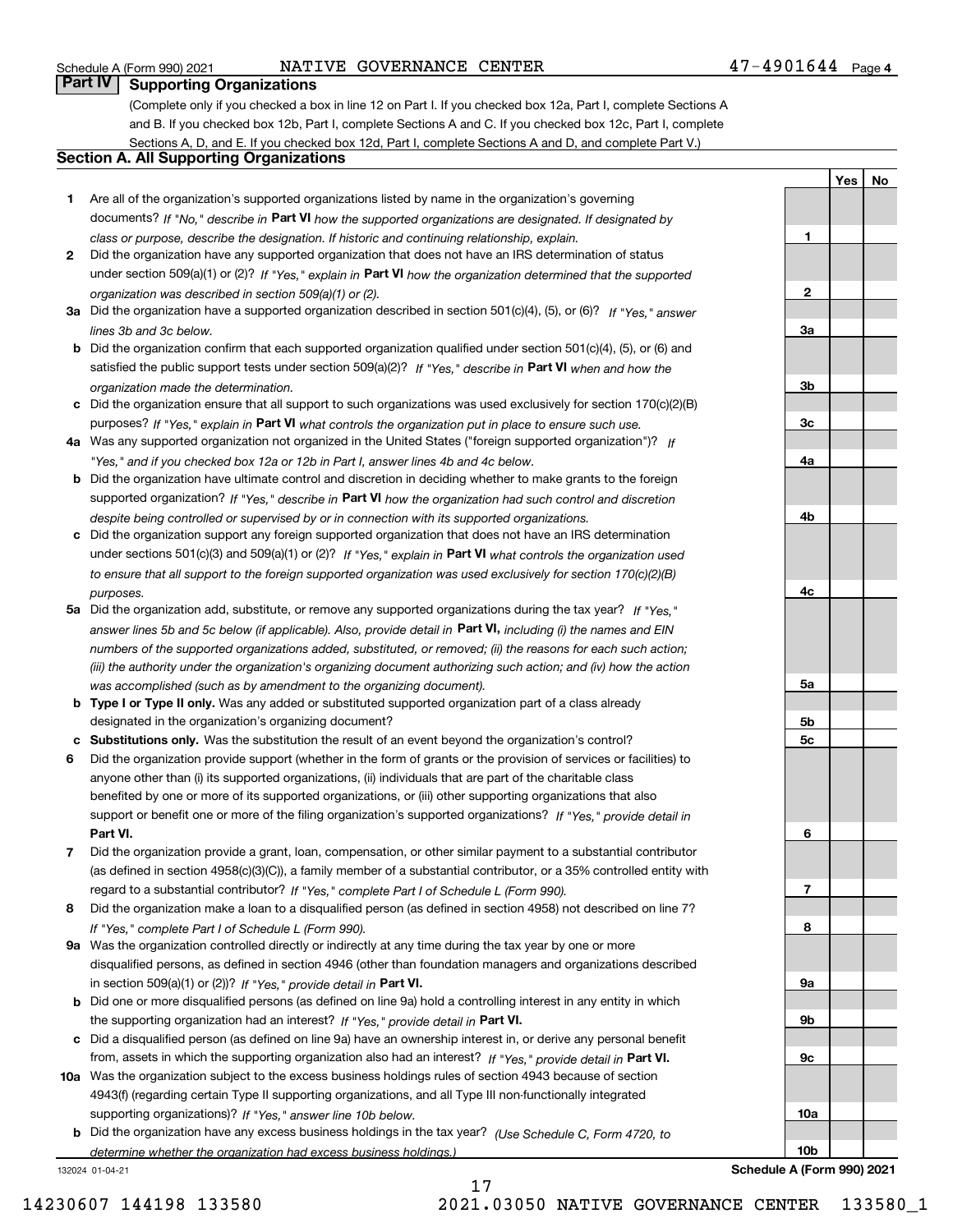|  | Schedule A (Form 990) 2021 |  | NATIVE GOVERNANCE CENTER |  | $47 - 4901644$ Page 5 |  |
|--|----------------------------|--|--------------------------|--|-----------------------|--|
|--|----------------------------|--|--------------------------|--|-----------------------|--|

|                   | Part IV<br><b>Supporting Organizations</b> (continued)                                                                                                                                                                                                                                                                                                                                                                                                                                                                                                                                                                                                                                                                                                                                                                                                                          |                 |            |           |
|-------------------|---------------------------------------------------------------------------------------------------------------------------------------------------------------------------------------------------------------------------------------------------------------------------------------------------------------------------------------------------------------------------------------------------------------------------------------------------------------------------------------------------------------------------------------------------------------------------------------------------------------------------------------------------------------------------------------------------------------------------------------------------------------------------------------------------------------------------------------------------------------------------------|-----------------|------------|-----------|
|                   |                                                                                                                                                                                                                                                                                                                                                                                                                                                                                                                                                                                                                                                                                                                                                                                                                                                                                 |                 | <b>Yes</b> | No        |
| 11                | Has the organization accepted a gift or contribution from any of the following persons?                                                                                                                                                                                                                                                                                                                                                                                                                                                                                                                                                                                                                                                                                                                                                                                         |                 |            |           |
|                   | a A person who directly or indirectly controls, either alone or together with persons described on lines 11b and                                                                                                                                                                                                                                                                                                                                                                                                                                                                                                                                                                                                                                                                                                                                                                |                 |            |           |
|                   | 11c below, the governing body of a supported organization?                                                                                                                                                                                                                                                                                                                                                                                                                                                                                                                                                                                                                                                                                                                                                                                                                      | 11a             |            |           |
|                   | <b>b</b> A family member of a person described on line 11a above?                                                                                                                                                                                                                                                                                                                                                                                                                                                                                                                                                                                                                                                                                                                                                                                                               | 11 <sub>b</sub> |            |           |
|                   | c A 35% controlled entity of a person described on line 11a or 11b above? If "Yes" to line 11a, 11b, or 11c, provide                                                                                                                                                                                                                                                                                                                                                                                                                                                                                                                                                                                                                                                                                                                                                            |                 |            |           |
|                   | detail in Part VI.                                                                                                                                                                                                                                                                                                                                                                                                                                                                                                                                                                                                                                                                                                                                                                                                                                                              | 11c             |            |           |
|                   | <b>Section B. Type I Supporting Organizations</b>                                                                                                                                                                                                                                                                                                                                                                                                                                                                                                                                                                                                                                                                                                                                                                                                                               |                 |            |           |
|                   |                                                                                                                                                                                                                                                                                                                                                                                                                                                                                                                                                                                                                                                                                                                                                                                                                                                                                 |                 | Yes        | No        |
| 1<br>$\mathbf{2}$ | Did the governing body, members of the governing body, officers acting in their official capacity, or membership of one or<br>more supported organizations have the power to regularly appoint or elect at least a majority of the organization's officers,<br>directors, or trustees at all times during the tax year? If "No," describe in Part VI how the supported organization(s)<br>effectively operated, supervised, or controlled the organization's activities. If the organization had more than one supported<br>organization, describe how the powers to appoint and/or remove officers, directors, or trustees were allocated among the<br>supported organizations and what conditions or restrictions, if any, applied to such powers during the tax year.<br>Did the organization operate for the benefit of any supported organization other than the supported | 1               |            |           |
|                   | organization(s) that operated, supervised, or controlled the supporting organization? If "Yes." explain in                                                                                                                                                                                                                                                                                                                                                                                                                                                                                                                                                                                                                                                                                                                                                                      |                 |            |           |
|                   |                                                                                                                                                                                                                                                                                                                                                                                                                                                                                                                                                                                                                                                                                                                                                                                                                                                                                 |                 |            |           |
|                   | Part VI how providing such benefit carried out the purposes of the supported organization(s) that operated,                                                                                                                                                                                                                                                                                                                                                                                                                                                                                                                                                                                                                                                                                                                                                                     | $\mathbf{2}$    |            |           |
|                   | supervised, or controlled the supporting organization.<br>Section C. Type II Supporting Organizations                                                                                                                                                                                                                                                                                                                                                                                                                                                                                                                                                                                                                                                                                                                                                                           |                 |            |           |
|                   |                                                                                                                                                                                                                                                                                                                                                                                                                                                                                                                                                                                                                                                                                                                                                                                                                                                                                 |                 | Yes        | <b>No</b> |
| 1                 | Were a majority of the organization's directors or trustees during the tax year also a majority of the directors<br>or trustees of each of the organization's supported organization(s)? If "No," describe in Part VI how control                                                                                                                                                                                                                                                                                                                                                                                                                                                                                                                                                                                                                                               |                 |            |           |
|                   | or management of the supporting organization was vested in the same persons that controlled or managed                                                                                                                                                                                                                                                                                                                                                                                                                                                                                                                                                                                                                                                                                                                                                                          |                 |            |           |
|                   | the supported organization(s).                                                                                                                                                                                                                                                                                                                                                                                                                                                                                                                                                                                                                                                                                                                                                                                                                                                  | 1               |            |           |
|                   | Section D. All Type III Supporting Organizations                                                                                                                                                                                                                                                                                                                                                                                                                                                                                                                                                                                                                                                                                                                                                                                                                                |                 |            |           |
|                   |                                                                                                                                                                                                                                                                                                                                                                                                                                                                                                                                                                                                                                                                                                                                                                                                                                                                                 |                 | <b>Yes</b> | <b>No</b> |
| 1                 | Did the organization provide to each of its supported organizations, by the last day of the fifth month of the                                                                                                                                                                                                                                                                                                                                                                                                                                                                                                                                                                                                                                                                                                                                                                  |                 |            |           |
|                   | organization's tax year, (i) a written notice describing the type and amount of support provided during the prior tax                                                                                                                                                                                                                                                                                                                                                                                                                                                                                                                                                                                                                                                                                                                                                           |                 |            |           |
|                   | year, (ii) a copy of the Form 990 that was most recently filed as of the date of notification, and (iii) copies of the                                                                                                                                                                                                                                                                                                                                                                                                                                                                                                                                                                                                                                                                                                                                                          |                 |            |           |
|                   | organization's governing documents in effect on the date of notification, to the extent not previously provided?                                                                                                                                                                                                                                                                                                                                                                                                                                                                                                                                                                                                                                                                                                                                                                | 1               |            |           |
| 2                 | Were any of the organization's officers, directors, or trustees either (i) appointed or elected by the supported                                                                                                                                                                                                                                                                                                                                                                                                                                                                                                                                                                                                                                                                                                                                                                |                 |            |           |

- **3**organization(s) or (ii) serving on the governing body of a supported organization? If "No," explain in **Part VI** how *the organization maintained a close and continuous working relationship with the supported organization(s).* By reason of the relationship described on line 2, above, did the organization's supported organizations have a significant voice in the organization's investment policies and in directing the use of the organization's
- income or assets at all times during the tax year? If "Yes," describe in **Part VI** the role the organization's *supported organizations played in this regard.*

#### **Section E. Type III Functionally Integrated Supporting Organizations**

- **1**Check the box next to the method that the organization used to satisfy the Integral Part Test during the year (see instructions).
- **alinupy** The organization satisfied the Activities Test. Complete line 2 below.
- **b**The organization is the parent of each of its supported organizations. *Complete* line 3 *below.*  $\mathcal{L}^{\text{max}}$

|  |  | c $\Box$ The organization supported a governmental entity. Describe in Part VI how you supported a governmental entity (see instructions) |  |
|--|--|-------------------------------------------------------------------------------------------------------------------------------------------|--|
|--|--|-------------------------------------------------------------------------------------------------------------------------------------------|--|

- **2Answer lines 2a and 2b below. Yes No** Activities Test.
- **a** Did substantially all of the organization's activities during the tax year directly further the exempt purposes of the supported organization(s) to which the organization was responsive? If "Yes," then in **Part VI identify those supported organizations and explain**  *how these activities directly furthered their exempt purposes, how the organization was responsive to those supported organizations, and how the organization determined that these activities constituted substantially all of its activities.*
- **b** Did the activities described on line 2a, above, constitute activities that, but for the organization's involvement, **Part VI**  *the reasons for the organization's position that its supported organization(s) would have engaged in* one or more of the organization's supported organization(s) would have been engaged in? If "Yes," e*xplain in these activities but for the organization's involvement.*
- **3**Parent of Supported Organizations. Answer lines 3a and 3b below.

**a** Did the organization have the power to regularly appoint or elect a majority of the officers, directors, or trustees of each of the supported organizations? If "Yes" or "No" provide details in **Part VI.** 

132025 01-04-22 **b** Did the organization exercise a substantial degree of direction over the policies, programs, and activities of each of its supported organizations? If "Yes," describe in Part VI the role played by the organization in this regard.

**3bSchedule A (Form 990) 2021**

**2a**

**2b**

**3a**

**2**

**3**

14230607 144198 133580 2021.03050 NATIVE GOVERNANCE CENTER 133580\_1

18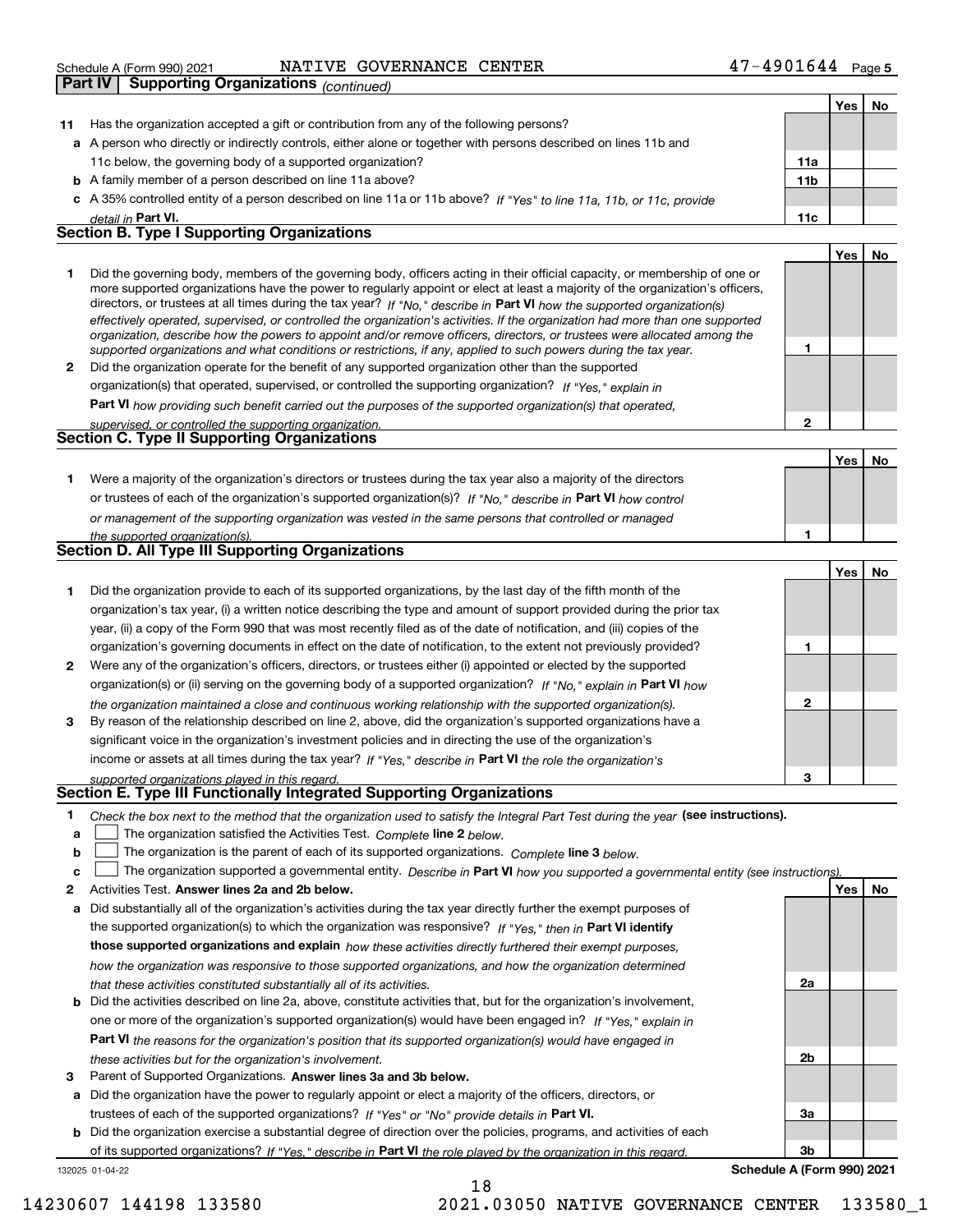| 1.           | Check here if the organization satisfied the Integral Part Test as a qualifying trust on Nov. 20, 1970 (explain in Part VI). See instructions. |                |                |                                |
|--------------|------------------------------------------------------------------------------------------------------------------------------------------------|----------------|----------------|--------------------------------|
|              | All other Type III non-functionally integrated supporting organizations must complete Sections A through E.                                    |                |                |                                |
|              | Section A - Adjusted Net Income                                                                                                                |                | (A) Prior Year | (B) Current Year<br>(optional) |
| -1           | Net short-term capital gain                                                                                                                    | 1.             |                |                                |
| 2            | Recoveries of prior-year distributions                                                                                                         | $\mathbf 2$    |                |                                |
| 3            | Other gross income (see instructions)                                                                                                          | 3              |                |                                |
| 4            | Add lines 1 through 3.                                                                                                                         | 4              |                |                                |
| 5            | Depreciation and depletion                                                                                                                     | 5              |                |                                |
| 6            | Portion of operating expenses paid or incurred for production or                                                                               |                |                |                                |
|              | collection of gross income or for management, conservation, or                                                                                 |                |                |                                |
|              | maintenance of property held for production of income (see instructions)                                                                       | 6              |                |                                |
| 7            | Other expenses (see instructions)                                                                                                              | $\overline{7}$ |                |                                |
| 8            | Adjusted Net Income (subtract lines 5, 6, and 7 from line 4)                                                                                   | 8              |                |                                |
|              | <b>Section B - Minimum Asset Amount</b>                                                                                                        |                | (A) Prior Year | (B) Current Year<br>(optional) |
| 1.           | Aggregate fair market value of all non-exempt-use assets (see                                                                                  |                |                |                                |
|              | instructions for short tax year or assets held for part of year):                                                                              |                |                |                                |
|              | a Average monthly value of securities                                                                                                          | 1a             |                |                                |
|              | <b>b</b> Average monthly cash balances                                                                                                         | 1b             |                |                                |
|              | c Fair market value of other non-exempt-use assets                                                                                             | 1c             |                |                                |
|              | d Total (add lines 1a, 1b, and 1c)                                                                                                             | 1d             |                |                                |
|              | e Discount claimed for blockage or other factors                                                                                               |                |                |                                |
|              | (explain in detail in Part VI):                                                                                                                |                |                |                                |
| $\mathbf{2}$ | Acquisition indebtedness applicable to non-exempt-use assets                                                                                   | $\mathbf{2}$   |                |                                |
| 3            | Subtract line 2 from line 1d.                                                                                                                  | 3              |                |                                |
| 4            | Cash deemed held for exempt use. Enter 0.015 of line 3 (for greater amount,                                                                    |                |                |                                |
|              | see instructions)                                                                                                                              | 4              |                |                                |
| 5            | Net value of non-exempt-use assets (subtract line 4 from line 3)                                                                               | 5              |                |                                |
| 6            | Multiply line 5 by 0.035.                                                                                                                      | 6              |                |                                |
| 7            | Recoveries of prior-year distributions                                                                                                         | $\overline{7}$ |                |                                |
| 8            | Minimum Asset Amount (add line 7 to line 6)                                                                                                    | 8              |                |                                |
|              | <b>Section C - Distributable Amount</b>                                                                                                        |                |                | <b>Current Year</b>            |
| 1            | Adjusted net income for prior year (from Section A, line 8, column A)                                                                          | 1              |                |                                |
| 2            | Enter 0.85 of line 1.                                                                                                                          | $\mathbf{2}$   |                |                                |
| 3            | Minimum asset amount for prior year (from Section B, line 8, column A)                                                                         | 3              |                |                                |
| 4            | Enter greater of line 2 or line 3.                                                                                                             | 4              |                |                                |
| 5            | Income tax imposed in prior year                                                                                                               | 5              |                |                                |
| 6            | <b>Distributable Amount.</b> Subtract line 5 from line 4, unless subject to                                                                    |                |                |                                |
|              | emergency temporary reduction (see instructions).                                                                                              | 6              |                |                                |

**Part V Type III Non-Functionally Integrated 509(a)(3) Supporting Organizations** 

**7**Check here if the current year is the organization's first as a non-functionally integrated Type III supporting organization (see instructions).

**Schedule A (Form 990) 2021**

**6**

132026 01-04-22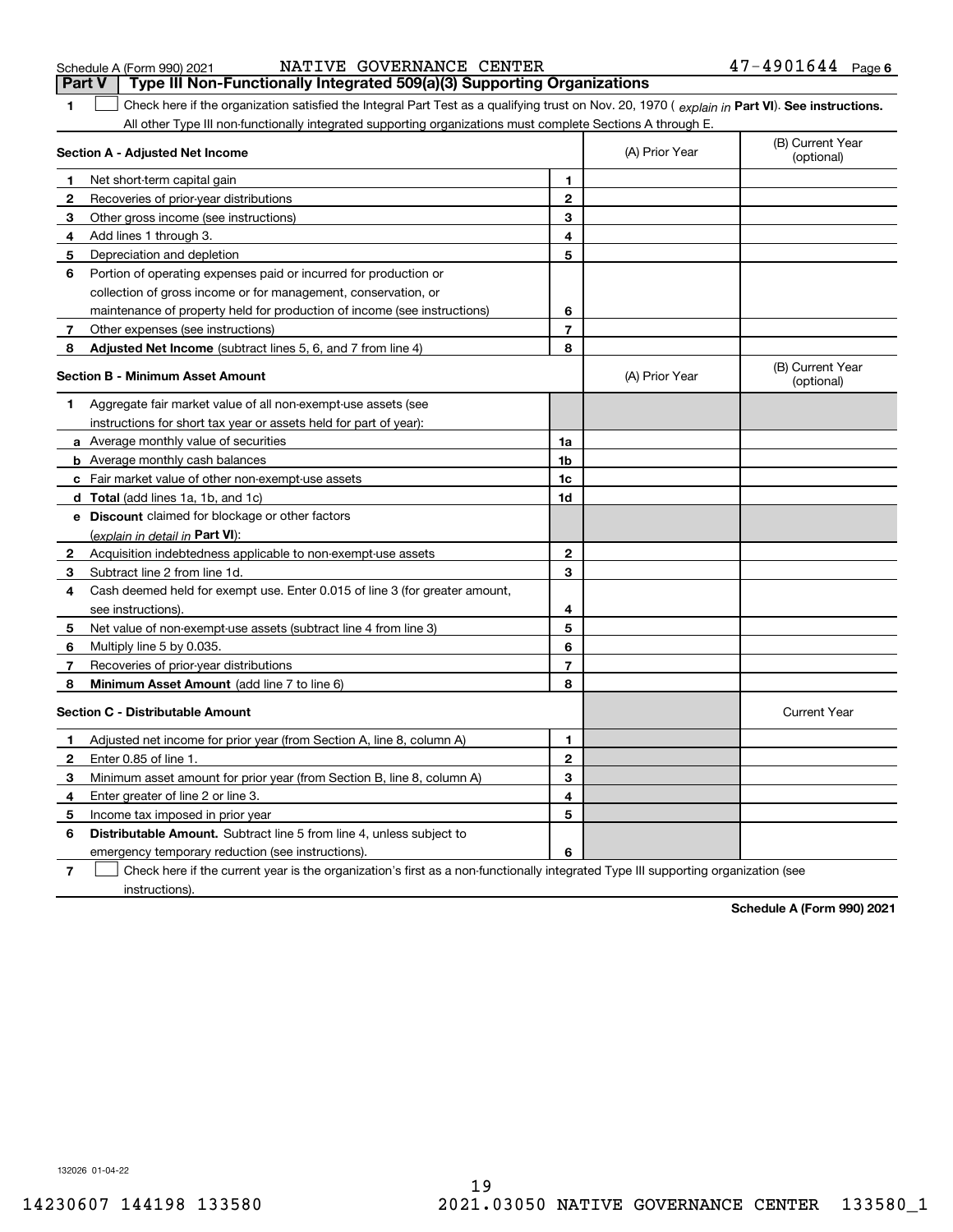Schedule A (Form 990) 2021 NATIVE\_GOVERNANCE\_CENTER 4 7 – 4 9 U L 6 4 4 Page NATIVE GOVERNANCE CENTER 47-4901644

**7**

|              | Type III Non-Functionally Integrated 509(a)(3) Supporting Organizations <sub>(continued)</sub><br>Part V |                             |                                       |    |                                                |
|--------------|----------------------------------------------------------------------------------------------------------|-----------------------------|---------------------------------------|----|------------------------------------------------|
|              | <b>Section D - Distributions</b>                                                                         |                             |                                       |    | <b>Current Year</b>                            |
| 1            | Amounts paid to supported organizations to accomplish exempt purposes                                    |                             | 1                                     |    |                                                |
| 2            | Amounts paid to perform activity that directly furthers exempt purposes of supported                     |                             |                                       |    |                                                |
|              | organizations, in excess of income from activity                                                         | 2                           |                                       |    |                                                |
| 3            | Administrative expenses paid to accomplish exempt purposes of supported organizations                    |                             | 3                                     |    |                                                |
| 4            | Amounts paid to acquire exempt-use assets                                                                |                             |                                       | 4  |                                                |
| 5            | Qualified set-aside amounts (prior IRS approval required - provide details in Part VI)                   |                             |                                       | 5  |                                                |
| 6            | Other distributions ( <i>describe in</i> Part VI). See instructions.                                     |                             |                                       | 6  |                                                |
| 7            | Total annual distributions. Add lines 1 through 6.                                                       |                             |                                       | 7  |                                                |
| 8            | Distributions to attentive supported organizations to which the organization is responsive               |                             |                                       |    |                                                |
|              | (provide details in Part VI). See instructions.                                                          |                             |                                       | 8  |                                                |
| 9            | Distributable amount for 2021 from Section C, line 6                                                     |                             |                                       | 9  |                                                |
| 10           | Line 8 amount divided by line 9 amount                                                                   |                             |                                       | 10 |                                                |
|              |                                                                                                          | (i)                         | (ii)                                  |    | (iii)                                          |
|              | Section E - Distribution Allocations (see instructions)                                                  | <b>Excess Distributions</b> | <b>Underdistributions</b><br>Pre-2021 |    | <b>Distributable</b><br><b>Amount for 2021</b> |
| 1.           | Distributable amount for 2021 from Section C, line 6                                                     |                             |                                       |    |                                                |
| 2            | Underdistributions, if any, for years prior to 2021 (reason-                                             |                             |                                       |    |                                                |
|              | able cause required - explain in Part VI). See instructions.                                             |                             |                                       |    |                                                |
| 3            | Excess distributions carryover, if any, to 2021                                                          |                             |                                       |    |                                                |
|              | a From 2016                                                                                              |                             |                                       |    |                                                |
|              | <b>b</b> From 2017                                                                                       |                             |                                       |    |                                                |
|              | $c$ From 2018                                                                                            |                             |                                       |    |                                                |
|              | d From 2019                                                                                              |                             |                                       |    |                                                |
|              | e From 2020                                                                                              |                             |                                       |    |                                                |
| f            | <b>Total</b> of lines 3a through 3e                                                                      |                             |                                       |    |                                                |
|              | g Applied to underdistributions of prior years                                                           |                             |                                       |    |                                                |
|              | <b>h</b> Applied to 2021 distributable amount                                                            |                             |                                       |    |                                                |
| $\mathbf{I}$ | Carryover from 2016 not applied (see instructions)                                                       |                             |                                       |    |                                                |
|              | Remainder. Subtract lines 3g, 3h, and 3i from line 3f.                                                   |                             |                                       |    |                                                |
| 4            | Distributions for 2021 from Section D,                                                                   |                             |                                       |    |                                                |
|              | line $7:$                                                                                                |                             |                                       |    |                                                |
|              | a Applied to underdistributions of prior years                                                           |                             |                                       |    |                                                |
|              | <b>b</b> Applied to 2021 distributable amount                                                            |                             |                                       |    |                                                |
|              | c Remainder. Subtract lines 4a and 4b from line 4.                                                       |                             |                                       |    |                                                |
| 5            | Remaining underdistributions for years prior to 2021, if                                                 |                             |                                       |    |                                                |
|              | any. Subtract lines 3g and 4a from line 2. For result greater                                            |                             |                                       |    |                                                |
|              | than zero, explain in Part VI. See instructions.                                                         |                             |                                       |    |                                                |
| 6            | Remaining underdistributions for 2021. Subtract lines 3h                                                 |                             |                                       |    |                                                |
|              | and 4b from line 1. For result greater than zero, explain in                                             |                             |                                       |    |                                                |
|              | Part VI. See instructions.                                                                               |                             |                                       |    |                                                |
| 7            | Excess distributions carryover to 2022. Add lines 3j                                                     |                             |                                       |    |                                                |
|              | and 4c.                                                                                                  |                             |                                       |    |                                                |
| 8            | Breakdown of line 7:                                                                                     |                             |                                       |    |                                                |
|              | a Excess from 2017                                                                                       |                             |                                       |    |                                                |
|              | <b>b</b> Excess from 2018                                                                                |                             |                                       |    |                                                |
|              |                                                                                                          |                             |                                       |    |                                                |
|              | c Excess from 2019                                                                                       |                             |                                       |    |                                                |
|              | d Excess from 2020                                                                                       |                             |                                       |    |                                                |
|              | e Excess from 2021                                                                                       |                             |                                       |    |                                                |

**Schedule A (Form 990) 2021**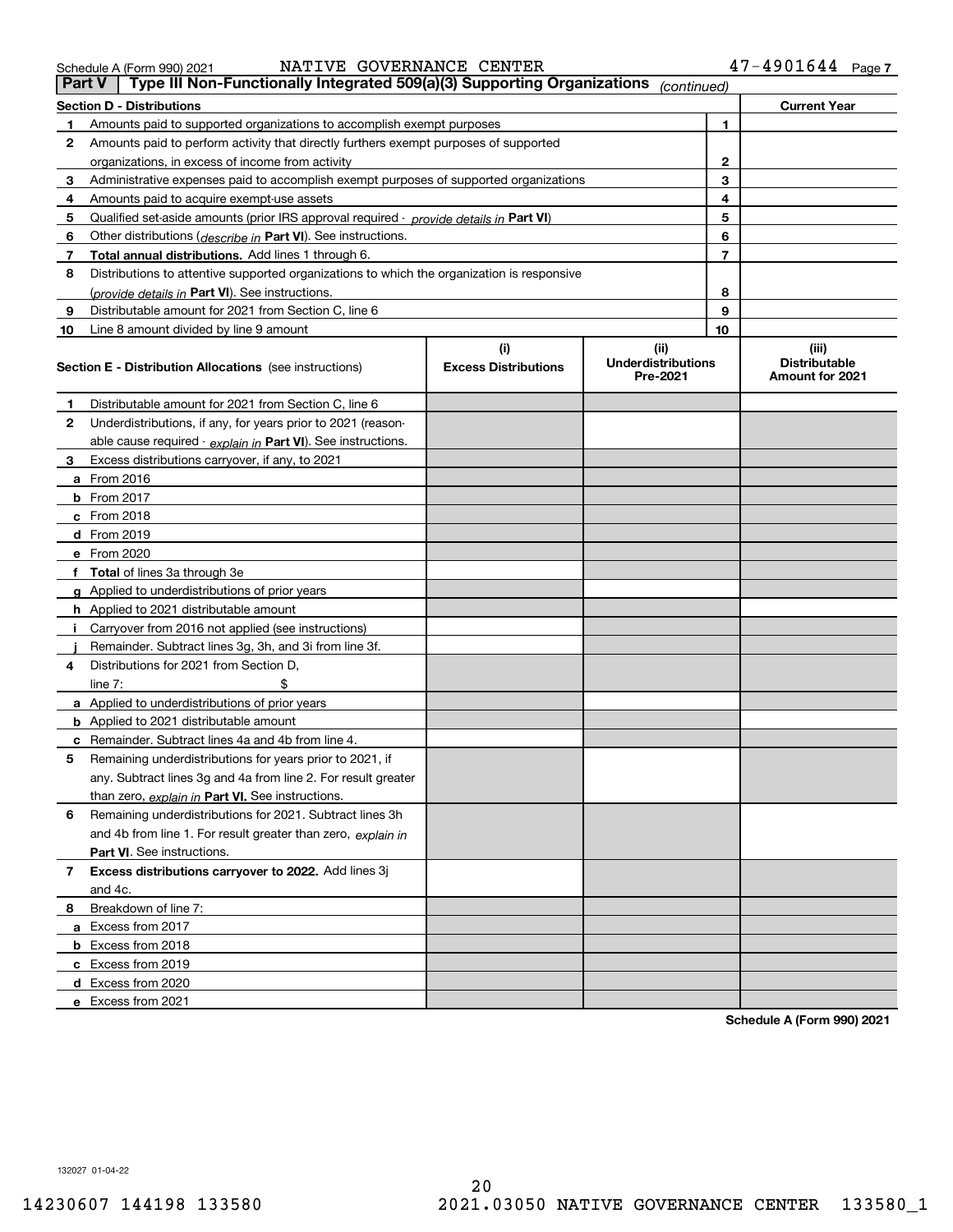Schedule A (Form 990) 2021 NATIVE GOVERNANCE CENTER 47-4901644 Page

Part VI | Supplemental Information. Provide the explanations required by Part II, line 10; Part II, line 17a or 17b; Part III, line 12; Part IV, Section A, lines 1, 2, 3b, 3c, 4b, 4c, 5a, 6, 9a, 9b, 9c, 11a, 11b, and 11c; Part IV, Section B, lines 1 and 2; Part IV, Section C, line 1; Part IV, Section D, lines 2 and 3; Part IV, Section E, lines 1c, 2a, 2b, 3a, and 3b; Part V, line 1; Part V, Section B, line 1e; Part V, Section D, lines 5, 6, and 8; and Part V, Section E, lines 2, 5, and 6. Also complete this part for any additional information. (See instructions.)

SCHEDULE A, PART II, LINE 10, EXPLANATION FOR OTHER INCOME:

PART II, SECTION C, LINE 17A, FACTS AND CIRCUMSTANCES TEST:

FOR THE YEAR ENDED DECEMBER 31, 2021, THE NATIVE GOVERNANCE CENTER

QUALIFIES AS A PUBLICLY SUPPORTED ORGANIZATION UNDER REGULATION SECTION

1.170A-9(F)(3), THE FACTS AND CIRCUMSTANCES TEST, WHICH IDENTIFIES THE

FOLLOWING RELEVANT FACTORS THAT ARE APPLICABLE:

TEN PERCENT SUPPORT LIMITATION: THE TOTAL AMOUNT OF PUBLIC SUPPORT

NORMALLY RECEIVED EQUALS AT LEAST 10 PERCENT OF THE TOTAL SUPPORT NORMALLY RECEIVED.

2. ATTRACTION OF PUBLIC SUPPORT: THE ORGANIZATION IS ORGANIZED AND OPERATED AS TO ATTRACT NEW AND ADDITIONAL PUBLIC SUPPORT ON A CONTINUOUS BASIS ON THE GROUNDS THAT IT MAINTAINS A CONTINUOUS AND BONA FIDE PROGRAM FOR SOLICITATION OF FUNDS FROM THE GENERAL PUBLIC. THE ORGANIZATION'S FUNDRAISING ACTIVITIES AS DETAILED ON FORM 990, PART VIII, LINE 1H AND PART IX, COLUMN (D) ARE REASONABLE IN LIGHT OF ITS CHARITABLE ACTIVITIES.

| ALTHOUGH        | THE | CONTRIBUTIONS RECEIVED FROM FOUR PRIVATE FOUNDATIONS |  |  | DO                         |  |
|-----------------|-----|------------------------------------------------------|--|--|----------------------------|--|
| 132028 01-04-22 |     |                                                      |  |  | Schedule A (Form 990) 2021 |  |
|                 |     |                                                      |  |  |                            |  |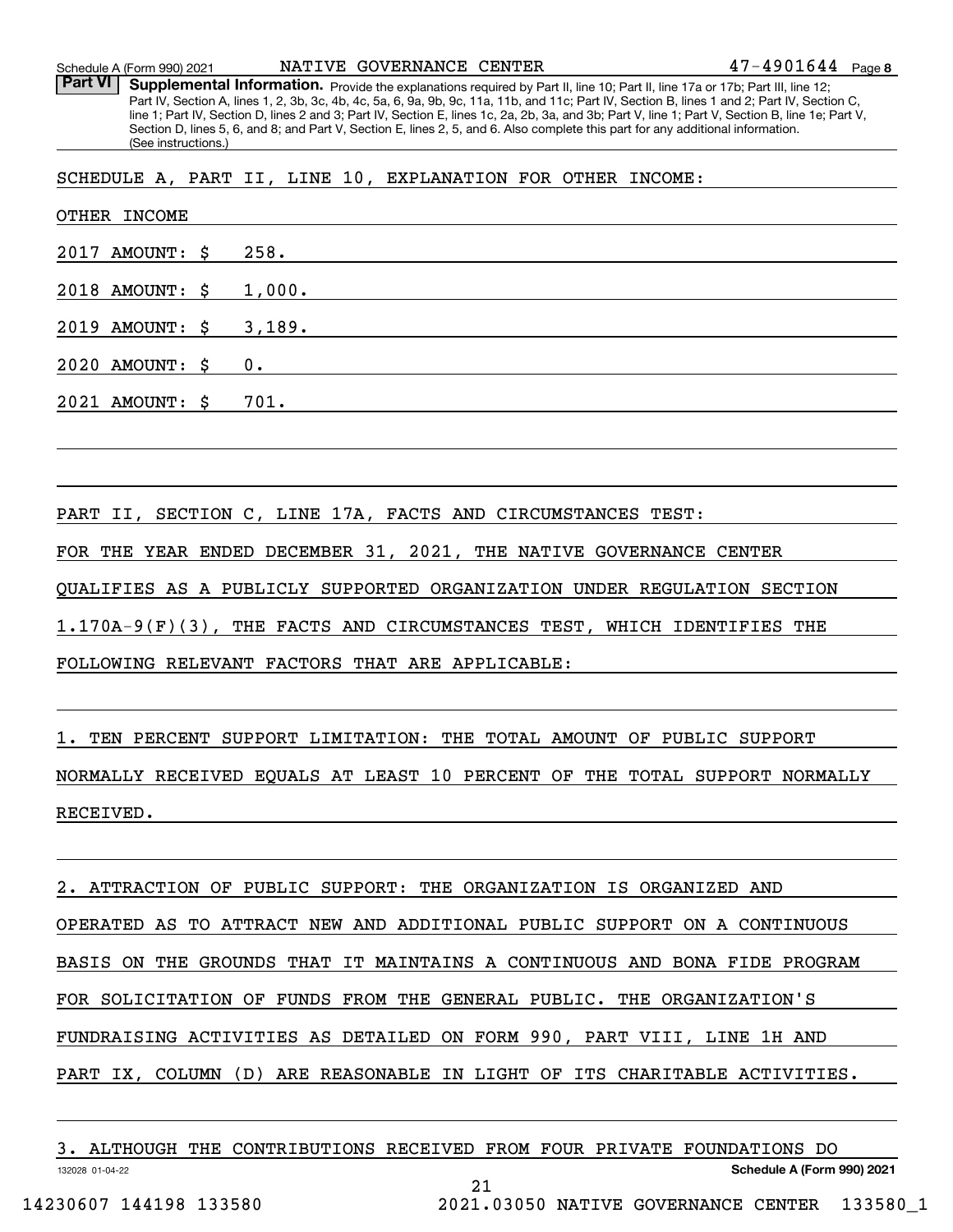Part VI | Supplemental Information. Provide the explanations required by Part II, line 10; Part II, line 17a or 17b; Part III, line 12; Part IV, Section A, lines 1, 2, 3b, 3c, 4b, 4c, 5a, 6, 9a, 9b, 9c, 11a, 11b, and 11c; Part IV, Section B, lines 1 and 2; Part IV, Section C, line 1; Part IV, Section D, lines 2 and 3; Part IV, Section E, lines 1c, 2a, 2b, 3a, and 3b; Part V, line 1; Part V, Section B, line 1e; Part V, Section D, lines 5, 6, and 8; and Part V, Section E, lines 2, 5, and 6. Also complete this part for any additional information. (See instructions.)

NOT CONSTITUTE "UNUSUAL GRANTS" UNDER REG. SECTION 1.509(A)-3(C)(3),

REMOVING THE AMOUNTS FROM THE ORGANIZATION'S NUMERATOR AND DENOMINATOR OF

CONTRIBUTIONS EACH YEAR WOULD RESULT IN WELL OVER 33 1/3% OF ITS

CONTRIBUTIONS DEEMED RECEIVED FROM THE PUBLIC.

4. IN ADDITION, UNDER REGULATION SECTION 1.170A9(F)(3)(III)(D)(3)(II), THE

ORGANIZATION'S MISSION STATEMENT PROVIDES THAT THE ORGANIZATION DISTRIBUTE

AMOUNTS TO OTHER 501(C)(3) ORGANIZATIONS AND TRIBAL GOVERNMENTS AROUND THE

AREA. A SIGNIFICANT PORTION OF THE AMOUNTS GIVEN IN THE LAST FIVE YEARS

ARE DISTRIBUTED TO TRIBAL GOVERNMENTS, HELPING STRENGTHEN THE CAPACITY OF

NATIVE NATIONS TO EXERCISE THEIR SOVEREIGNTY, AS WELL AS TO PROVIDE

SUPPORT FOR 2021 CENSUS OUTREACH.

**Schedule A (Form 990) 2021**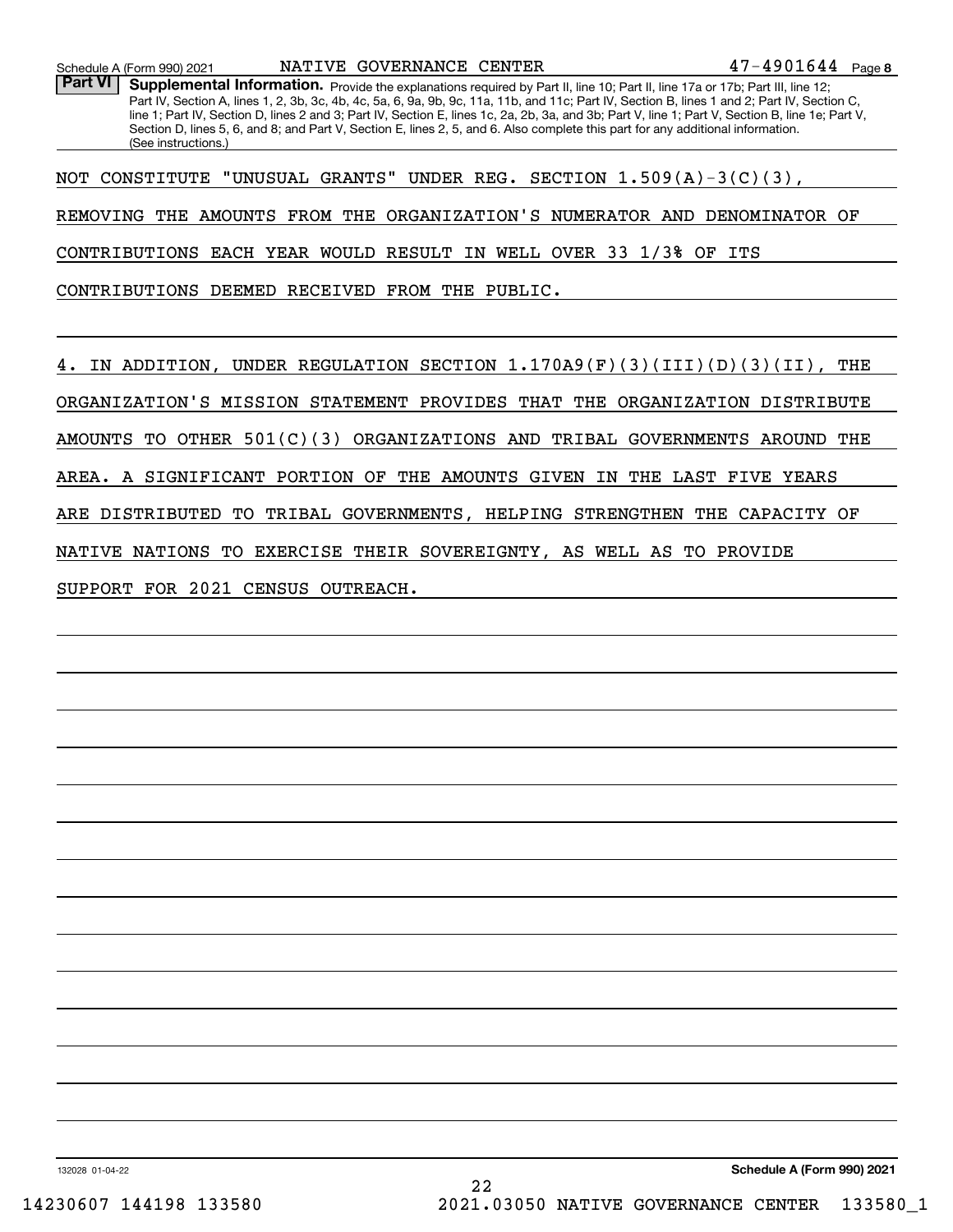Department of the Treasury Internal Revenue Service

Name of the organization

**Organization type** (check one):

### \*\* PUBLIC DISCLOSURE COPY \*\*

## **Schedule B Schedule of Contributors**

**(Form 990) | Attach to Form 990 or Form 990-PF. | Go to www.irs.gov/Form990 for the latest information.** OMB No. 1545-0047

**2021**

**Employer identification number**

NATIVE GOVERNANCE CENTER  $\vert$  47-4901644

| Filers of:         | Section:                                                                           |
|--------------------|------------------------------------------------------------------------------------|
| Form 990 or 990-EZ | $\boxed{\text{X}}$ 501(c)( 3) (enter number) organization                          |
|                    | $4947(a)(1)$ nonexempt charitable trust <b>not</b> treated as a private foundation |
|                    | 527 political organization                                                         |
| Form 990-PF        | 501(c)(3) exempt private foundation                                                |
|                    | 4947(a)(1) nonexempt charitable trust treated as a private foundation              |
|                    | 501(c)(3) taxable private foundation                                               |

Check if your organization is covered by the **General Rule** or a **Special Rule.**<br>Nota: Only a section 501(c)(7), (8), or (10) erganization can chock boxes for be **Note:**  Only a section 501(c)(7), (8), or (10) organization can check boxes for both the General Rule and a Special Rule. See instructions.

#### **General Rule**

 $\boxed{\textbf{X}}$  For an organization filing Form 990, 990-EZ, or 990-PF that received, during the year, contributions totaling \$5,000 or more (in money or property) from any one contributor. Complete Parts I and II. See instructions for determining a contributor's total contributions.

#### **Special Rules**

contributor, during the year, total contributions of the greater of (1**)** \$5,000; or (2) 2% of the amount on (i) Form 990, Part VIII, line 1h; For an organization described in section 501(c)(3) filing Form 990 or 990-EZ that met the 33 1/3% support test of the regulations under sections 509(a)(1) and 170(b)(1)(A)(vi), that checked Schedule A (Form 990), Part II, line 13, 16a, or 16b, and that received from any one or (ii) Form 990-EZ, line 1. Complete Parts I and II.

For an organization described in section 501(c)(7), (8), or (10) filing Form 990 or 990-EZ that received from any one contributor, during the year, total contributions of more than \$1,000 exclusively for religious, charitable, scientific, literary, or educational purposes, or for the prevention of cruelty to children or animals. Complete Parts I (entering "N/A" in column (b) instead of the contributor name and address), II, and III.

purpose. Don't complete any of the parts unless the **General Rule** applies to this organization because it received *nonexclusively* year, contributions <sub>exclusively</sub> for religious, charitable, etc., purposes, but no such contributions totaled more than \$1,000. If this box is checked, enter here the total contributions that were received during the year for an  $\;$ exclusively religious, charitable, etc., For an organization described in section 501(c)(7), (8), or (10) filing Form 990 or 990-EZ that received from any one contributor, during the religious, charitable, etc., contributions totaling \$5,000 or more during the year  $\Box$ — $\Box$   $\Box$ 

Caution: An organization that isn't covered by the General Rule and/or the Special Rules doesn't file Schedule B (Form 990), but it **must** answer "No" on Part IV, line 2, of its Form 990; or check the box on line H of its Form 990-EZ or on its Form 990-PF, Part I, line 2, to certify that it doesn't meet the filing requirements of Schedule B (Form 990).

LHA For Paperwork Reduction Act Notice, see the instructions for Form 990, 990-EZ, or 990-PF. **In the act and Schedule B** (Form 990) (2021)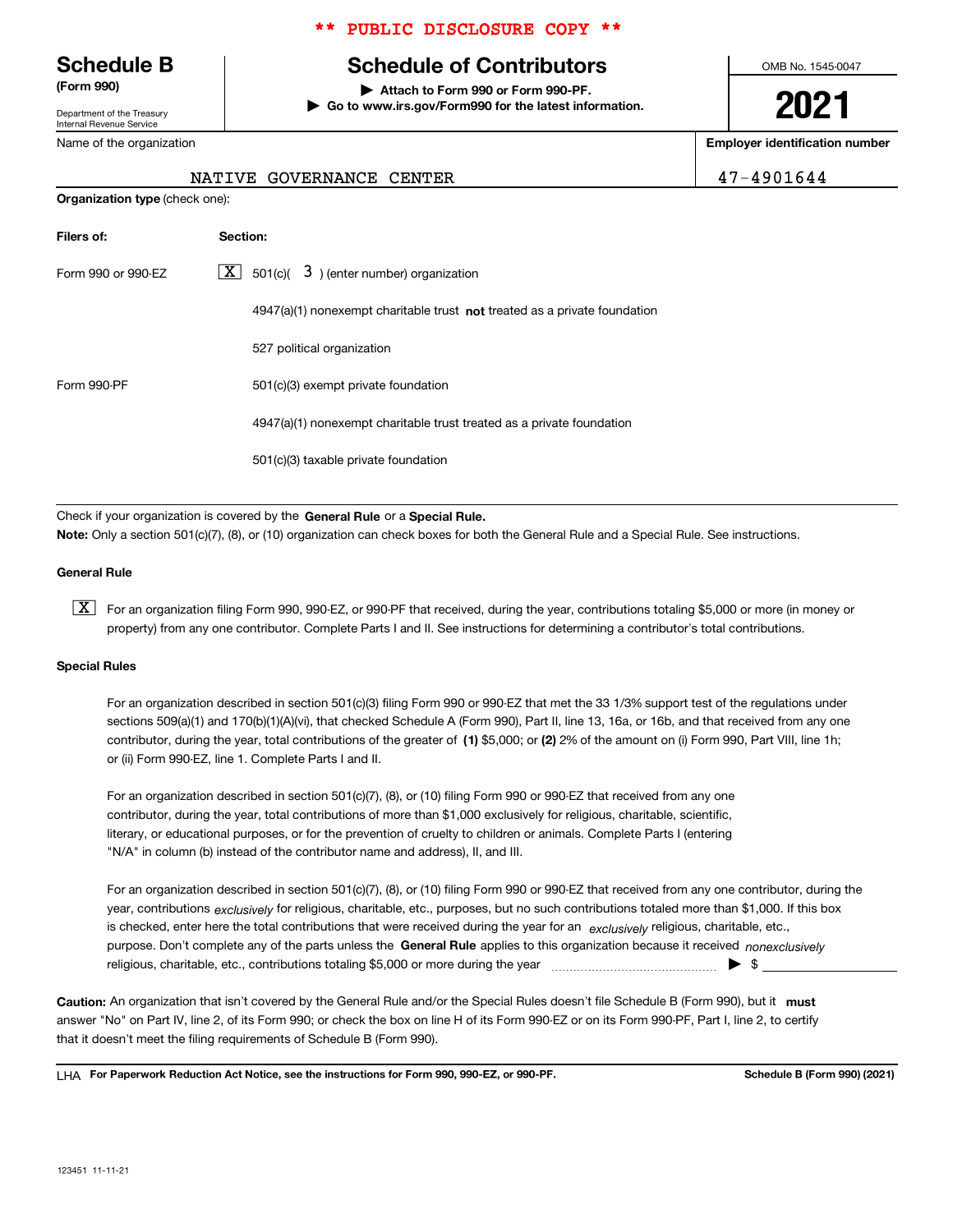### NATIVE GOVERNANCE CENTER 47-4901644

|                      | Schedule B (Form 990) (2021)                                                                   |                                   | Page 2                                                                                                    |
|----------------------|------------------------------------------------------------------------------------------------|-----------------------------------|-----------------------------------------------------------------------------------------------------------|
| Name of organization |                                                                                                |                                   | <b>Employer identification number</b>                                                                     |
| <b>NATIVE</b>        | GOVERNANCE<br><b>CENTER</b>                                                                    |                                   | 47-4901644                                                                                                |
| Part I               | Contributors (see instructions). Use duplicate copies of Part I if additional space is needed. |                                   |                                                                                                           |
| (a)<br>No.           | (b)<br>Name, address, and ZIP + 4                                                              | (c)<br><b>Total contributions</b> | (d)<br>Type of contribution                                                                               |
| 1                    |                                                                                                | 2,048,160.<br>\$                  | $\overline{\text{X}}$<br>Person<br>Payroll<br>Noncash<br>(Complete Part II for<br>noncash contributions.) |
| (a)<br>No.           | (b)<br>Name, address, and ZIP + 4                                                              | (c)<br><b>Total contributions</b> | (d)<br>Type of contribution                                                                               |
| $\boldsymbol{2}$     |                                                                                                | 772,716.<br>\$                    | $\overline{\text{X}}$<br>Person<br>Payroll<br>Noncash<br>(Complete Part II for<br>noncash contributions.) |
| (a)<br>No.           | (b)<br>Name, address, and ZIP + 4                                                              | (c)<br><b>Total contributions</b> | (d)<br>Type of contribution                                                                               |
| 3                    |                                                                                                | 25,000.<br>\$                     | $\overline{\text{X}}$<br>Person<br>Payroll<br>Noncash<br>(Complete Part II for<br>noncash contributions.) |
| (a)<br>No.           | (b)<br>Name, address, and ZIP + 4                                                              | (c)<br><b>Total contributions</b> | (d)<br>Type of contribution                                                                               |
| 4                    |                                                                                                | 51,750.<br>\$                     | $\mathbf{X}$<br>Person<br>Payroll<br><b>Noncash</b><br>(Complete Part II for<br>noncash contributions.)   |
| (a)<br>No.           | (b)<br>Name, address, and ZIP + 4                                                              | (c)<br><b>Total contributions</b> | (d)<br>Type of contribution                                                                               |
| 5                    |                                                                                                | 105,000.<br>\$                    | $\boxed{\text{X}}$<br>Person<br>Payroll<br>Noncash<br>(Complete Part II for<br>noncash contributions.)    |
| (a)<br>No.           | (b)<br>Name, address, and ZIP + 4                                                              | (c)<br><b>Total contributions</b> | (d)<br>Type of contribution                                                                               |
| 6                    |                                                                                                | 300,000.<br>\$                    | $\boxed{\text{X}}$<br>Person<br>Payroll<br>Noncash<br>(Complete Part II for<br>noncash contributions.)    |

123452 11-11-21 **Schedule B (Form 990) (2021)**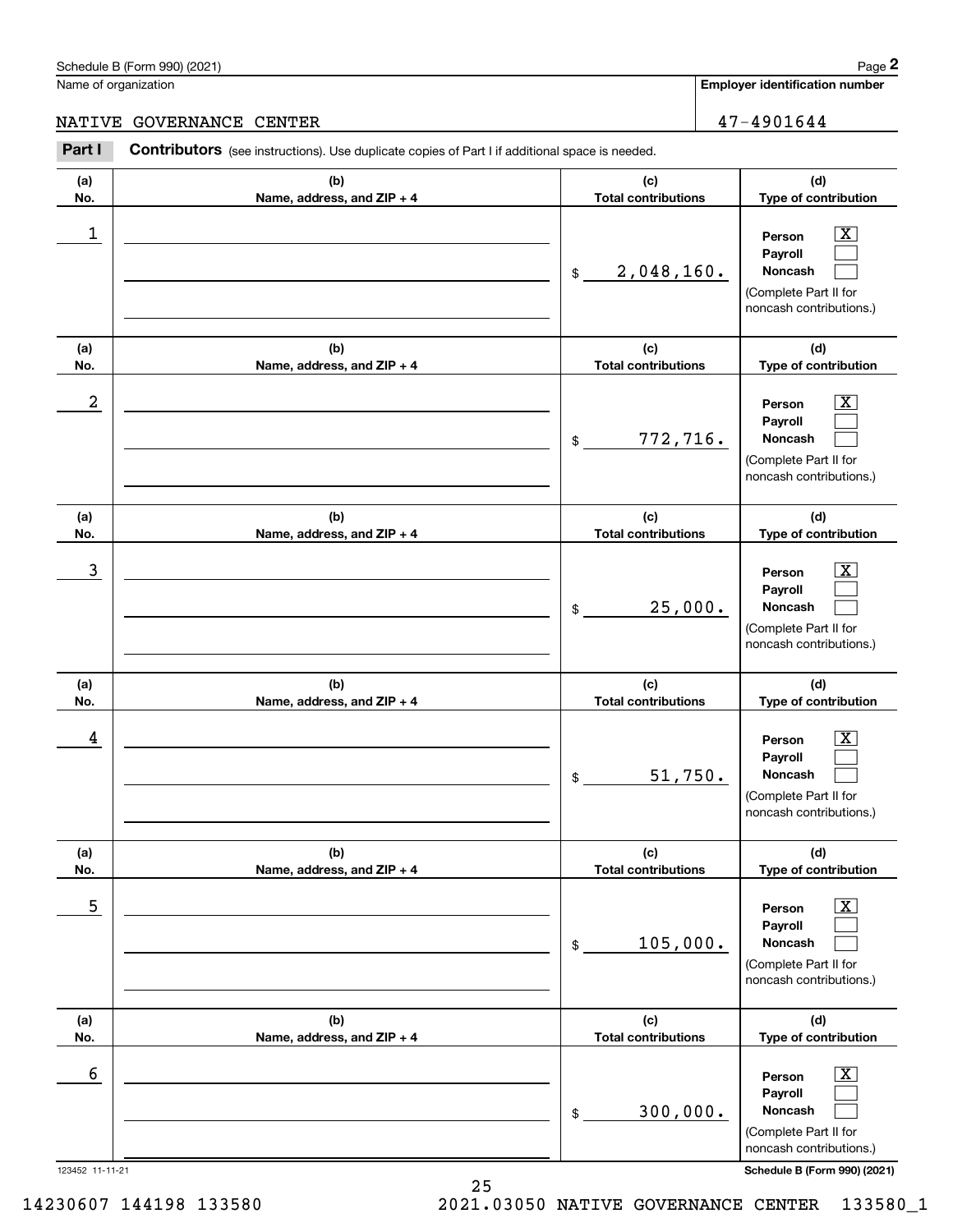|                       | Schedule B (Form 990) (2021)                                                                   |                                   |          | Page 2                                                                                                                                      |
|-----------------------|------------------------------------------------------------------------------------------------|-----------------------------------|----------|---------------------------------------------------------------------------------------------------------------------------------------------|
| Name of organization  |                                                                                                |                                   |          | <b>Employer identification number</b>                                                                                                       |
| <b>NATIVE</b>         | <b>GOVERNANCE CENTER</b>                                                                       |                                   |          | 47-4901644                                                                                                                                  |
| Part I                | Contributors (see instructions). Use duplicate copies of Part I if additional space is needed. |                                   |          |                                                                                                                                             |
| (a)<br>No.            | (b)<br>Name, address, and ZIP + 4                                                              | (c)<br><b>Total contributions</b> |          | (d)<br>Type of contribution                                                                                                                 |
| 7                     |                                                                                                | \$                                | 10,000.  | $\overline{\mathbf{X}}$<br>Person<br>Payroll<br>Noncash<br>(Complete Part II for<br>noncash contributions.)                                 |
| (a)<br>No.            | (b)<br>Name, address, and ZIP + 4                                                              | (c)<br><b>Total contributions</b> |          | (d)<br>Type of contribution                                                                                                                 |
| 8                     |                                                                                                | \$                                | 40, 213. | $\overline{\text{X}}$<br>Person<br>Payroll<br>Noncash<br>(Complete Part II for<br>noncash contributions.)                                   |
| (a)<br>No.            | (b)<br>Name, address, and ZIP + 4                                                              | (c)<br><b>Total contributions</b> |          | (d)<br>Type of contribution                                                                                                                 |
| 9                     |                                                                                                | \$                                | 5,000.   | $\overline{\text{X}}$<br>Person<br>Payroll<br>Noncash<br>(Complete Part II for<br>noncash contributions.)                                   |
| (a)<br>No.            | (b)<br>Name, address, and ZIP + 4                                                              | (c)<br><b>Total contributions</b> |          | (d)<br>Type of contribution                                                                                                                 |
| 10                    |                                                                                                | \$                                | 50,000.  | $\overline{\mathbf{X}}$<br>Person<br>Payroll<br>Noncash<br>(Complete Part II for<br>noncash contributions.)                                 |
| (a)<br>No.            | (b)<br>Name, address, and ZIP + 4                                                              | (c)<br><b>Total contributions</b> |          | (d)<br>Type of contribution                                                                                                                 |
| 11                    |                                                                                                | \$                                | 5,000.   | $\overline{\mathbf{X}}$<br>Person<br>Payroll<br>Noncash<br>(Complete Part II for<br>noncash contributions.)                                 |
| (a)<br>No.            | (b)<br>Name, address, and ZIP + 4                                                              | (c)<br><b>Total contributions</b> |          | (d)<br>Type of contribution                                                                                                                 |
| 12<br>123452 11-11-21 |                                                                                                | \$                                | 80,000.  | $\overline{\mathbf{X}}$<br>Person<br>Payroll<br>Noncash<br>(Complete Part II for<br>noncash contributions.)<br>Schedule B (Form 990) (2021) |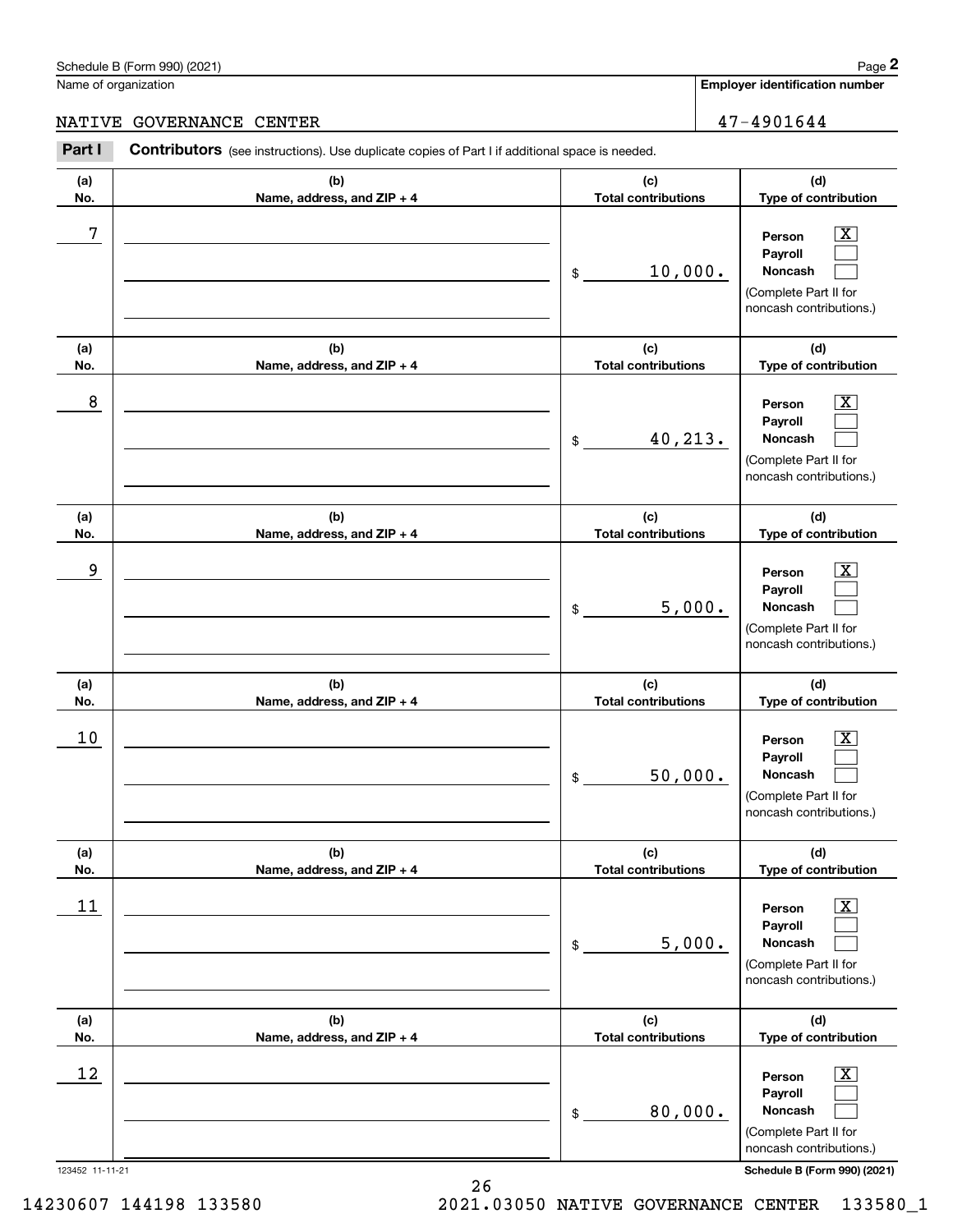### NATIVE GOVERNANCE CENTER 47-4901644

|                      | Schedule B (Form 990) (2021)                                                                   |                                   |        | Page 2                                                                                                      |
|----------------------|------------------------------------------------------------------------------------------------|-----------------------------------|--------|-------------------------------------------------------------------------------------------------------------|
| Name of organization |                                                                                                |                                   |        | <b>Employer identification number</b>                                                                       |
| <b>NATIVE</b>        | GOVERNANCE<br><b>CENTER</b>                                                                    |                                   |        | 47-4901644                                                                                                  |
| Part I               | Contributors (see instructions). Use duplicate copies of Part I if additional space is needed. |                                   |        |                                                                                                             |
| (a)<br>No.           | (b)<br>Name, address, and ZIP + 4                                                              | (c)<br><b>Total contributions</b> |        | (d)<br>Type of contribution                                                                                 |
| 13                   |                                                                                                | \$                                | 5,000. | $\overline{\text{X}}$<br>Person<br>Payroll<br>Noncash<br>(Complete Part II for<br>noncash contributions.)   |
| (a)<br>No.           | (b)<br>Name, address, and ZIP + 4                                                              | (c)<br><b>Total contributions</b> |        | (d)<br>Type of contribution                                                                                 |
| 14                   |                                                                                                | 600,000.<br>\$                    |        | $\overline{\text{X}}$<br>Person<br>Payroll<br>Noncash<br>(Complete Part II for<br>noncash contributions.)   |
| (a)<br>No.           | (b)<br>Name, address, and ZIP + 4                                                              | (c)<br><b>Total contributions</b> |        | (d)<br>Type of contribution                                                                                 |
| 15                   |                                                                                                | \$                                | 5,179. | $\overline{\text{X}}$<br>Person<br>Payroll<br>Noncash<br>(Complete Part II for<br>noncash contributions.)   |
| (a)<br>No.           | (b)<br>Name, address, and ZIP + 4                                                              | (c)<br><b>Total contributions</b> |        | (d)<br>Type of contribution                                                                                 |
| 16                   |                                                                                                | 25,000.<br>\$                     |        | $\overline{\text{X}}$<br>Person<br>Payroll<br>Noncash<br>(Complete Part II for<br>noncash contributions.)   |
| (a)<br>No.           | (b)<br>Name, address, and ZIP + 4                                                              | (c)<br><b>Total contributions</b> |        | (d)<br>Type of contribution                                                                                 |
| 17                   |                                                                                                | 359,364.<br>\$                    |        | $\boxed{\text{X}}$<br>Person<br>Payroll<br>Noncash<br>(Complete Part II for<br>noncash contributions.)      |
| (a)<br>No.           | (b)<br>Name, address, and ZIP + 4                                                              | (c)<br><b>Total contributions</b> |        | (d)<br>Type of contribution                                                                                 |
| 18                   |                                                                                                | 98,069.<br>\$                     |        | $\overline{\mathbf{X}}$<br>Person<br>Payroll<br>Noncash<br>(Complete Part II for<br>noncash contributions.) |

123452 11-11-21 **Schedule B (Form 990) (2021)**

14230607 144198 133580 2021.03050 NATIVE GOVERNANCE CENTER 133580\_1

27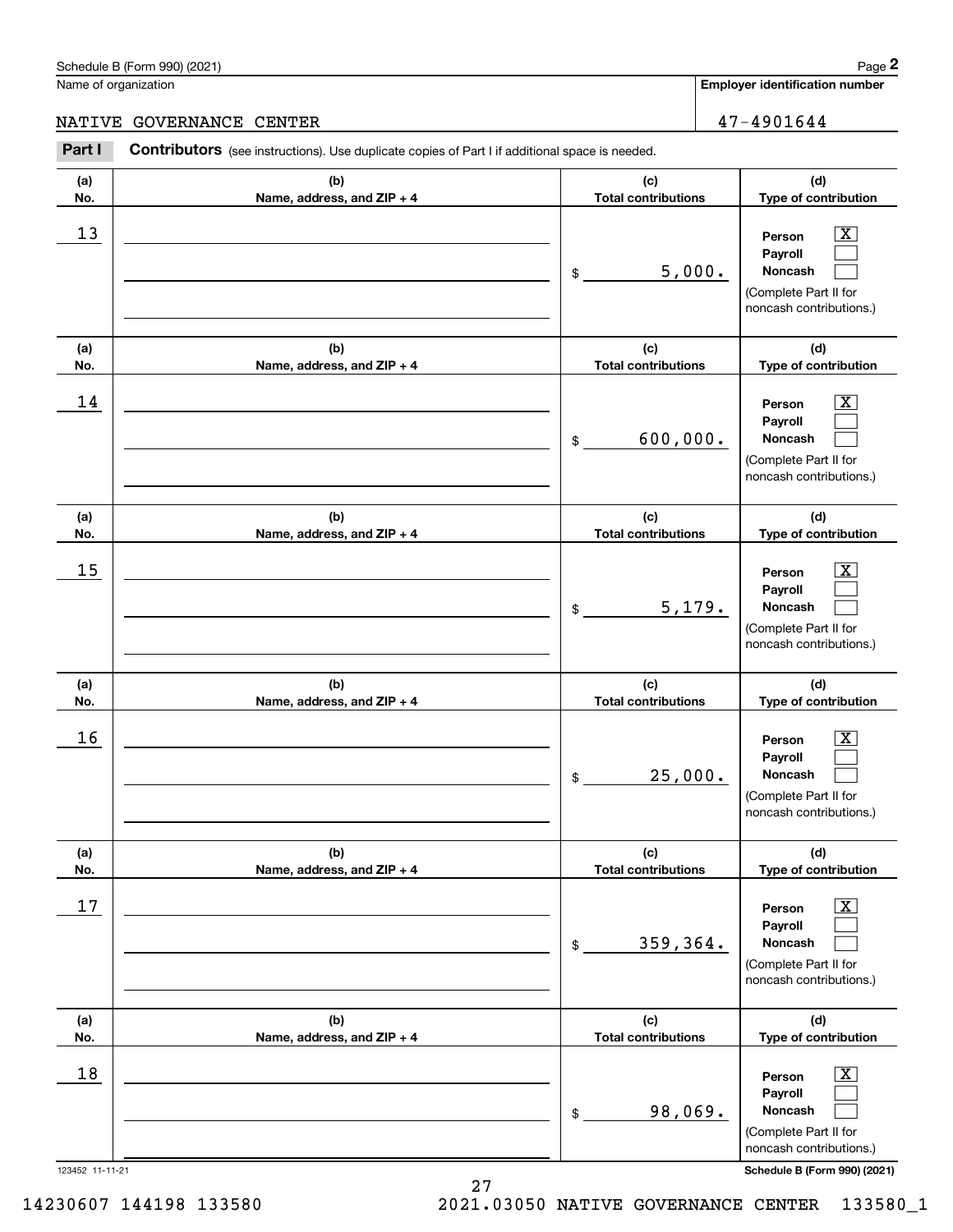| Schedule<br>(2021)<br>n 990)<br>۱۴orm د<br>יי כ | 1000<br>auu |
|-------------------------------------------------|-------------|
|                                                 |             |

**Employer identification number**

#### NATIVE GOVERNANCE CENTER 147-4901644

(see instructions). Use duplicate copies of Part II if additional space is needed.<br> **3Part II Noncash Property** (see instructions). Use duplicate copies of Part II if additional space is needed.

| (a)<br>No.<br>from<br>Part I | (b)<br>Description of noncash property given | (c)<br>FMV (or estimate)<br>(See instructions.) | (d)<br>Date received                |
|------------------------------|----------------------------------------------|-------------------------------------------------|-------------------------------------|
|                              |                                              | $\frac{1}{2}$                                   |                                     |
|                              |                                              |                                                 |                                     |
| (a)<br>No.<br>from<br>Part I | (b)<br>Description of noncash property given | (c)<br>FMV (or estimate)<br>(See instructions.) | (d)<br>Date received                |
|                              |                                              |                                                 |                                     |
|                              |                                              |                                                 |                                     |
|                              |                                              |                                                 |                                     |
|                              |                                              | $\frac{1}{2}$                                   |                                     |
|                              |                                              |                                                 |                                     |
| (a)<br>No.<br>from           | (b)<br>Description of noncash property given | (c)<br>FMV (or estimate)<br>(See instructions.) | (d)<br>Date received                |
| Part I                       |                                              |                                                 |                                     |
|                              |                                              |                                                 |                                     |
|                              |                                              |                                                 |                                     |
|                              |                                              |                                                 |                                     |
|                              |                                              | $\mathfrak s$                                   |                                     |
|                              |                                              |                                                 |                                     |
| (a)<br>No.<br>from<br>Part I | (b)<br>Description of noncash property given | (c)<br>FMV (or estimate)<br>(See instructions.) | (d)<br>Date received                |
|                              |                                              |                                                 |                                     |
|                              |                                              |                                                 |                                     |
|                              |                                              |                                                 |                                     |
|                              |                                              | $\mathfrak{S}$                                  |                                     |
|                              |                                              |                                                 |                                     |
| (a)                          |                                              |                                                 |                                     |
| No.                          | (b)                                          | (c)                                             | (d)                                 |
| from                         | Description of noncash property given        | FMV (or estimate)<br>(See instructions.)        | Date received                       |
| Part I                       |                                              |                                                 |                                     |
|                              |                                              |                                                 |                                     |
|                              |                                              |                                                 |                                     |
|                              |                                              |                                                 |                                     |
|                              |                                              | \$                                              |                                     |
|                              |                                              |                                                 |                                     |
| (a)                          |                                              | (c)                                             |                                     |
| No.                          | (b)                                          | FMV (or estimate)                               | (d)                                 |
| from<br>Part I               | Description of noncash property given        | (See instructions.)                             | Date received                       |
|                              |                                              |                                                 |                                     |
|                              |                                              |                                                 |                                     |
|                              |                                              |                                                 |                                     |
|                              |                                              | \$                                              |                                     |
| 123453 11-11-21              |                                              |                                                 | <b>Schedule B (Form 990) (2021)</b> |
|                              |                                              |                                                 |                                     |

28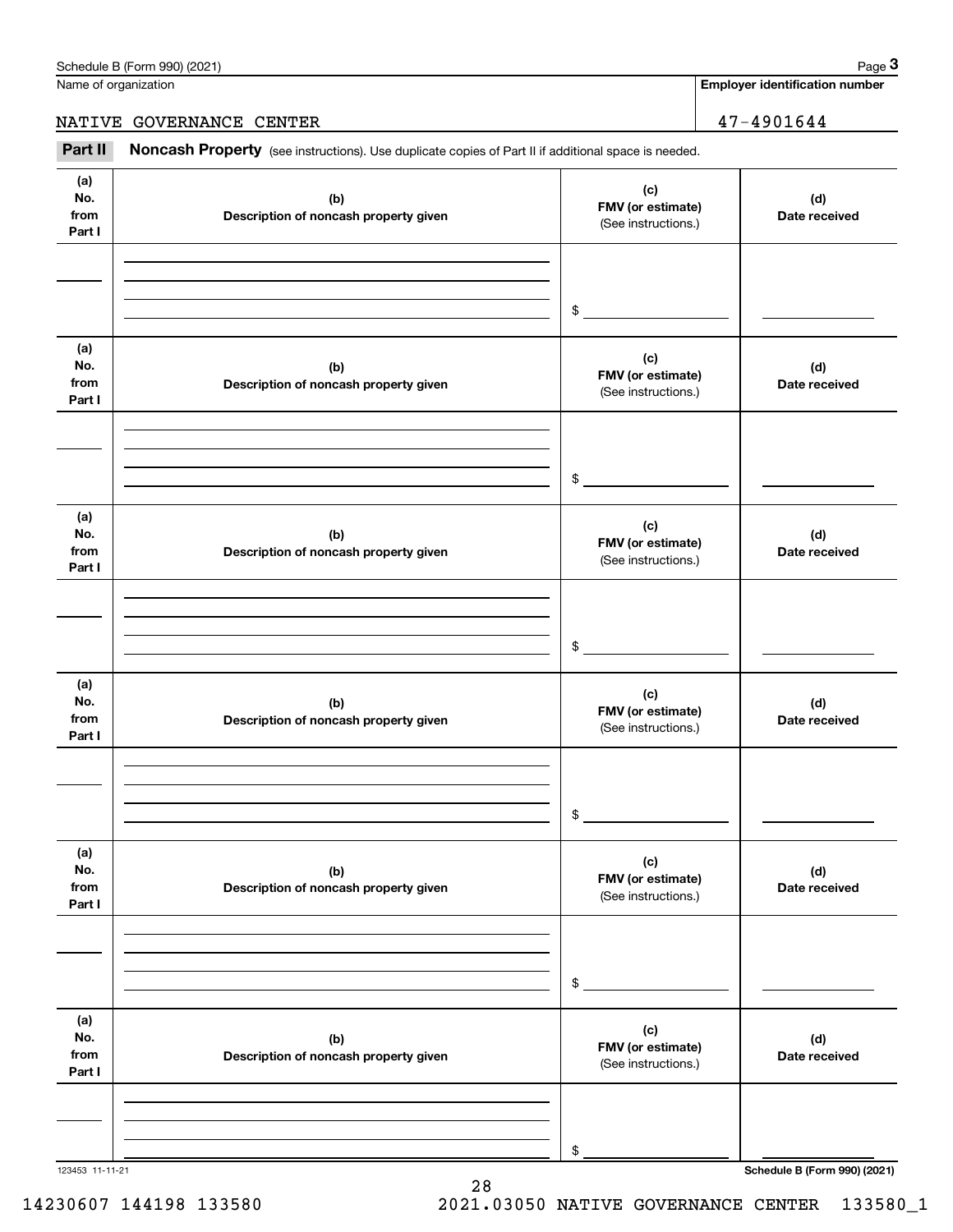|                           | Schedule B (Form 990) (2021)                                                                                                                                                                                                                                               |                      | Page 4                                                                                                                                                         |
|---------------------------|----------------------------------------------------------------------------------------------------------------------------------------------------------------------------------------------------------------------------------------------------------------------------|----------------------|----------------------------------------------------------------------------------------------------------------------------------------------------------------|
|                           | Name of organization                                                                                                                                                                                                                                                       |                      | <b>Employer identification number</b>                                                                                                                          |
| NATIVE                    | <b>GOVERNANCE CENTER</b>                                                                                                                                                                                                                                                   |                      | 47-4901644                                                                                                                                                     |
| Part III                  | from any one contributor. Complete columns (a) through (e) and the following line entry. For organizations<br>completing Part III, enter the total of exclusively religious, charitable, etc., contributions of \$1,000 or less for the year. (Enter this info. once.) \\$ |                      | Exclusively religious, charitable, etc., contributions to organizations described in section 501(c)(7), (8), or (10) that total more than \$1,000 for the year |
|                           | Use duplicate copies of Part III if additional space is needed.                                                                                                                                                                                                            |                      |                                                                                                                                                                |
| (a) No.<br>from<br>Part I | (b) Purpose of gift                                                                                                                                                                                                                                                        | (c) Use of gift      | (d) Description of how gift is held                                                                                                                            |
|                           |                                                                                                                                                                                                                                                                            |                      |                                                                                                                                                                |
|                           |                                                                                                                                                                                                                                                                            |                      |                                                                                                                                                                |
|                           |                                                                                                                                                                                                                                                                            | (e) Transfer of gift |                                                                                                                                                                |
|                           | Transferee's name, address, and ZIP + 4                                                                                                                                                                                                                                    |                      | Relationship of transferor to transferee                                                                                                                       |
| (a) No.                   |                                                                                                                                                                                                                                                                            |                      |                                                                                                                                                                |
| from<br>Part I            | (b) Purpose of gift                                                                                                                                                                                                                                                        | (c) Use of gift      | (d) Description of how gift is held                                                                                                                            |
|                           |                                                                                                                                                                                                                                                                            |                      |                                                                                                                                                                |
|                           |                                                                                                                                                                                                                                                                            | (e) Transfer of gift |                                                                                                                                                                |
|                           | Transferee's name, address, and ZIP + 4                                                                                                                                                                                                                                    |                      | Relationship of transferor to transferee                                                                                                                       |
|                           |                                                                                                                                                                                                                                                                            |                      |                                                                                                                                                                |
| (a) No.<br>from           |                                                                                                                                                                                                                                                                            |                      |                                                                                                                                                                |
| Part I                    | (b) Purpose of gift                                                                                                                                                                                                                                                        | (c) Use of gift      | (d) Description of how gift is held                                                                                                                            |
|                           |                                                                                                                                                                                                                                                                            |                      |                                                                                                                                                                |
|                           |                                                                                                                                                                                                                                                                            | (e) Transfer of gift |                                                                                                                                                                |
|                           | Transferee's name, address, and ZIP + 4                                                                                                                                                                                                                                    |                      | Relationship of transferor to transferee                                                                                                                       |
|                           |                                                                                                                                                                                                                                                                            |                      |                                                                                                                                                                |
| (a) No.<br>from           | (b) Purpose of gift                                                                                                                                                                                                                                                        | (c) Use of gift      | (d) Description of how gift is held                                                                                                                            |
| Part I                    |                                                                                                                                                                                                                                                                            |                      |                                                                                                                                                                |
|                           |                                                                                                                                                                                                                                                                            |                      |                                                                                                                                                                |
|                           |                                                                                                                                                                                                                                                                            | (e) Transfer of gift |                                                                                                                                                                |
|                           | Transferee's name, address, and ZIP + 4                                                                                                                                                                                                                                    |                      | Relationship of transferor to transferee                                                                                                                       |
|                           |                                                                                                                                                                                                                                                                            |                      |                                                                                                                                                                |
|                           |                                                                                                                                                                                                                                                                            |                      |                                                                                                                                                                |

29

**Schedule B (Form 990) (2021)**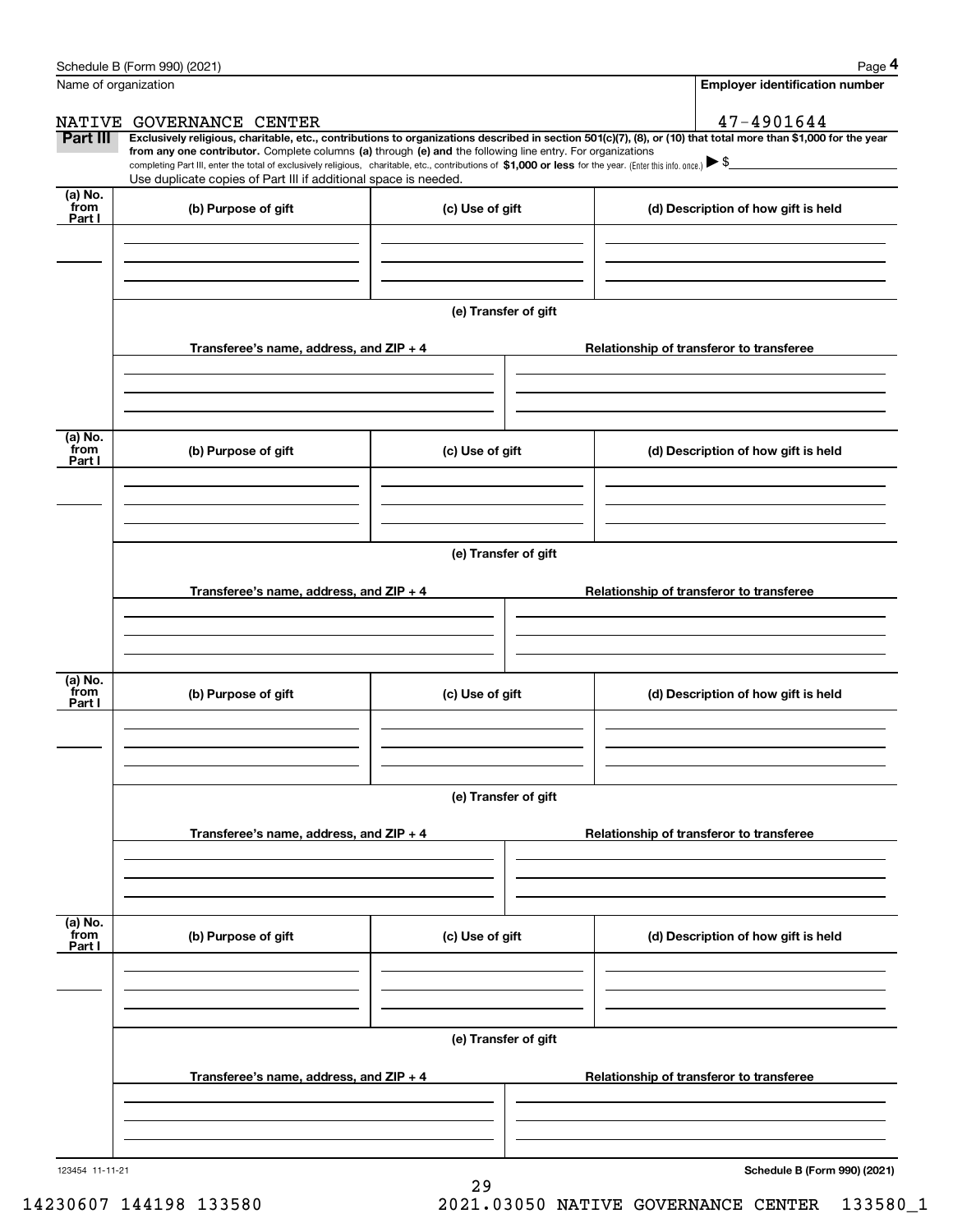| <b>SCHEDULE D</b> |  |
|-------------------|--|
|-------------------|--|

| (Form 990) |  |
|------------|--|
|------------|--|

## **Supplemental Financial Statements**

**| Complete if the organization answered "Yes" on Form 990, Part IV, line 6, 7, 8, 9, 10, 11a, 11b, 11c, 11d, 11e, 11f, 12a, or 12b. | Attach to Form 990.** OMB No. 1545-0047 **Open to Public 2021**

|         | Department of the Treasury<br>Internal Revenue Service |                                                                                                                                                                                                                                | Allach to Form 990.<br>Go to www.irs.gov/Form990 for instructions and the latest information. |                          | <b>OPEN ID FUNIL</b><br>Inspection                 |    |
|---------|--------------------------------------------------------|--------------------------------------------------------------------------------------------------------------------------------------------------------------------------------------------------------------------------------|-----------------------------------------------------------------------------------------------|--------------------------|----------------------------------------------------|----|
|         | Name of the organization                               |                                                                                                                                                                                                                                |                                                                                               |                          | <b>Employer identification number</b>              |    |
|         |                                                        | NATIVE GOVERNANCE CENTER                                                                                                                                                                                                       |                                                                                               |                          | 47-4901644                                         |    |
| Part I  |                                                        | Organizations Maintaining Donor Advised Funds or Other Similar Funds or Accounts. Complete if the                                                                                                                              |                                                                                               |                          |                                                    |    |
|         |                                                        | organization answered "Yes" on Form 990, Part IV, line 6.                                                                                                                                                                      |                                                                                               |                          |                                                    |    |
|         |                                                        |                                                                                                                                                                                                                                | (a) Donor advised funds                                                                       |                          | (b) Funds and other accounts                       |    |
| 1       |                                                        |                                                                                                                                                                                                                                |                                                                                               |                          |                                                    |    |
| 2       |                                                        | Aggregate value of contributions to (during year)                                                                                                                                                                              |                                                                                               |                          |                                                    |    |
| з       |                                                        |                                                                                                                                                                                                                                |                                                                                               |                          |                                                    |    |
| 4       |                                                        |                                                                                                                                                                                                                                |                                                                                               |                          |                                                    |    |
| 5       |                                                        | Did the organization inform all donors and donor advisors in writing that the assets held in donor advised funds                                                                                                               |                                                                                               |                          |                                                    |    |
|         |                                                        |                                                                                                                                                                                                                                |                                                                                               |                          | Yes                                                | No |
| 6       |                                                        | Did the organization inform all grantees, donors, and donor advisors in writing that grant funds can be used only                                                                                                              |                                                                                               |                          |                                                    |    |
|         |                                                        | for charitable purposes and not for the benefit of the donor or donor advisor, or for any other purpose conferring                                                                                                             |                                                                                               |                          |                                                    |    |
| Part II | impermissible private benefit?                         |                                                                                                                                                                                                                                |                                                                                               |                          | Yes                                                | No |
|         |                                                        | Conservation Easements. Complete if the organization answered "Yes" on Form 990, Part IV, line 7.                                                                                                                              |                                                                                               |                          |                                                    |    |
| 1.      |                                                        | Purpose(s) of conservation easements held by the organization (check all that apply).                                                                                                                                          |                                                                                               |                          |                                                    |    |
|         |                                                        | Preservation of land for public use (for example, recreation or education)                                                                                                                                                     |                                                                                               |                          | Preservation of a historically important land area |    |
|         |                                                        | Protection of natural habitat                                                                                                                                                                                                  | Preservation of a certified historic structure                                                |                          |                                                    |    |
|         |                                                        | Preservation of open space                                                                                                                                                                                                     |                                                                                               |                          |                                                    |    |
| 2       | day of the tax year.                                   | Complete lines 2a through 2d if the organization held a qualified conservation contribution in the form of a conservation easement on the last                                                                                 |                                                                                               |                          | Held at the End of the Tax Year                    |    |
|         |                                                        | <b>a</b> Total number of conservation easements                                                                                                                                                                                |                                                                                               | 2a                       |                                                    |    |
|         |                                                        | Total acreage restricted by conservation easements                                                                                                                                                                             |                                                                                               | 2 <sub>b</sub>           |                                                    |    |
| b<br>c  |                                                        | Number of conservation easements on a certified historic structure included in (a) <i>mummumumumum</i>                                                                                                                         |                                                                                               | 2c                       |                                                    |    |
| d       |                                                        | Number of conservation easements included in (c) acquired after 7/25/06, and not on a historic structure                                                                                                                       |                                                                                               |                          |                                                    |    |
|         |                                                        | listed in the National Register [11, 1200] [12] The National Register [11, 1200] [12] The National Register [11, 1200] [12] The National Register [11, 1200] [12] The National Register [11] The National Register [11] The Na |                                                                                               | 2d                       |                                                    |    |
| з       |                                                        | Number of conservation easements modified, transferred, released, extinguished, or terminated by the organization during the tax                                                                                               |                                                                                               |                          |                                                    |    |
|         | $year \blacktriangleright$                             |                                                                                                                                                                                                                                |                                                                                               |                          |                                                    |    |
| 4       |                                                        | Number of states where property subject to conservation easement is located >                                                                                                                                                  |                                                                                               |                          |                                                    |    |
| 5       |                                                        | Does the organization have a written policy regarding the periodic monitoring, inspection, handling of                                                                                                                         |                                                                                               |                          |                                                    |    |
|         |                                                        | violations, and enforcement of the conservation easements it holds?                                                                                                                                                            |                                                                                               |                          | Yes                                                | No |
| 6       |                                                        | Staff and volunteer hours devoted to monitoring, inspecting, handling of violations, and enforcing conservation easements during the year                                                                                      |                                                                                               |                          |                                                    |    |
|         |                                                        |                                                                                                                                                                                                                                |                                                                                               |                          |                                                    |    |
| 7       |                                                        | Amount of expenses incurred in monitoring, inspecting, handling of violations, and enforcing conservation easements during the year                                                                                            |                                                                                               |                          |                                                    |    |
|         |                                                        |                                                                                                                                                                                                                                |                                                                                               |                          |                                                    |    |
|         |                                                        | Does each conservation easement reported on line 2(d) above satisfy the requirements of section 170(h)(4)(B)(i)                                                                                                                |                                                                                               |                          |                                                    |    |
|         | and section $170(h)(4)(B)(ii)?$                        |                                                                                                                                                                                                                                |                                                                                               |                          | — ∣ Yes                                            | No |
| 9       |                                                        | In Part XIII, describe how the organization reports conservation easements in its revenue and expense statement and                                                                                                            |                                                                                               |                          |                                                    |    |
|         |                                                        | balance sheet, and include, if applicable, the text of the footnote to the organization's financial statements that describes the                                                                                              |                                                                                               |                          |                                                    |    |
|         |                                                        | organization's accounting for conservation easements.                                                                                                                                                                          |                                                                                               |                          |                                                    |    |
|         | Part III                                               | Organizations Maintaining Collections of Art, Historical Treasures, or Other Similar Assets.                                                                                                                                   |                                                                                               |                          |                                                    |    |
|         |                                                        | Complete if the organization answered "Yes" on Form 990, Part IV, line 8.                                                                                                                                                      |                                                                                               |                          |                                                    |    |
|         |                                                        | 1a If the organization elected, as permitted under FASB ASC 958, not to report in its revenue statement and balance sheet works                                                                                                |                                                                                               |                          |                                                    |    |
|         |                                                        | of art, historical treasures, or other similar assets held for public exhibition, education, or research in furtherance of public                                                                                              |                                                                                               |                          |                                                    |    |
|         |                                                        | service, provide in Part XIII the text of the footnote to its financial statements that describes these items.                                                                                                                 |                                                                                               |                          |                                                    |    |
|         |                                                        | <b>b</b> If the organization elected, as permitted under FASB ASC 958, to report in its revenue statement and balance sheet works of                                                                                           |                                                                                               |                          |                                                    |    |
|         |                                                        | art, historical treasures, or other similar assets held for public exhibition, education, or research in furtherance of public service,                                                                                        |                                                                                               |                          |                                                    |    |
|         |                                                        | provide the following amounts relating to these items:                                                                                                                                                                         |                                                                                               |                          |                                                    |    |
|         |                                                        |                                                                                                                                                                                                                                |                                                                                               | \$                       |                                                    |    |
|         |                                                        | (ii) Assets included in Form 990, Part X                                                                                                                                                                                       |                                                                                               | $\blacktriangleright$ s  |                                                    |    |
| 2       |                                                        | If the organization received or held works of art, historical treasures, or other similar assets for financial gain, provide                                                                                                   |                                                                                               |                          |                                                    |    |
|         |                                                        | the following amounts required to be reported under FASB ASC 958 relating to these items:                                                                                                                                      |                                                                                               |                          |                                                    |    |
| а       |                                                        |                                                                                                                                                                                                                                |                                                                                               | $\blacktriangleright$ \$ |                                                    |    |
|         |                                                        |                                                                                                                                                                                                                                |                                                                                               | $\blacktriangleright$ s  |                                                    |    |

| <b>b</b> Assets included in Form 990. Part X |                                                                            |
|----------------------------------------------|----------------------------------------------------------------------------|
|                                              | LHA For Paperwork Reduction Act Notice, see the Instructions for Form 990. |

30

132051 10-28-21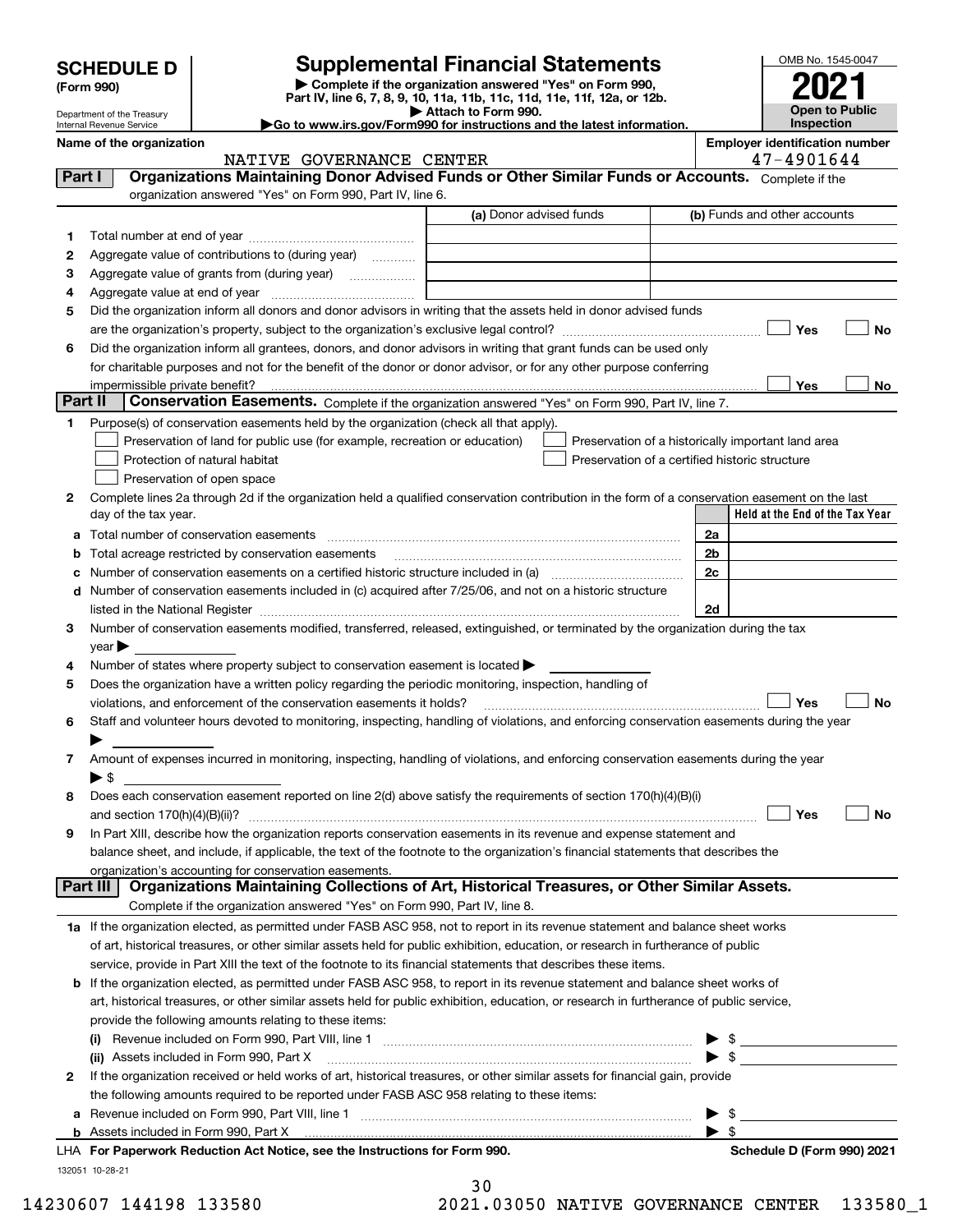|    | Schedule D (Form 990) 2021                                                                                                                                                                                                     | NATIVE GOVERNANCE CENTER                |                |                                                                                                                                                                                                                               |                                 |                      |                | $47 - 4901644$ Page 2 |
|----|--------------------------------------------------------------------------------------------------------------------------------------------------------------------------------------------------------------------------------|-----------------------------------------|----------------|-------------------------------------------------------------------------------------------------------------------------------------------------------------------------------------------------------------------------------|---------------------------------|----------------------|----------------|-----------------------|
|    | Organizations Maintaining Collections of Art, Historical Treasures, or Other Similar Assets (continued)<br>Part III                                                                                                            |                                         |                |                                                                                                                                                                                                                               |                                 |                      |                |                       |
| 3  | Using the organization's acquisition, accession, and other records, check any of the following that make significant use of its                                                                                                |                                         |                |                                                                                                                                                                                                                               |                                 |                      |                |                       |
|    | collection items (check all that apply):                                                                                                                                                                                       |                                         |                |                                                                                                                                                                                                                               |                                 |                      |                |                       |
| a  | Public exhibition                                                                                                                                                                                                              | d                                       |                | Loan or exchange program                                                                                                                                                                                                      |                                 |                      |                |                       |
| b  | Scholarly research                                                                                                                                                                                                             | е                                       |                | Other and the contract of the contract of the contract of the contract of the contract of the contract of the contract of the contract of the contract of the contract of the contract of the contract of the contract of the |                                 |                      |                |                       |
| c  | Preservation for future generations                                                                                                                                                                                            |                                         |                |                                                                                                                                                                                                                               |                                 |                      |                |                       |
| 4  | Provide a description of the organization's collections and explain how they further the organization's exempt purpose in Part XIII.                                                                                           |                                         |                |                                                                                                                                                                                                                               |                                 |                      |                |                       |
| 5  | During the year, did the organization solicit or receive donations of art, historical treasures, or other similar assets                                                                                                       |                                         |                |                                                                                                                                                                                                                               |                                 |                      |                |                       |
|    | to be sold to raise funds rather than to be maintained as part of the organization's collection?                                                                                                                               |                                         |                |                                                                                                                                                                                                                               |                                 |                      | Yes            | No                    |
|    | Part IV<br>Escrow and Custodial Arrangements. Complete if the organization answered "Yes" on Form 990, Part IV, line 9, or                                                                                                     |                                         |                |                                                                                                                                                                                                                               |                                 |                      |                |                       |
|    | reported an amount on Form 990, Part X, line 21.                                                                                                                                                                               |                                         |                |                                                                                                                                                                                                                               |                                 |                      |                |                       |
|    | 1a Is the organization an agent, trustee, custodian or other intermediary for contributions or other assets not included                                                                                                       |                                         |                |                                                                                                                                                                                                                               |                                 |                      |                |                       |
|    | on Form 990, Part X? [11] matter and the contract of the contract of the contract of the contract of the contract of the contract of the contract of the contract of the contract of the contract of the contract of the contr |                                         |                |                                                                                                                                                                                                                               |                                 |                      | Yes            | No                    |
|    | If "Yes," explain the arrangement in Part XIII and complete the following table:                                                                                                                                               |                                         |                |                                                                                                                                                                                                                               |                                 |                      |                |                       |
|    |                                                                                                                                                                                                                                |                                         |                |                                                                                                                                                                                                                               |                                 |                      | Amount         |                       |
| c  | Beginning balance                                                                                                                                                                                                              |                                         |                |                                                                                                                                                                                                                               | 1c                              |                      |                |                       |
| d  | Additions during the year manufactured and an annual contract of the year manufactured and a set of the year manufactured and a set of the year manufactured and a set of the year manufactured and a set of the set of the se |                                         |                |                                                                                                                                                                                                                               | 1d                              |                      |                |                       |
| е  | Distributions during the year measurement contains and all the state of the state of the state of the state of                                                                                                                 |                                         |                |                                                                                                                                                                                                                               | 1e                              |                      |                |                       |
|    | Ending balance manufacture contract contract contract contract contract contract contract contract contract contract contract contract contract contract contract contract contract contract contract contract contract contra |                                         |                |                                                                                                                                                                                                                               | 1f                              |                      |                |                       |
|    | 2a Did the organization include an amount on Form 990, Part X, line 21, for escrow or custodial account liability?                                                                                                             |                                         |                |                                                                                                                                                                                                                               |                                 |                      | Yes            | No                    |
|    | <b>b</b> If "Yes," explain the arrangement in Part XIII. Check here if the explanation has been provided on Part XIII<br>Part V                                                                                                |                                         |                |                                                                                                                                                                                                                               |                                 |                      |                |                       |
|    | <b>Endowment Funds.</b> Complete if the organization answered "Yes" on Form 990, Part IV, line 10.                                                                                                                             | (a) Current year                        | (b) Prior year | (c) Two years back                                                                                                                                                                                                            |                                 | (d) Three years back |                | (e) Four years back   |
|    |                                                                                                                                                                                                                                |                                         |                |                                                                                                                                                                                                                               |                                 |                      |                |                       |
| 1a | Beginning of year balance                                                                                                                                                                                                      |                                         |                |                                                                                                                                                                                                                               |                                 |                      |                |                       |
| b  |                                                                                                                                                                                                                                |                                         |                |                                                                                                                                                                                                                               |                                 |                      |                |                       |
|    | Net investment earnings, gains, and losses                                                                                                                                                                                     |                                         |                |                                                                                                                                                                                                                               |                                 |                      |                |                       |
| a  |                                                                                                                                                                                                                                |                                         |                |                                                                                                                                                                                                                               |                                 |                      |                |                       |
| е  | Other expenditures for facilities                                                                                                                                                                                              |                                         |                |                                                                                                                                                                                                                               |                                 |                      |                |                       |
|    | and programs                                                                                                                                                                                                                   |                                         |                |                                                                                                                                                                                                                               |                                 |                      |                |                       |
| 1. | End of year balance                                                                                                                                                                                                            |                                         |                |                                                                                                                                                                                                                               |                                 |                      |                |                       |
| g  | Provide the estimated percentage of the current year end balance (line 1g, column (a)) held as:                                                                                                                                |                                         |                |                                                                                                                                                                                                                               |                                 |                      |                |                       |
| 2  | Board designated or quasi-endowment > ____                                                                                                                                                                                     |                                         | %              |                                                                                                                                                                                                                               |                                 |                      |                |                       |
| b  |                                                                                                                                                                                                                                | %                                       |                |                                                                                                                                                                                                                               |                                 |                      |                |                       |
| c  | Term endowment $\blacktriangleright$                                                                                                                                                                                           | %                                       |                |                                                                                                                                                                                                                               |                                 |                      |                |                       |
|    | The percentages on lines 2a, 2b, and 2c should equal 100%.                                                                                                                                                                     |                                         |                |                                                                                                                                                                                                                               |                                 |                      |                |                       |
|    | 3a Are there endowment funds not in the possession of the organization that are held and administered for the organization                                                                                                     |                                         |                |                                                                                                                                                                                                                               |                                 |                      |                |                       |
|    | by:                                                                                                                                                                                                                            |                                         |                |                                                                                                                                                                                                                               |                                 |                      |                | <b>Yes</b><br>No.     |
|    | (i)                                                                                                                                                                                                                            |                                         |                |                                                                                                                                                                                                                               |                                 |                      | 3a(i)          |                       |
|    |                                                                                                                                                                                                                                |                                         |                |                                                                                                                                                                                                                               |                                 |                      | 3a(ii)         |                       |
|    |                                                                                                                                                                                                                                |                                         |                |                                                                                                                                                                                                                               |                                 |                      | 3b             |                       |
|    | Describe in Part XIII the intended uses of the organization's endowment funds.                                                                                                                                                 |                                         |                |                                                                                                                                                                                                                               |                                 |                      |                |                       |
|    | <b>Part VI</b><br>Land, Buildings, and Equipment.                                                                                                                                                                              |                                         |                |                                                                                                                                                                                                                               |                                 |                      |                |                       |
|    | Complete if the organization answered "Yes" on Form 990, Part IV, line 11a. See Form 990, Part X, line 10.                                                                                                                     |                                         |                |                                                                                                                                                                                                                               |                                 |                      |                |                       |
|    | Description of property                                                                                                                                                                                                        | (a) Cost or other<br>basis (investment) |                | (b) Cost or other<br>basis (other)                                                                                                                                                                                            | (c) Accumulated<br>depreciation |                      | (d) Book value |                       |
|    |                                                                                                                                                                                                                                |                                         |                |                                                                                                                                                                                                                               |                                 |                      |                |                       |
| b  |                                                                                                                                                                                                                                |                                         |                |                                                                                                                                                                                                                               |                                 |                      |                |                       |
|    |                                                                                                                                                                                                                                |                                         |                |                                                                                                                                                                                                                               |                                 |                      |                |                       |
| d  |                                                                                                                                                                                                                                |                                         |                | 37,058.                                                                                                                                                                                                                       | 19,774.                         |                      |                | 17,284.               |
|    | e Other                                                                                                                                                                                                                        |                                         |                | 15,750.                                                                                                                                                                                                                       |                                 | 875.                 |                | 14,875.               |
|    |                                                                                                                                                                                                                                |                                         |                |                                                                                                                                                                                                                               |                                 |                      |                | 32, 159.              |

**Schedule D (Form 990) 2021**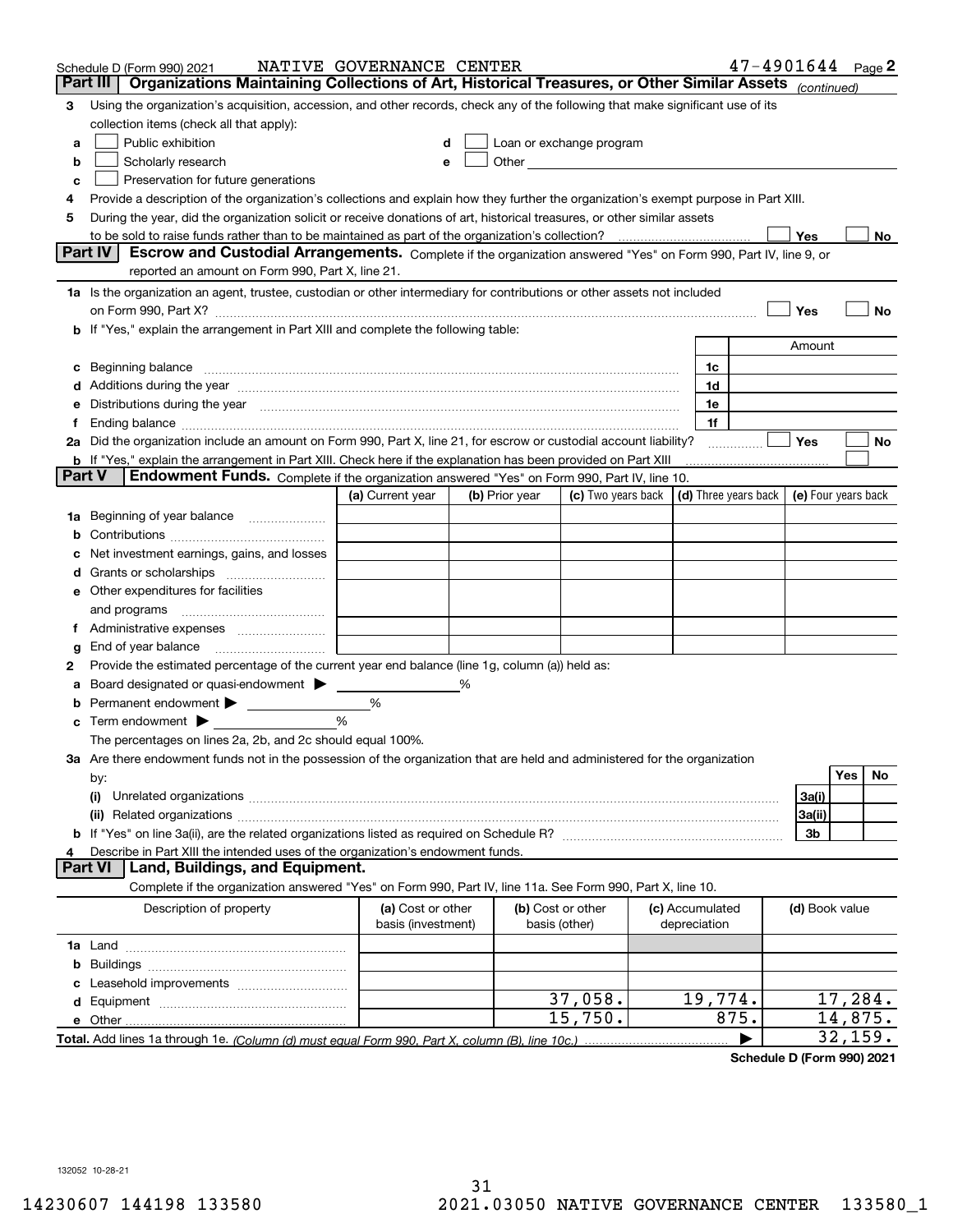| Schedule D (Form 990) 2021 |  | NATIVE GOVERNANCE CENTER |  |
|----------------------------|--|--------------------------|--|
|----------------------------|--|--------------------------|--|

| Schedule D (Form 990) 2021                                                                                        | NATIVE GOVERNANCE CENTER |                                                           | $47 - 4901644$ Page 3 |
|-------------------------------------------------------------------------------------------------------------------|--------------------------|-----------------------------------------------------------|-----------------------|
| <b>Investments - Other Securities.</b><br><b>Part VII</b>                                                         |                          |                                                           |                       |
| Complete if the organization answered "Yes" on Form 990, Part IV, line 11b. See Form 990, Part X, line 12.        |                          |                                                           |                       |
| (a) Description of security or category (including name of security)                                              | (b) Book value           | (c) Method of valuation: Cost or end-of-year market value |                       |
| (1) Financial derivatives                                                                                         |                          |                                                           |                       |
|                                                                                                                   |                          |                                                           |                       |
| $(3)$ Other                                                                                                       |                          |                                                           |                       |
| (A)                                                                                                               |                          |                                                           |                       |
| (B)                                                                                                               |                          |                                                           |                       |
| (C)                                                                                                               |                          |                                                           |                       |
| (D)                                                                                                               |                          |                                                           |                       |
| (E)                                                                                                               |                          |                                                           |                       |
| (F)                                                                                                               |                          |                                                           |                       |
| (G)                                                                                                               |                          |                                                           |                       |
| (H)                                                                                                               |                          |                                                           |                       |
| Total. (Col. (b) must equal Form 990, Part X, col. (B) line 12.)                                                  |                          |                                                           |                       |
| Part VIII Investments - Program Related.                                                                          |                          |                                                           |                       |
| Complete if the organization answered "Yes" on Form 990, Part IV, line 11c. See Form 990, Part X, line 13.        |                          |                                                           |                       |
| (a) Description of investment                                                                                     | (b) Book value           | (c) Method of valuation: Cost or end-of-year market value |                       |
| (1)                                                                                                               |                          |                                                           |                       |
|                                                                                                                   |                          |                                                           |                       |
| (2)                                                                                                               |                          |                                                           |                       |
| (3)                                                                                                               |                          |                                                           |                       |
| (4)                                                                                                               |                          |                                                           |                       |
| (5)                                                                                                               |                          |                                                           |                       |
| (6)                                                                                                               |                          |                                                           |                       |
| (7)                                                                                                               |                          |                                                           |                       |
| (8)                                                                                                               |                          |                                                           |                       |
| (9)                                                                                                               |                          |                                                           |                       |
| Total. (Col. (b) must equal Form 990, Part X, col. (B) line 13.)<br><b>Other Assets.</b><br>Part IX               |                          |                                                           |                       |
| Complete if the organization answered "Yes" on Form 990, Part IV, line 11d. See Form 990, Part X, line 15.        |                          |                                                           |                       |
|                                                                                                                   | (a) Description          |                                                           | (b) Book value        |
|                                                                                                                   |                          |                                                           |                       |
| (1)                                                                                                               |                          |                                                           |                       |
| (2)                                                                                                               |                          |                                                           |                       |
| (3)                                                                                                               |                          |                                                           |                       |
| (4)                                                                                                               |                          |                                                           |                       |
| (5)                                                                                                               |                          |                                                           |                       |
| (6)                                                                                                               |                          |                                                           |                       |
| (7)                                                                                                               |                          |                                                           |                       |
| (8)                                                                                                               |                          |                                                           |                       |
| (9)                                                                                                               |                          |                                                           |                       |
| <b>Other Liabilities.</b><br>Part X                                                                               |                          |                                                           |                       |
| Complete if the organization answered "Yes" on Form 990, Part IV, line 11e or 11f. See Form 990, Part X, line 25. |                          |                                                           |                       |
| (a) Description of liability                                                                                      |                          |                                                           | (b) Book value        |
| 1.                                                                                                                |                          |                                                           |                       |
| (1)<br>Federal income taxes                                                                                       |                          |                                                           |                       |
| (2)                                                                                                               |                          |                                                           |                       |
| (3)                                                                                                               |                          |                                                           |                       |
| (4)                                                                                                               |                          |                                                           |                       |
| (5)                                                                                                               |                          |                                                           |                       |
| (6)                                                                                                               |                          |                                                           |                       |
| (7)                                                                                                               |                          |                                                           |                       |
| (8)                                                                                                               |                          |                                                           |                       |
| (9)                                                                                                               |                          |                                                           |                       |
| <b>Total.</b> (Column (b) must equal Form 990. Part X, col. (B) line 25.)                                         |                          |                                                           |                       |

**Total.**  *(Column (b) must equal Form 990, Part X, col. (B) line 25.)* 

**2.** Liability for uncertain tax positions. In Part XIII, provide the text of the footnote to the organization's financial statements that reports the organization's liability for uncertain tax positions under FASB ASC 740. Check here if the text of the footnote has been provided in Part XIII  $\boxed{\text{X}}$ 

**Schedule D (Form 990) 2021**

132053 10-28-21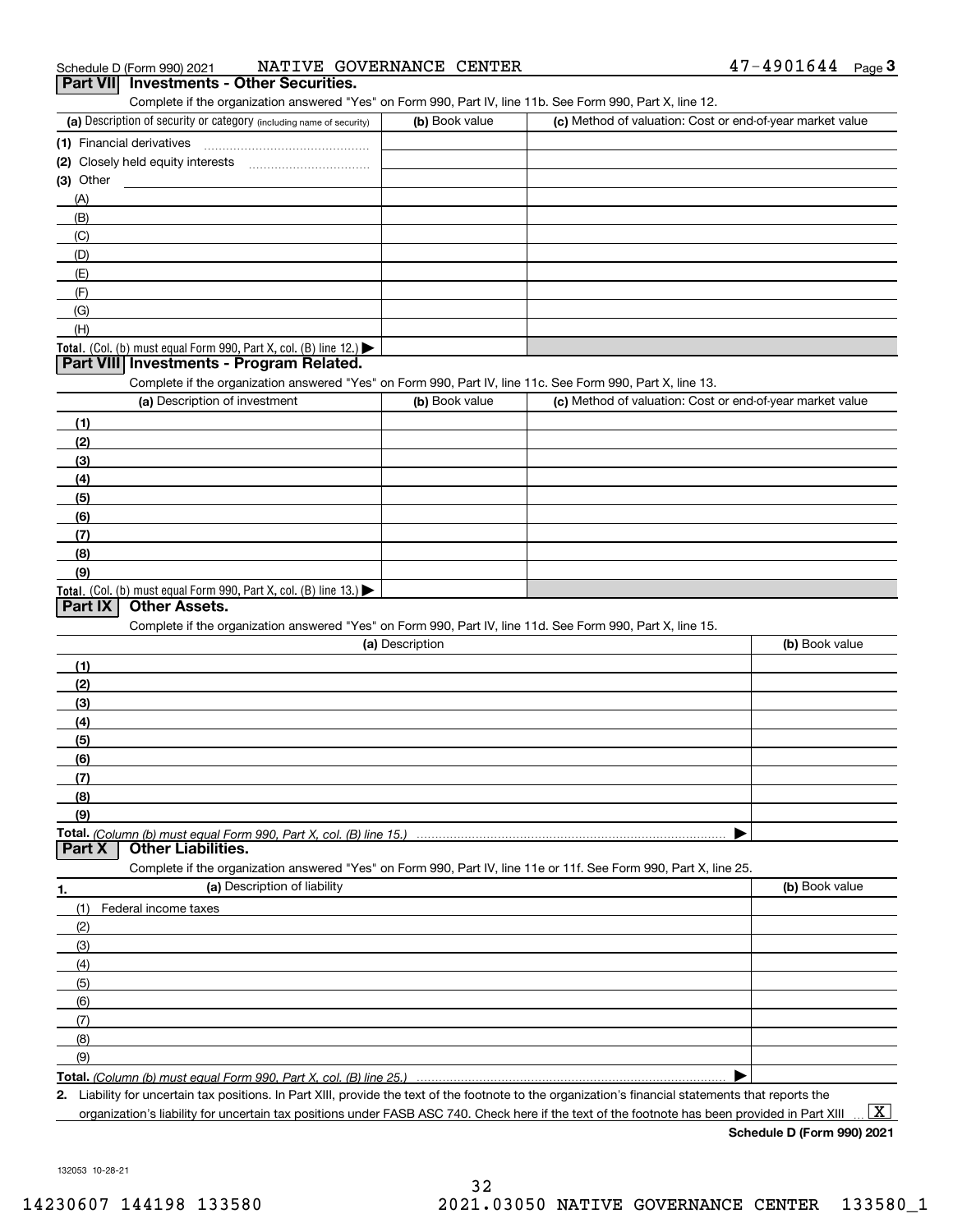|              | NATIVE GOVERNANCE CENTER<br>Schedule D (Form 990) 2021                                                                                                                                                                              |                |          |                | $47 - 4901644$ Page 4   |
|--------------|-------------------------------------------------------------------------------------------------------------------------------------------------------------------------------------------------------------------------------------|----------------|----------|----------------|-------------------------|
|              | Reconciliation of Revenue per Audited Financial Statements With Revenue per Return.<br><b>Part XI</b>                                                                                                                               |                |          |                |                         |
|              | Complete if the organization answered "Yes" on Form 990, Part IV, line 12a.                                                                                                                                                         |                |          |                |                         |
| 1            | Total revenue, gains, and other support per audited financial statements                                                                                                                                                            |                |          | $\blacksquare$ | 4,838,878.              |
| $\mathbf{2}$ | Amounts included on line 1 but not on Form 990, Part VIII, line 12:                                                                                                                                                                 |                |          |                |                         |
|              |                                                                                                                                                                                                                                     | 2a             | 80,920.  |                |                         |
| b            |                                                                                                                                                                                                                                     | 2 <sub>b</sub> | 28, 230. |                |                         |
| c            |                                                                                                                                                                                                                                     | 2c             |          |                |                         |
| d            | Other (Describe in Part XIII.)                                                                                                                                                                                                      | 2d             |          |                |                         |
| е            | Add lines 2a through 2d                                                                                                                                                                                                             |                |          | 2e             | 109, 150.               |
| 3            |                                                                                                                                                                                                                                     |                |          | $\overline{3}$ | 4,729,728.              |
| 4            | Amounts included on Form 990, Part VIII, line 12, but not on line 1:                                                                                                                                                                |                |          |                |                         |
| a            | Investment expenses not included on Form 990, Part VIII, line 7b                                                                                                                                                                    | 4a             | 4,810.   |                |                         |
|              |                                                                                                                                                                                                                                     | 4 <sub>b</sub> |          |                |                         |
|              | Add lines 4a and 4b                                                                                                                                                                                                                 |                |          | 4c             | 4,810.                  |
| 5            |                                                                                                                                                                                                                                     |                |          | $5\phantom{a}$ | 4,734,538.              |
|              | Part XII   Reconciliation of Expenses per Audited Financial Statements With Expenses per Return.                                                                                                                                    |                |          |                |                         |
|              | Complete if the organization answered "Yes" on Form 990, Part IV, line 12a.                                                                                                                                                         |                |          |                |                         |
| 1            |                                                                                                                                                                                                                                     |                |          | $\mathbf{1}$   | 1,325,568.              |
| 2            | Amounts included on line 1 but not on Form 990, Part IX, line 25:                                                                                                                                                                   |                |          |                |                         |
| a            |                                                                                                                                                                                                                                     | 2a             | 28, 230. |                |                         |
|              |                                                                                                                                                                                                                                     | 2 <sub>b</sub> |          |                |                         |
| c.           |                                                                                                                                                                                                                                     | 2c             |          |                |                         |
|              |                                                                                                                                                                                                                                     | 2d             |          |                |                         |
|              | Add lines 2a through 2d <b>contained a contained a contained a contained a</b> contained a contact the state of the state of the state of the state of the state of the state of the state of the state of the state of the state o |                |          | 2e             | 28, 230.                |
| з            |                                                                                                                                                                                                                                     |                |          | $\mathbf{a}$   | $\overline{1,297},338.$ |
| 4            | Amounts included on Form 990, Part IX, line 25, but not on line 1:                                                                                                                                                                  |                |          |                |                         |
|              |                                                                                                                                                                                                                                     | 4a             | 4,810.   |                |                         |
|              |                                                                                                                                                                                                                                     | 4b             |          |                |                         |
|              | c Add lines 4a and 4b                                                                                                                                                                                                               |                |          | 4c             | 4,810.                  |
|              |                                                                                                                                                                                                                                     |                |          | 5              | 1,302,148.              |
|              | Part XIII Supplemental Information.                                                                                                                                                                                                 |                |          |                |                         |

Provide the descriptions required for Part II, lines 3, 5, and 9; Part III, lines 1a and 4; Part IV, lines 1b and 2b; Part V, line 4; Part X, line 2; Part XI, lines 2d and 4b; and Part XII, lines 2d and 4b. Also complete this part to provide any additional information.

#### PART X, LINE 2:

| THE ORGANIZATION FOLLOWS THE ACCOUNTING STANDARDS FOR CONTINGENCIES IN     |
|----------------------------------------------------------------------------|
| EVALUATING UNCERTAIN TAX POSITIONS. THIS GUIDANCE PRESCRIBES RECOGNITION   |
| THRESHOLD PRINCIPLES FOR THE FINANCIAL STATEMENT RECOGNITION OF TAX        |
| POSITIONS TAKEN OR EXPECTED TO BE TAKEN ON A TAX RETURN THAT ARE NOT       |
| CERTAIN TO BE REALIZED. NO LIABILITY HAS BEEN RECOGNIZED BY THE            |
| ORGANIZATION FOR UNCERTAIN TAX POSITIONS AS OF DECEMBER 31, 2021 AND 2020. |
| THE ORGANIZATION'S TAX RETURNS ARE SUBJECT TO REVIEW AND EXAMINATION BY    |
| STATE AUTHORITIES.<br>FEDERAL AND                                          |

132054 10-28-21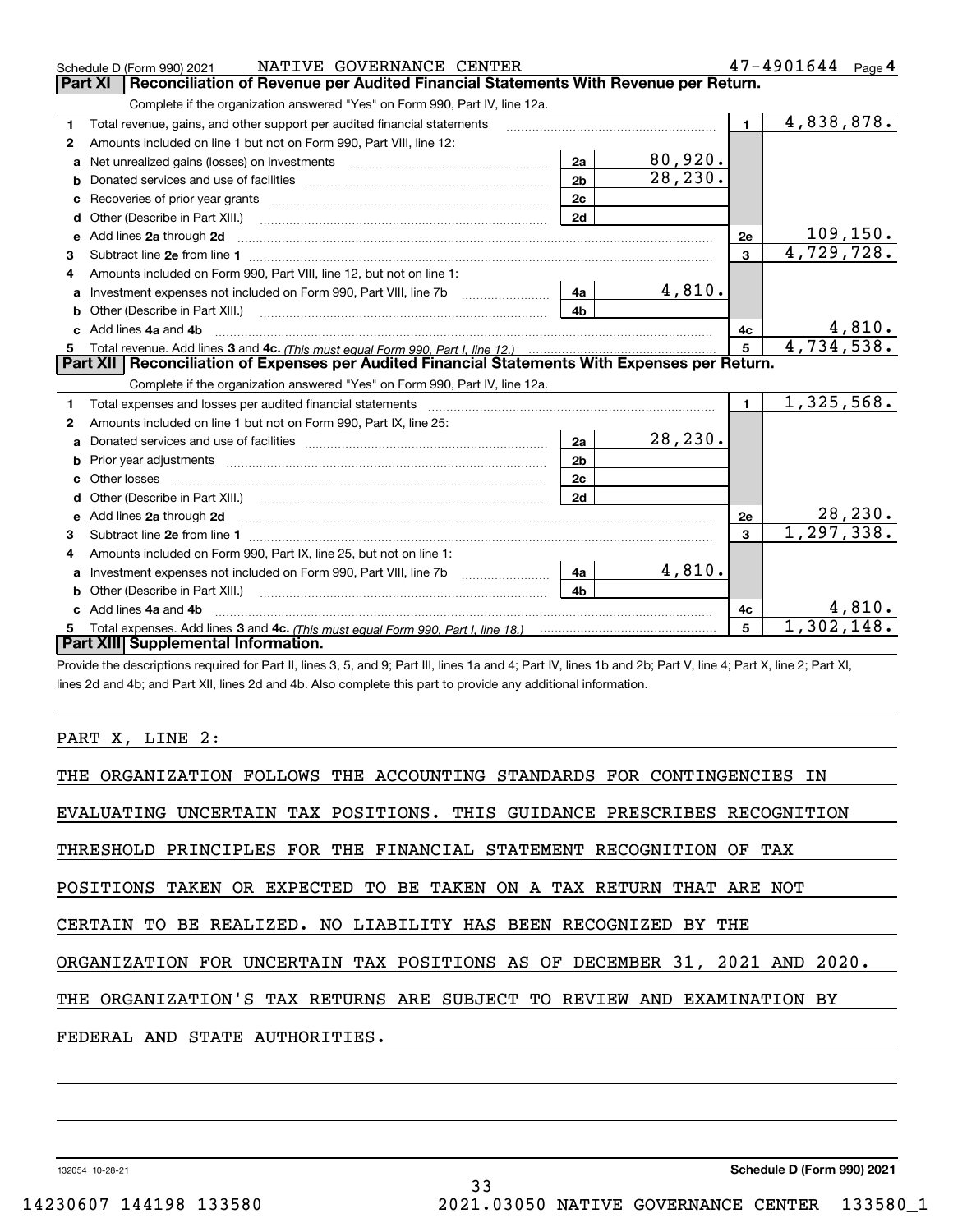| <b>Part XIII Supplemental Information</b> (continued) |                            |
|-------------------------------------------------------|----------------------------|
|                                                       |                            |
|                                                       |                            |
|                                                       |                            |
|                                                       |                            |
|                                                       |                            |
|                                                       |                            |
|                                                       |                            |
|                                                       |                            |
|                                                       |                            |
|                                                       |                            |
|                                                       |                            |
|                                                       |                            |
|                                                       |                            |
|                                                       |                            |
|                                                       |                            |
|                                                       |                            |
|                                                       |                            |
|                                                       |                            |
|                                                       |                            |
|                                                       |                            |
|                                                       |                            |
|                                                       |                            |
|                                                       |                            |
|                                                       |                            |
|                                                       |                            |
|                                                       |                            |
|                                                       |                            |
|                                                       |                            |
|                                                       |                            |
|                                                       | Schedule D (Form 990) 2021 |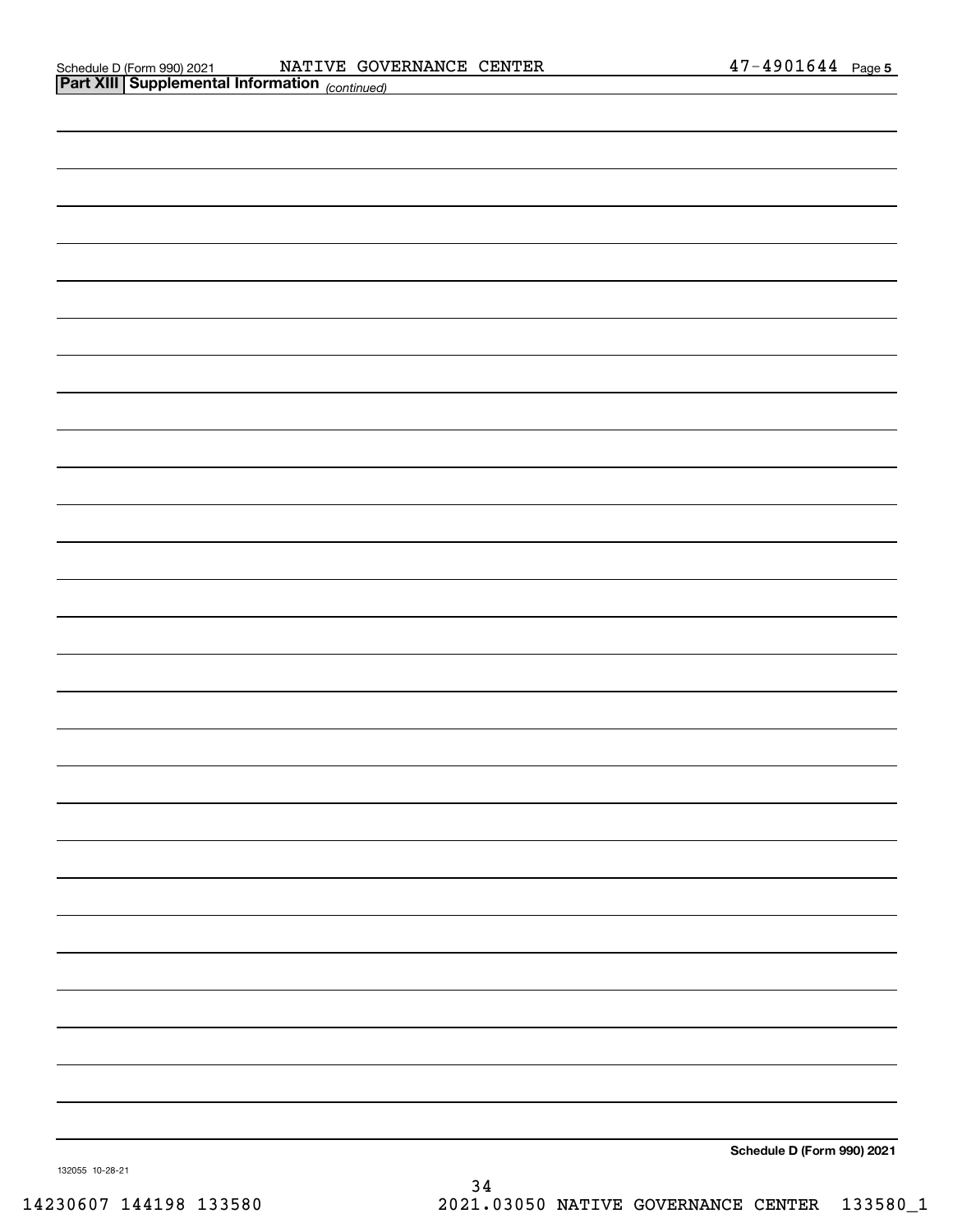**(Form 990)**

Name of the organization

# **SCHEDULE O Supplemental Information to Form 990 or 990-EZ**

**Complete to provide information for responses to specific questions on Form 990 or 990-EZ or to provide any additional information. | Attach to Form 990 or Form 990-EZ. | Go to www.irs.gov/Form990 for the latest information.**



**Employer identification number**

NATIVE GOVERNANCE CENTER  $\vert$  47-4901644

#### FORM 990, PART III, LINE 2, NEW PROGRAM SERVICES:

NATIVE NATIONS IN OUR REGION HAVE IDENTIFIED A NEED TO STRENGTHEN THEIR

FINANCIAL INFRASTRUCTURE. INFORMED LEADERSHIP AND STRONG FINANCIAL

MANAGEMENT PRACTICES ARE CRUCIAL COMPONENTS FOR EFFECTIVE

SELF-GOVERNANCE. IN RESPONSE TO THIS NEED, WE'RE LAUNCHING A NEW TRIBAL

FINANCE PROGRAM TO SUPPORT NATIVE NATIONS IN BUILDING THEIR FINANCIAL

CAPACITY. THE PROGRAM IS CURRENTLY IN A PILOT STAGE.

USING A NATIVE NATION REBUILDING APPROACH TO TRIBAL FINANCE, WE EQUIP TRIBAL LEADERS WITH THE INSPIRATION, SKILLS, RESOURCES, AND CONNECTIONS THEY NEED TO EFFECTIVELY PUT THEIR IDEAS INTO ACTION FOR IMPROVING THEIR TRIBAL FINANCIAL SYSTEMS. WE ALSO WANT TO HELP LEADERS BUILD A FOUNDATION FOR INCREASING THEIR TRIBAL CAPACITY AND EXERTING THEIR SOVEREIGNTY.

FORM 990, PART III, LINE 4A, PROGRAM SERVICE ACCOMPLISHMENTS:

EVENT. WE COLLABORATED WITH 5 COMMUNITY LEADERS/REBUILDERS ON OUR

TRIBAL CIVICS PROJECT, WHICH RESULTED IN A RESOURCE GUIDE.

FORM 990, PART III, LINE 4B, PROGRAM SERVICE ACCOMPLISHMENTS:

ACTION PLANS. OVER 18 COMMUNITY LEADERS WERE WELCOMED TO THE REBUILDERS

PROGRAM AND COMPLETED THEIR FIRST SESSION ONLINE. THEY WERE INTRODUCED

TO PERSONAL LEADERSHIP SKILLS, EFFECTIVE COMMUNITY ENGAGEMENT

STRATEGIES, AND NATIVE NATION REBUILDING.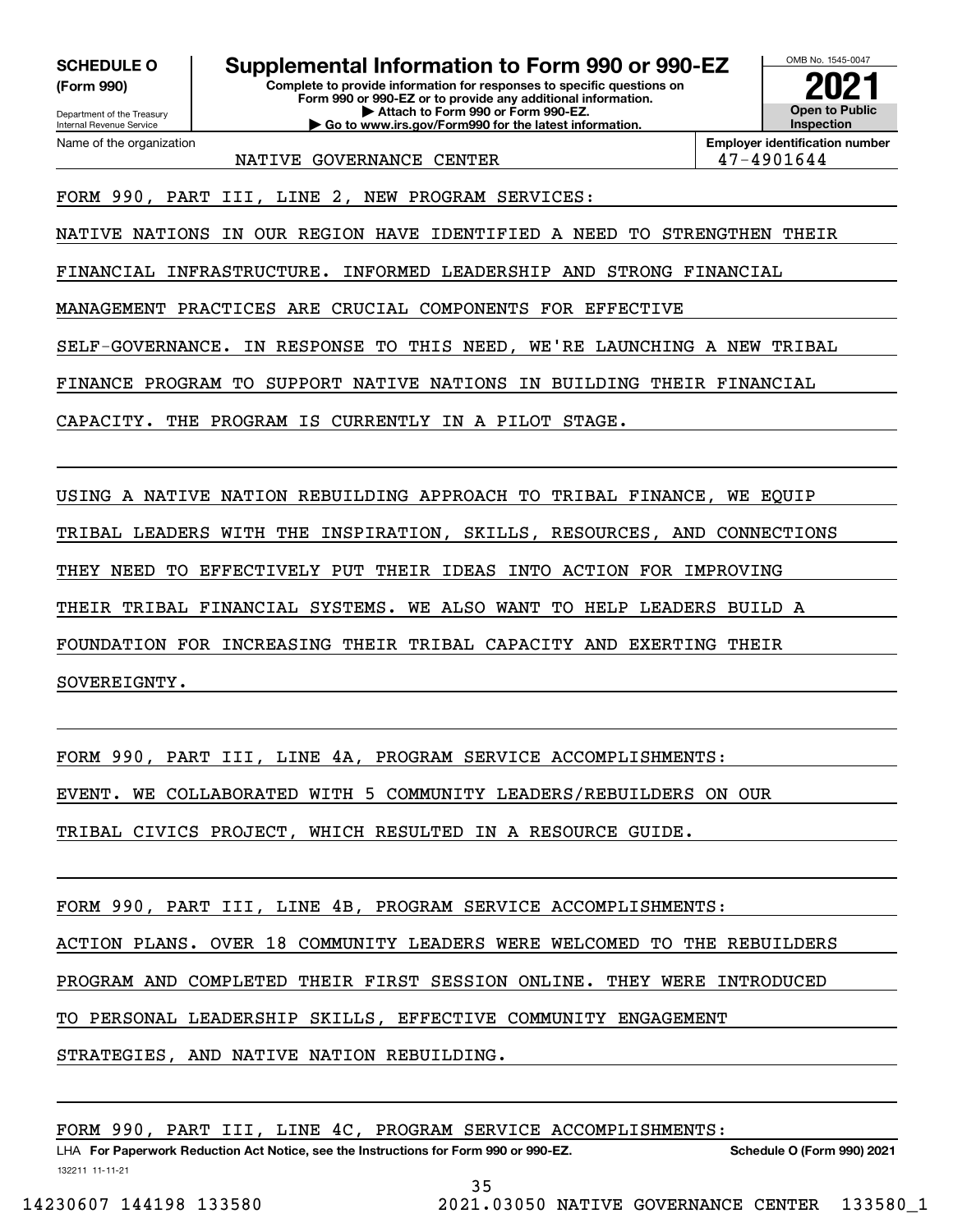NGC ALSO LEADS THE WE ARE STILL HERE: MINNESOTA (WASH-MN) CAMPAIGN AND TASKFORCE, A RESEARCH-BASED MOVEMENT THAT WORKS TO DISPEL AND CHANGE HARMFUL NARRATIVES ABOUT NATIVE AMERICANS. IN 2021, WASH-MN'S PRIMARY FOCUS WAS TO COORDINATE EFFORTS TO SUPPORT THE ADOPTION OF INDIGENOUS EDUCATION FOR ALL (IEFA) LEGISLATION IN MINNESOTA. THOSE EFFORTS INCLUDED SENDING 750 EMAILS AS A PART OF A CAMPAIGN TO EDUCATE ON IEFA, PROVIDING LEGISLATIVE TESTIMONY FOR 4 COMMITTEES, AND COORDINATING THE ADVOCACY EFFORTS OF PEOPLE ACROSS OUR FOUR SECTORS OF WORK: K-12 EDUCATION, GOVERNANCE/POLICY, POP CULTURE/MEDIA, AND PHILANTHROPY. WASH ALSO PARTNERED WITH UNDERSTAND NATIVE MINNESOTA, MINNESOTA PUBLIC RADIO, AND THE MINNESOTA COUNCIL OF FOUNDATIONS ON A VARIETY OF NARRATIVE CHANGE PROJECTS.

FORM 990, PART III, LINE 4D, OTHER PROGRAM SERVICES:

IN 2021, NGC LAUNCHED A TRIBAL FINANCE SYSTEMS PILOT PROGRAM TO RESPOND

TO A NEED IDENTIFIED BY NATIVE NATIONS IN OUR REGION. THIS 2-YEAR,

COHORT MODEL USES A NATIVE NATION REBUILDING APPROACH TO TRIBAL

FINANCE, WE EQUIP TRIBAL LEADERS WITH THE INSPIRATION, SKILLS,

RESOURCES, AND CONNECTIONS THEY NEED TO STRENGTHEN THEIR FINANCIAL

LEADERSHIP AND INFRASTRUCTURE.

EXPENSES \$ 134,223. INCLUDING GRANTS OF \$ 0. REVENUE \$ 24,000.

FORM 990, PART VI, SECTION A, LINE 1A:

THERE ARE CURRENTLY 5 COMMITTEES: GOVERNANCE, AUDIT AND FINANCE, EXECUTIVE,

AND DEVELOPMENT/FUNDRAISING. THEY HAVE VARIOUS LEVELS OF AUTHORITIES, ALL

SPELLED OUT IN THEIR CHARTERS.

132212 11-11-21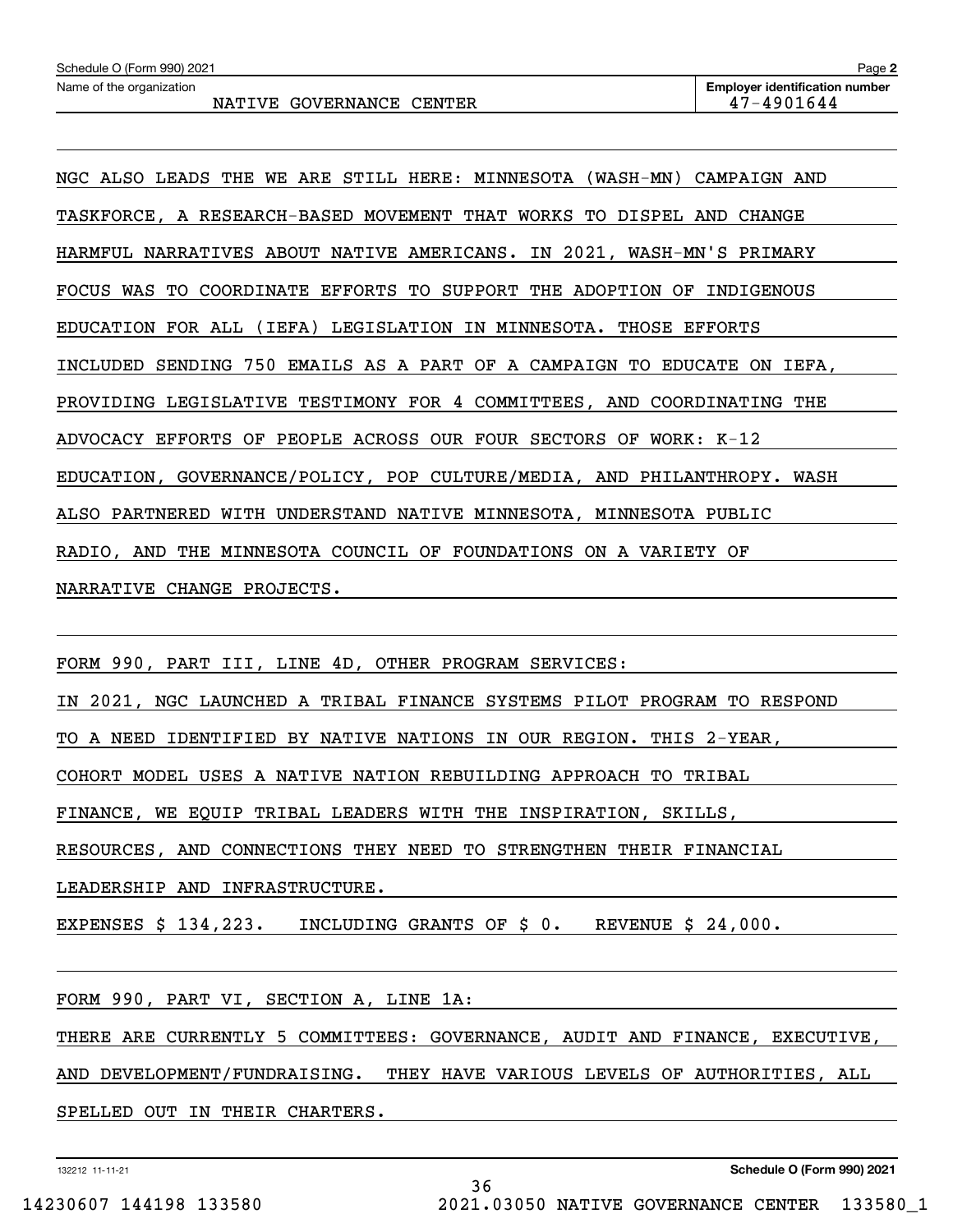FORM 990, PART VI, SECTION B, LINE 11B:

MANAGEMENT REVIEWS THE FORM 990 AND THE FULL BOARD APPROVES EITHER THROUGH MEETING OR ACTION WITHOUT MEETING.

FORM 990, PART VI, SECTION B, LINE 12C:

132212 11-11-21 **Schedule O (Form 990) 2021** IN CONNECTION WITH ANY ACTUAL OR POSSIBLE CONFLICTS OF INTEREST, AN INTERESTED PERSON MUST DISCLOSE THE EXISTENCE AND NATURE OF HIS OR HER FINANCIAL INTEREST OR FIDUCIARY RESPONSIBILITY AND ALL MATERIAL FACTS TO THE EXECUTIVE DIRECTOR AND/OR DIRECTORS AND MEMBERS OF COMMITTEES WITH BOARD-DELEGATED POWERS CONSIDERING THE PROPOSED TRANSACTION OR ARRANGEMENTS THE EXECUTIVE DIRECTOR SHALL REPORT TO THE BOARD ALL POTENTIAL CONFLICTS OF INTEREST DISCLOSED TO THE EXECUTIVE DIRECTOR. AFTER DISCLOSURE OF THE FINANCIAL INTEREST OR FIDUCIARY RESPONSIBILITY AND ALL MATERIAL FACTS, AND AFTER ANY DISCUSSION WITH THE INTERESTED PERSON, HE OR SHE SHALL LEAVE THE BOARD OR COMMITTEE MEETING WHILE THE FINAL DETERMINATION OF A CONFLICT OF INTEREST IS DISCUSSED AND VOTED UPON. THE REMAINING BOARD OR COMMITTEE MEMBERS SHALL DECIDE IF A CONFLICT OF INTEREST EXISTS. AN INTERESTED PERSON MAY MAKE A FACTUAL PRESENTATION AT THE BOARD OR COMMITTEE MEETING, BUT AFTER SUCH PRESENTATION, HE OR SHE SHALL LEAVE THE MEETING DURING THE DISCUSSION OF, AND THE VOTE ON, THE TRANSACTION OR ARRANGEMENT THAT RESULTS IN THE CONFLICT OF INTEREST. AN INTERESTED PERSON SHALL NOT ACTIVELY PARTICIPATE IN THE DISCUSSION OF, OR VOTE ON, THE TRANSACTION OR ARRANGEMENT THAT RESULTS I THE CONFLICT OF INTEREST, EITHER FORMALLY AT A BOARD OR COMMITTEE MEETING OR INFORMALLY THROUGH CONTACT WITH INDIVIDUAL BOARD OR COMMITTEE MEMBERS. IN ADDITION, THE INTERESTED PERSON SHOULD NOT BE COUNTED IN DETERMINING WHETHER A QUORUM IS PRESENT FOR THE BOARD OR COMMITTEE MEETING AT WHICH THE TRANSACTION OR ARRANGEMENT THAT RESULTS IN THE CONFLICT OF INTEREST IS TO BE VOTED UPON. EACH STAFF, DIRECTOR, 37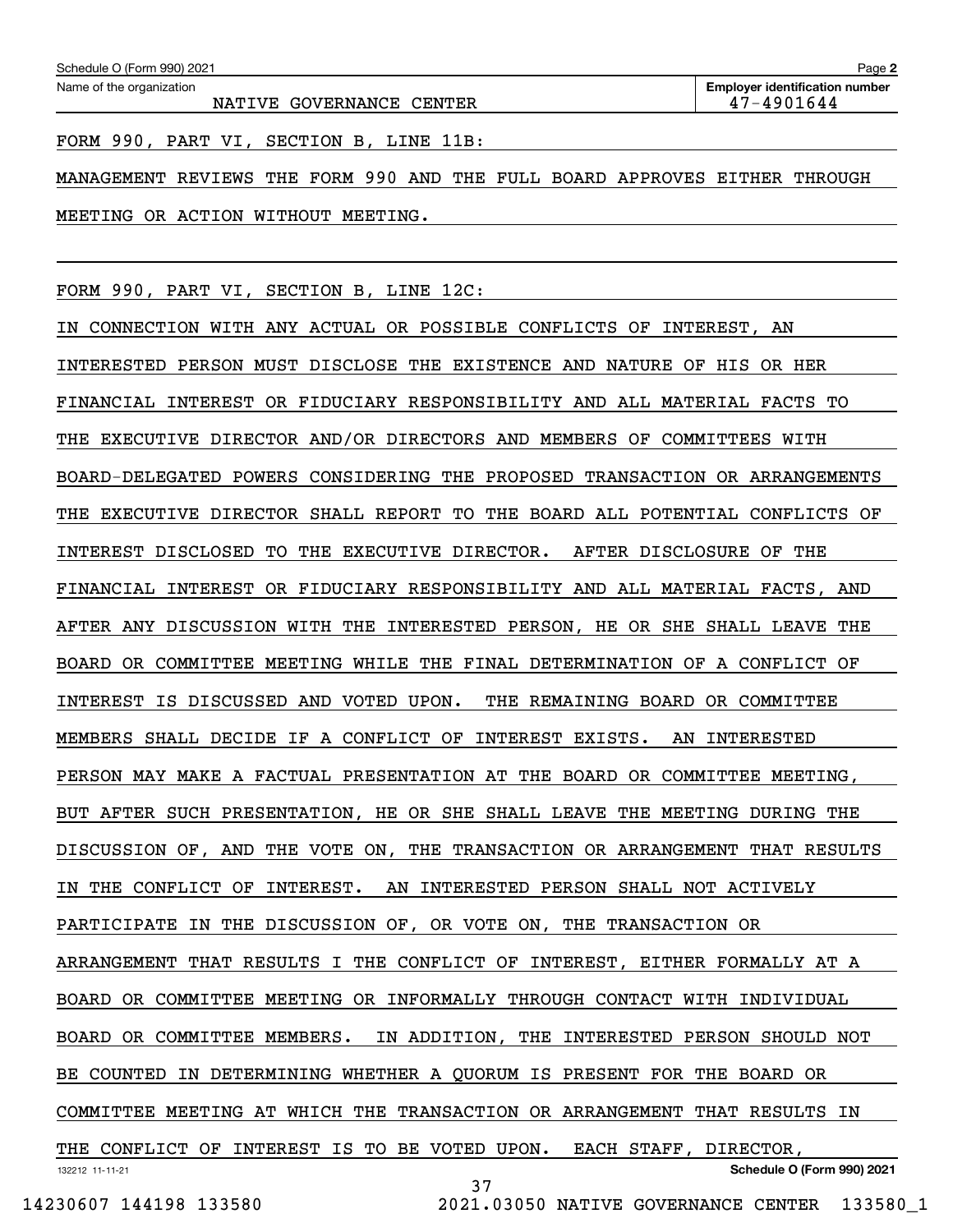| Schedule O (Form 990) 2021                                                 | Page 2                                              |
|----------------------------------------------------------------------------|-----------------------------------------------------|
| Name of the organization<br>NATIVE GOVERNANCE CENTER                       | <b>Employer identification number</b><br>47-4901644 |
| PRINCIPAL OFFICER, AND MEMBER OF A COMMITTEE WITH BOARD-DELEGATED POWERS   |                                                     |
| SHALL ANNUALLY SIGN A CONFLICT OF INTERS ACKNOWLEDGEMENT/DISCLOSURE FORM.  |                                                     |
|                                                                            |                                                     |
| FORM 990, PART VI, SECTION B, LINE 15:                                     |                                                     |
| THE EXECUTIVE DIRECTOR'S COMPENSATION IS REVIEWED AND APPROVED ANNUALLY BY |                                                     |
| THE BOARD OF DIRECTORS. THE BOARD OF DIRECTORS DETERMINES A REASONABLE     |                                                     |
| MARKET RATE BASED ON ORGANIZATIONS OF SIMILAR SIZE AND PURPOSE AND         |                                                     |
| COMPARABLE SALARY SURVEY DATA. ALL PROCEEDINGS ARE RECORDED WITHIN MEETING |                                                     |
| MINUTES.                                                                   |                                                     |
|                                                                            |                                                     |
| FORM 990, PART VI, SECTION C, LINE 19:                                     |                                                     |
| GOVERNING DOCUMENTS, CONFLICT OF INTEREST POLICIES, AND FINANCIAL          |                                                     |
| STATEMENTS ARE AVAILABLE UPON REQUEST.                                     |                                                     |
|                                                                            |                                                     |
| FORM 990, PART IX, LINE 11G, OTHER FEES:                                   |                                                     |
| BENEFITS ADMINISTRATION FEES:                                              |                                                     |
| MANAGEMENT AND GENERAL EXPENSES                                            | 4,029.                                              |
| TOTAL EXPENSES                                                             | 4,029.                                              |
|                                                                            |                                                     |
| CONTRACTED SERVICES:                                                       |                                                     |
| PROGRAM SERVICE EXPENSES                                                   | 179,561.                                            |
| FUNDRAISING EXPENSES                                                       | 2,208.                                              |
| TOTAL EXPENSES                                                             | 181,769.                                            |
|                                                                            |                                                     |
| MARKETING AND COMMUNICATION:                                               |                                                     |
| PROGRAM SERVICE EXPENSES                                                   | 15,856.                                             |
| MANAGEMENT AND GENERAL EXPENSES                                            | 1,676.                                              |
| FUNDRAISING EXPENSES                                                       | 3, 243.                                             |
| 132212 11-11-21<br>38                                                      | Schedule O (Form 990) 2021                          |